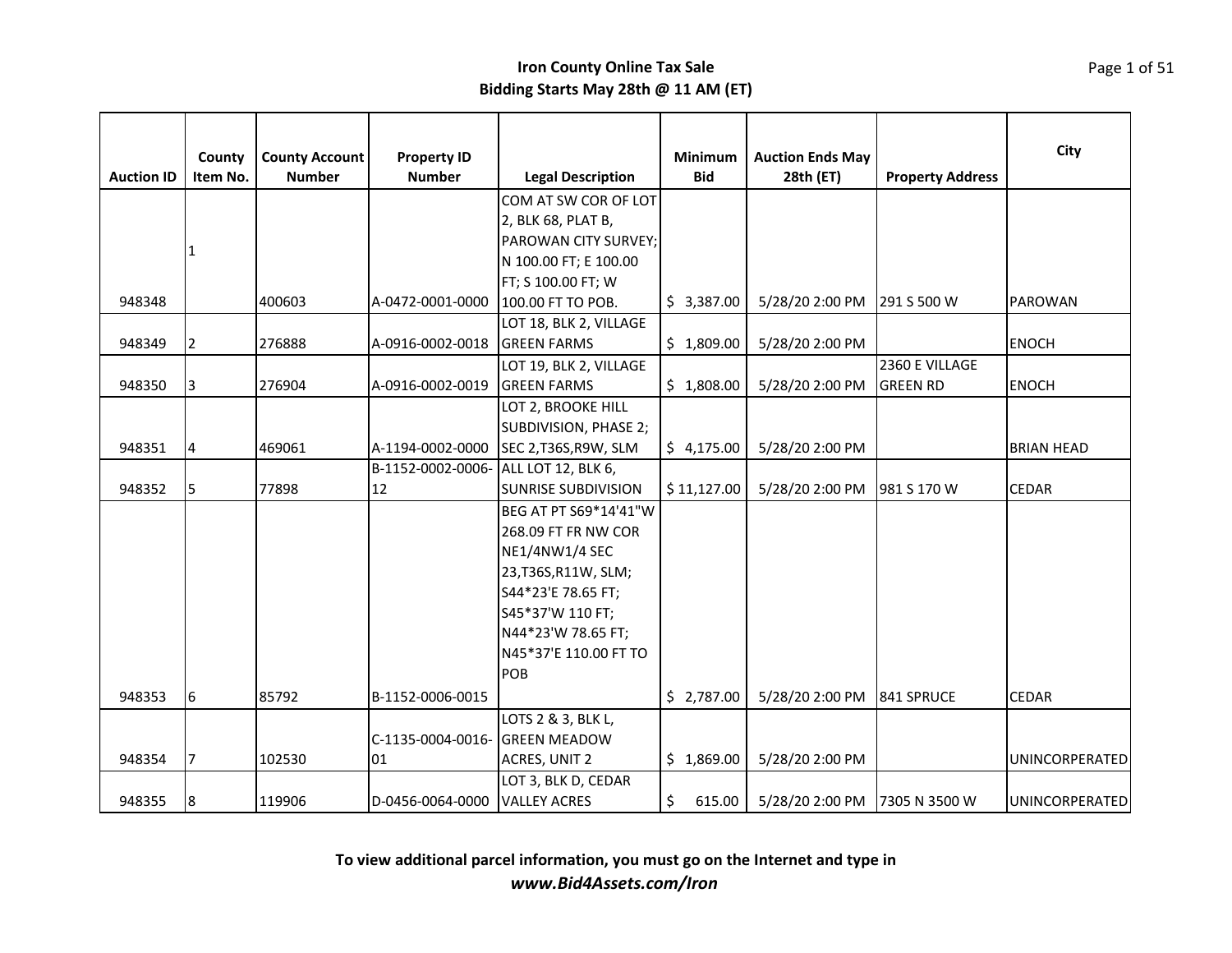| <b>Auction ID</b> | County<br>Item No. | <b>County Account</b><br><b>Number</b> | <b>Property ID</b><br><b>Number</b> | <b>Legal Description</b>                                                                                                                                                                                                                     | Minimum<br><b>Bid</b> | <b>Auction Ends May</b><br>28th (ET) | <b>Property Address</b> | City                  |
|-------------------|--------------------|----------------------------------------|-------------------------------------|----------------------------------------------------------------------------------------------------------------------------------------------------------------------------------------------------------------------------------------------|-----------------------|--------------------------------------|-------------------------|-----------------------|
| 948356<br>9       |                    | 293636                                 | D-0456-0156-0001                    | LOT 4, BLK BJ, CEDAR<br><b>VALLEY ACRES</b>                                                                                                                                                                                                  | \$<br>615.00          | 5/28/20 2:00 PM                      |                         | UNINCORPERATED        |
|                   |                    |                                        |                                     | LOT 2, BLK AQ IN CEDAR                                                                                                                                                                                                                       |                       |                                      |                         |                       |
| 948357            | 10                 | 121068                                 | D-0456-0163-0000                    | <b>VALLEY ACRES</b>                                                                                                                                                                                                                          | \$<br>782.00          | 5/28/20 2:00 PM                      |                         | UNINCORPERATED        |
|                   |                    |                                        |                                     | LOTS 19 & 20, BLK CA,                                                                                                                                                                                                                        |                       |                                      |                         |                       |
| 948358            | 11                 | 125671                                 | D-0456-0623-0000                    | <b>CEDAR VALLEY ACRES</b>                                                                                                                                                                                                                    | \$1,232.00            | 5/28/20 2:15 PM                      |                         | UNINCORPERATED        |
|                   |                    |                                        |                                     | UND 1/2 INT IN LOTS 10                                                                                                                                                                                                                       |                       |                                      |                         |                       |
| 948359            | 12                 | 249174                                 | D-0456-0839-0001                    | & 11, BLK CS, CEDAR<br>VALLEY                                                                                                                                                                                                                | \$<br>830.00          | 5/28/20 2:15 PM                      |                         | <b>UNINCORPERATED</b> |
|                   |                    |                                        |                                     | LOT 15, BLK AQ IN                                                                                                                                                                                                                            |                       |                                      |                         |                       |
| 948360            | 13                 | 129905                                 | D-0456-0990-0000                    | <b>CEDAR VALLEY ACRES</b>                                                                                                                                                                                                                    | \$<br>782.00          | 5/28/20 2:15 PM                      |                         | UNINCORPERATED        |
| 948361            | 14                 | 141900                                 | D-0941-0002-0005                    | LOT 9, MONTE VISTA<br>ACRES, UNIT 3                                                                                                                                                                                                          | \$5,813.00            | 5/28/20 2:15 PM                      | 3816 W 700 N            | UNINCORPERATED        |
| 948362            | 15                 | 397023                                 | E-0118-0001-0001                    | AN UND 4.2% INT:<br>SW1/4NW/14;<br>NE1/4SW1/4;<br>E1/2SE1/4; NW1/4SE1/4<br>SEC 21, T35S, R12W, SLM.<br><b>EXCL 11.915 AS DEEDED</b><br><b>TP SOUTHERNUTAH</b><br>IRON CO IN NE1/4SE1/4<br>SEC 21; ALSO DEEDED<br>TO LA & SLRR FOR<br>0.16AC. | \$<br>443.00          | 5/28/20 2:15 PM                      |                         | UNINCORPERATED        |
|                   |                    |                                        |                                     | LOT 5, BLK I, THORLEY                                                                                                                                                                                                                        |                       |                                      |                         |                       |
|                   |                    |                                        |                                     | <b>RANCH ESTATES, UNIT</b>                                                                                                                                                                                                                   |                       |                                      |                         |                       |
| 948363            | 16                 | 359890                                 | E-0185-0031-0001                    | IB.                                                                                                                                                                                                                                          | \$8,060.00            | 5/28/20 2:15 PM 15 S 5300 W          |                         | <b>CEDAR</b>          |
| 948364            | 18                 | 157161                                 | E-0534-0002-0000                    | AN UND 1/3 INT IN,<br>NE1/4 SEC 34, T32S,<br>R13W, SLM.                                                                                                                                                                                      | \$1,211.00            | 5/28/20 2:15 PM                      |                         | <b>UNINCORPERATED</b> |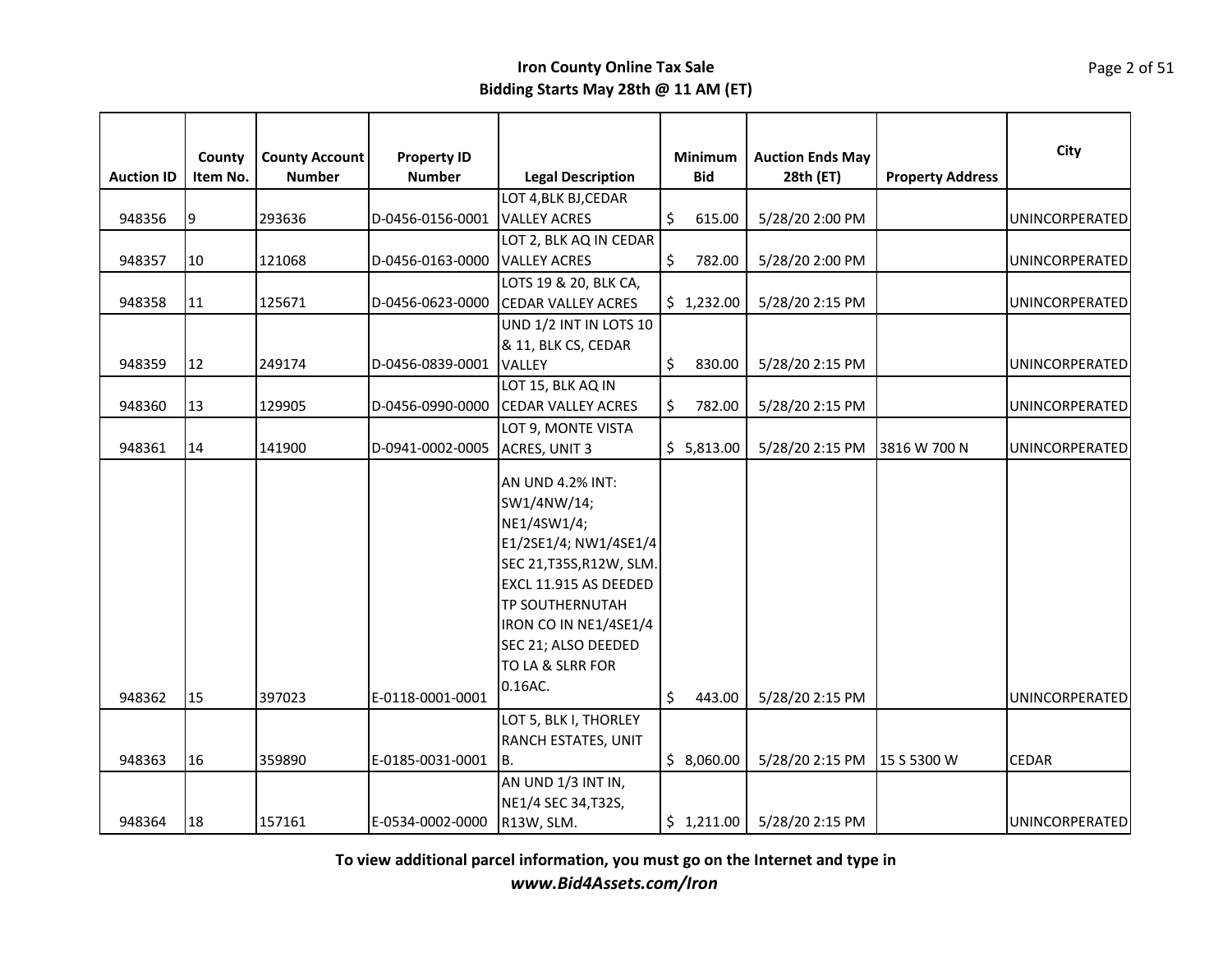| <b>Auction ID</b> | County<br>Item No. | <b>County Account</b><br><b>Number</b> | <b>Property ID</b><br><b>Number</b> | <b>Legal Description</b>                                                                                                                                                                                                                                                               |         | Minimum<br><b>Bid</b> | <b>Auction Ends May</b><br>28th (ET) | <b>Property Address</b> | City                  |
|-------------------|--------------------|----------------------------------------|-------------------------------------|----------------------------------------------------------------------------------------------------------------------------------------------------------------------------------------------------------------------------------------------------------------------------------------|---------|-----------------------|--------------------------------------|-------------------------|-----------------------|
| 948365            | 19                 | 397056                                 | E-0635-0001-0001                    | AN UND 4.2% INT: LOTS<br>1 & 2, SEC 1: S1/2 OF<br>SEC 3, T36S, R13W, SLM.                                                                                                                                                                                                              | $\zeta$ | 449.00                | 5/28/20 2:15 PM                      |                         | <b>UNINCORPERATED</b> |
| 948366            | 20                 | 159001                                 | E-0641-0004-0000                    | UND 1/12 INT: NW1/4 &<br>SE1/4 SEC 2,<br>T36S, R13W, SLM.                                                                                                                                                                                                                              | \$      | 629.00                | 5/28/20 2:15 PM                      |                         | <b>UNINCORPERATED</b> |
| 948367            | 21                 | 492293                                 | E-0670-0001-0017                    | BEG S0*42'30"W 917.28<br><b>FT ALG SEC LN &amp;</b><br>N89*53'32"W 905.39 FT<br>FR E1/4 COR SEC<br>25, T36S, R13W, SLM;<br>N1*20'22"W 244.98 FT;<br>N89*53'19"E 82.95 FT;<br>S1*57'19"E 245.37 FT;<br>N89*53'32"W 85.59 FT<br>TO POB. TOG W/RD<br><b>EASE DESC REC BK</b><br>1165/1555 |         | \$5,354.00            | 5/28/20 2:15 PM                      |                         | <b>UNINCORPERATED</b> |
| 948368            | 22                 | 397080                                 | E-0684-0001-0001                    | AN UND 1.05% INT:<br>SW1/4 S1/2SE1/4 SEC 5:<br>NW1/4 W1/2NE1/4;<br>NE1/4NE1/4;<br>NE1/4SW1/4;<br>NW1/4SE1/4 SEC<br>8, T37S, R13W, SLM.                                                                                                                                                 | \$      | 453.00                | 5/28/20 2:30 PM                      |                         | <b>UNINCORPERATED</b> |
| 948369            | 23                 | 152410                                 | E-0737-0068-0000                    | LOT 434, BLK 29, SUN<br><b>VALLEY ESTATES, UNIT</b><br>B.                                                                                                                                                                                                                              | \$      | 476.00                | 5/28/20 2:30 PM                      |                         | <b>UNINCORPERATED</b> |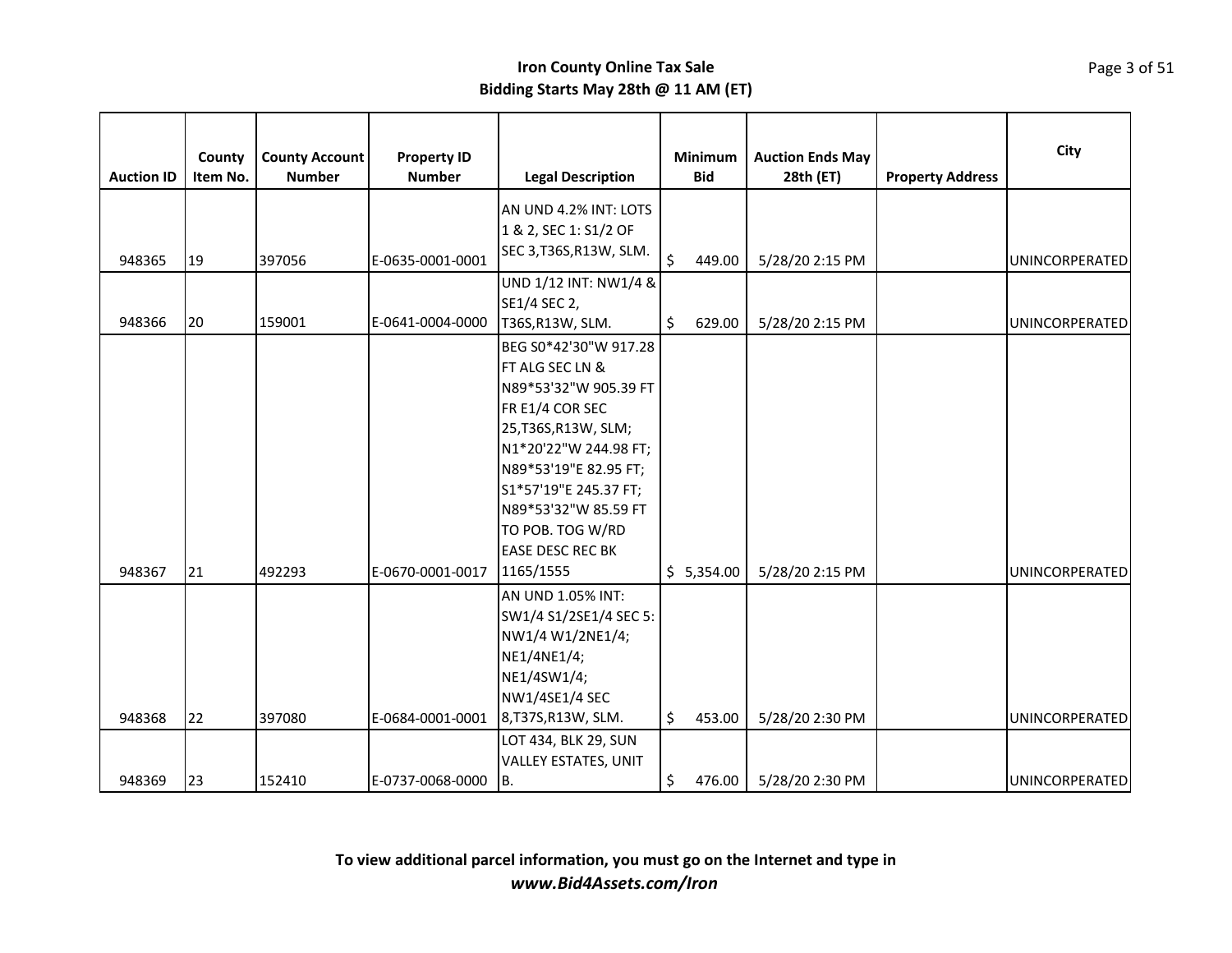| <b>Auction ID</b> | County<br>Item No. | <b>County Account</b><br><b>Number</b> | <b>Property ID</b><br><b>Number</b>   | <b>Legal Description</b>     |         | Minimum<br><b>Bid</b> | <b>Auction Ends May</b><br>28th (ET) | <b>Property Address</b> | City                  |
|-------------------|--------------------|----------------------------------------|---------------------------------------|------------------------------|---------|-----------------------|--------------------------------------|-------------------------|-----------------------|
|                   |                    |                                        |                                       | LOT 31, PINTO CREEK          |         |                       |                                      |                         |                       |
| 948370            | 24                 | 359361                                 | E-0857-0015-0001                      | RANCHOS SUBDIVISION.         |         | \$1,078.00            | 5/28/20 2:30 PM                      | 4340 S 17950 W          | UNINCORPERATED        |
|                   |                    |                                        |                                       | LOT 468, BLK 32, SUN         |         |                       |                                      |                         |                       |
|                   |                    |                                        |                                       | <b>VALLEY ESTATES, UNIT</b>  |         |                       |                                      |                         |                       |
| 948371            | 25                 | 164209                                 | E-0868-0001-0006                      | IA.                          | \$      | 473.00                | 5/28/20 2:30 PM                      |                         | UNINCORPERATED        |
|                   |                    |                                        | E-1012-0001-0005- LOTS 1 & 32, BLK C, |                              |         |                       |                                      |                         |                       |
| 948372            | 26                 | 321411                                 | 07                                    | VALLEY VISION, UNIT1         | \$      | 669.00                | 5/28/20 2:30 PM                      |                         | UNINCORPERATED        |
|                   |                    |                                        |                                       | N1/2 LOT 29, BLK C,          |         |                       |                                      |                         |                       |
|                   |                    |                                        |                                       | <b>VALLEY OF VISION UNIT</b> |         |                       |                                      |                         |                       |
|                   |                    |                                        | E-1012-0001-0005- 1, SAN FRANCISCO    |                              |         |                       |                                      |                         |                       |
| 948373            | 27                 | 345733                                 | 18                                    | <b>RANCHOS</b>               | \$      | 482.00                | 5/28/20 2:30 PM                      |                         | <b>UNINCORPERATED</b> |
|                   |                    |                                        |                                       | S1/2S1/2N1/2NE1/4 SEC        |         |                       |                                      |                         |                       |
| 948374            | 29                 | 274206                                 | E-1228-0005-0003                      | 36, T33S, R16W, SLM.         | $\zeta$ | 726.00                | 5/28/20 2:30 PM                      |                         | UNINCORPERATED        |
|                   |                    |                                        | E-1229-0003-0087-                     | N 3/4 OF LOT 11, BLK 97,     |         |                       |                                      |                         |                       |
| 948375            | 30                 | 184595                                 | 01                                    | <b>BERYLTOWNSITE</b>         | \$      | 435.00                | 5/28/20 2:30 PM                      |                         | UNINCORPERATED        |
|                   |                    |                                        |                                       | LOTS 7 & 8, BLK 76,          |         |                       |                                      |                         |                       |
| 948376            | 31                 | 173341                                 | E-1229-0003-0197                      | <b>BERYL TOWNSITE</b>        | \$      | 450.00                | 5/28/20 2:30 PM                      |                         | UNINCORPERATED        |
|                   |                    |                                        |                                       | LOT 21, BLK 77, BERYL        |         |                       |                                      |                         |                       |
| 948377            | 32                 | 173705                                 | E-1229-0003-0238                      | <b>TOWNSITE</b>              | \$      | 441.00                | 5/28/20 2:30 PM                      |                         | UNINCORPERATED        |
|                   |                    |                                        | E-1229-0003-0290-                     | N 7/10 LOT 18, BLK 81,       |         |                       |                                      |                         |                       |
| 948378            | 33                 | 174364                                 | 01                                    | <b>BERYL TOWNSITE.</b>       | \$      | 435.00                | 5/28/20 2:45 PM                      |                         | <b>UNINCORPERATED</b> |
|                   |                    |                                        | E-1229-0003-0325-                     | N 8/10 LOT 8, BLK 23,        |         |                       |                                      |                         |                       |
| 948379            | 34                 | 174828                                 | 01                                    | <b>BERYL TOWNSITE.</b>       | \$      | 435.00                | 5/28/20 2:45 PM                      |                         | UNINCORPERATED        |
|                   |                    |                                        | E-1229-0003-0414-                     | N8/10 LOT 32, BLK 4,         |         |                       |                                      |                         |                       |
| 948380            | 35                 | 175908                                 | 01                                    | BERYLTOWNSITE.               | \$      | 435.00                | 5/28/20 2:45 PM                      |                         | UNINCORPERATED        |
|                   |                    |                                        |                                       | LOTS 14 & 15, BLK 4,         |         |                       |                                      |                         |                       |
| 948381            | 36                 | 176575                                 | E-1229-0003-0491                      | <b>BERYL TOWNSITE</b>        | \$      | 473.00                | 5/28/20 2:45 PM                      |                         | UNINCORPERATED        |
|                   |                    |                                        |                                       | LOT 7, BLK 14, BERYL         |         |                       |                                      |                         |                       |
| 948382            | 37                 | 176591                                 | E-1229-0003-0492                      | <b>TOWNSITE</b>              | \$.     | 441.00                | 5/28/20 2:45 PM                      |                         | UNINCORPERATED        |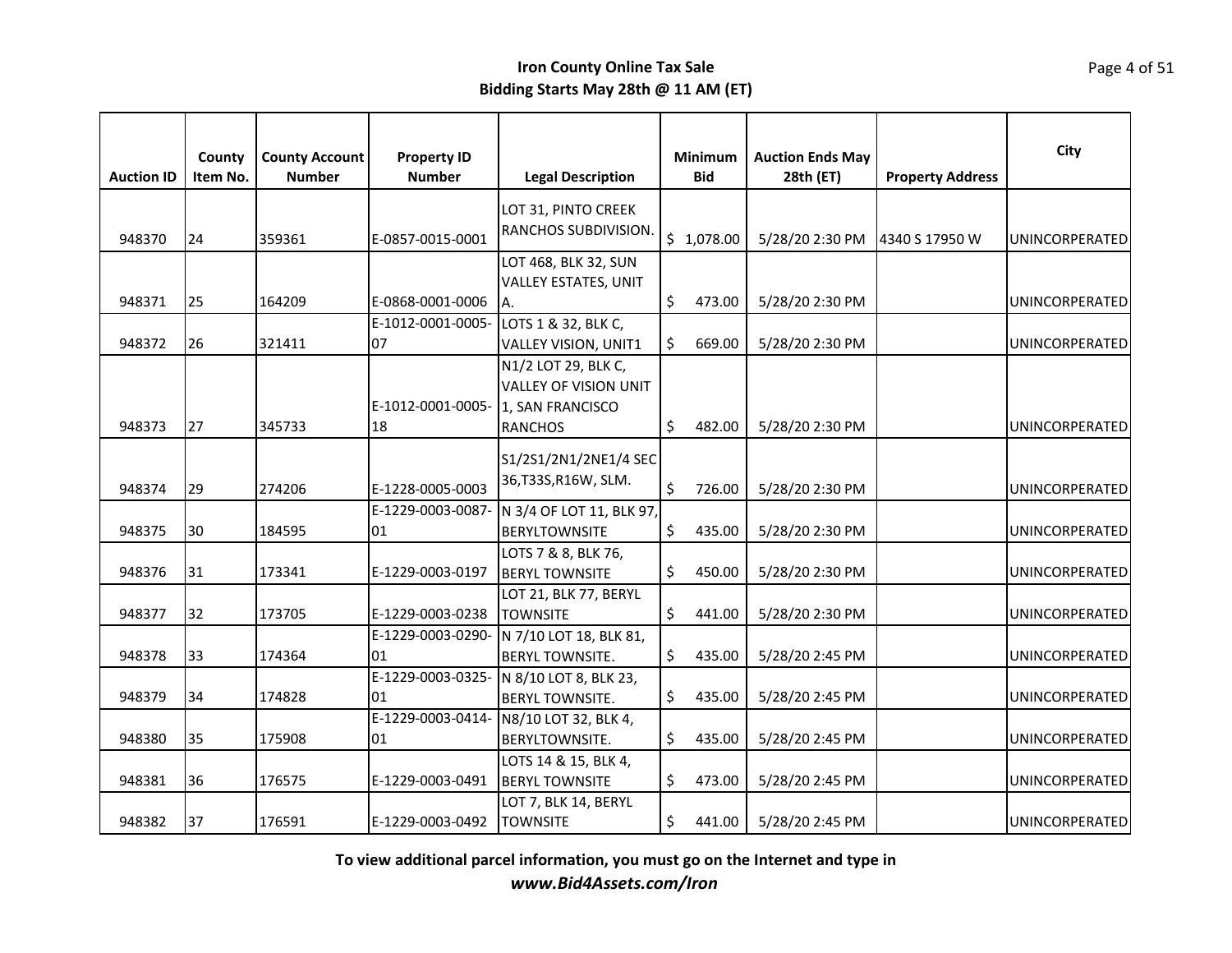| <b>Auction ID</b> | County<br>Item No. | <b>County Account</b><br><b>Number</b> | <b>Property ID</b><br><b>Number</b> | <b>Legal Description</b>                |    | <b>Minimum</b><br><b>Bid</b> | <b>Auction Ends May</b><br>28th (ET) | <b>Property Address</b> | City                  |
|-------------------|--------------------|----------------------------------------|-------------------------------------|-----------------------------------------|----|------------------------------|--------------------------------------|-------------------------|-----------------------|
|                   |                    |                                        |                                     | LOT 14, BLK 87, BERYL                   |    |                              |                                      |                         |                       |
| 948383            | 38                 | 338282                                 | E-1229-0003-0672                    | <b>TOWNSITE</b>                         | \$ | 441.00                       | 5/28/20 2:45 PM                      |                         | <b>UNINCORPERATED</b> |
|                   |                    |                                        | E-1229-0003-0859-                   | LOT 23, BLK 98, BERYL                   |    |                              |                                      |                         |                       |
| 948384            | 39                 | 401460                                 | 05                                  | <b>TOWNSITE</b>                         | \$ | 441.00                       | 5/28/20 2:45 PM                      |                         | <b>UNINCORPERATED</b> |
|                   |                    |                                        |                                     | E-1229-0003-0859- LOT 22, BLK 98, BERYL |    |                              |                                      |                         |                       |
| 948385            | 40                 | 401478                                 | 06                                  | <b>TOWNSITE</b>                         | \$ | 441.00                       | 5/28/20 2:45 PM                      |                         | UNINCORPERATED        |
|                   |                    |                                        |                                     | E-1229-0003-0859- LOT 9, BLK 98, BERYL  |    |                              |                                      |                         |                       |
| 948386            | 41                 | 401486                                 | 07                                  | <b>TOWNSITE</b>                         | \$ | 441.00                       | 5/28/20 2:45 PM                      |                         | UNINCORPERATED        |
|                   |                    |                                        | E-1229-0003-0862-                   | LOT 8, BLK 63, BERYL                    |    |                              |                                      |                         |                       |
| 948387            | 42                 | 415759                                 | 11                                  | <b>TOWNSITE</b>                         | Ś. | 434.00                       | 5/28/20 2:45 PM                      |                         | <b>UNINCORPERATED</b> |
|                   |                    |                                        |                                     | LOT 8, BLK 14, BERYL                    |    |                              |                                      |                         |                       |
| 948388            | 43                 | 265766                                 | E-1229-0015-0000                    | <b>TOWNSITE</b>                         | Ś. | 441.00                       | 5/28/20 3:00 PM                      |                         | UNINCORPERATED        |
|                   |                    |                                        |                                     | LOT 4, BLK 28, BERYL                    |    |                              |                                      |                         |                       |
| 948389            | 44                 | 492382                                 | E-1229-0205-00R1                    | <b>TOWNSITE</b>                         |    | 441.00                       | 5/28/20 3:00 PM                      |                         | <b>UNINCORPERATED</b> |
|                   |                    |                                        |                                     | LOT 10, BLK 34, BERYL                   |    |                              |                                      |                         |                       |
| 948390            | 45                 | 492514                                 | E-1229-0286-0000                    | TOWNSITE.                               | \$ | 441.00                       | 5/28/20 3:00 PM                      |                         | <b>UNINCORPERATED</b> |
|                   |                    |                                        |                                     | LOTS 20,21 & 22, BLK                    |    |                              |                                      |                         |                       |
| 948391            | 46                 | 492853                                 | E-1229-0318-0000                    | 32, BERYL TOWNSITE.                     | \$ | 504.00                       | 5/28/20 3:00 PM                      |                         | UNINCORPERATED        |
|                   |                    |                                        |                                     | LOT 18, BLK 40, BERYL                   |    |                              |                                      |                         |                       |
| 948392            | 47                 | 493432                                 | E-1229-0350-0000                    | <b>TOWNSITE</b>                         | \$ | 441.00                       | 5/28/20 3:00 PM                      |                         | UNINCORPERATED        |
|                   |                    |                                        |                                     | LOT 7, BLK 42, BERYL                    |    |                              |                                      |                         |                       |
| 948393            | 48                 | 493467                                 | E-1229-0356-0000                    | TOWNSITE.                               | Ś. | 440.00                       | 5/28/20 3:00 PM                      |                         | UNINCORPERATED        |
|                   |                    |                                        |                                     | LOT 8, BLK 57, BERYL                    |    |                              |                                      |                         |                       |
| 948394            | 49                 | 493529                                 | E-1229-0357-0000                    | <b>TOWNSITE</b>                         | \$ | 441.00                       | 5/28/20 3:00 PM                      |                         | UNINCORPERATED        |
|                   |                    |                                        |                                     | LOTS 2 & 3, BLK 37,                     |    |                              |                                      |                         |                       |
| 948395            | 50                 | 493532                                 | E-1229-0358-0000                    | <b>BERYL TOWNSITE</b>                   | \$ | 466.00                       | 5/28/20 3:00 PM                      |                         | <b>UNINCORPERATED</b> |
|                   |                    |                                        |                                     | E1/2NE1/4NW1/4 SEC                      |    |                              |                                      |                         |                       |
| 948396            | 51                 | 296829                                 | E-1271-0004-0019                    | 22, T34S, R16W, SLM.                    | Ŝ. | 726.00                       | 5/28/20 3:00 PM                      |                         | <b>UNINCORPERATED</b> |
|                   |                    |                                        |                                     | W1/2E1/2W1/2N1/2S1/                     |    |                              |                                      |                         |                       |
|                   |                    |                                        |                                     | 2 OF SEC 25, T34S, R16W,                |    |                              |                                      |                         |                       |
| 948397            | 52                 | 367406                                 | E-1279-0002-0006                    | SLM.                                    | \$ | 726.00                       | 5/28/20 3:00 PM                      |                         | UNINCORPERATED        |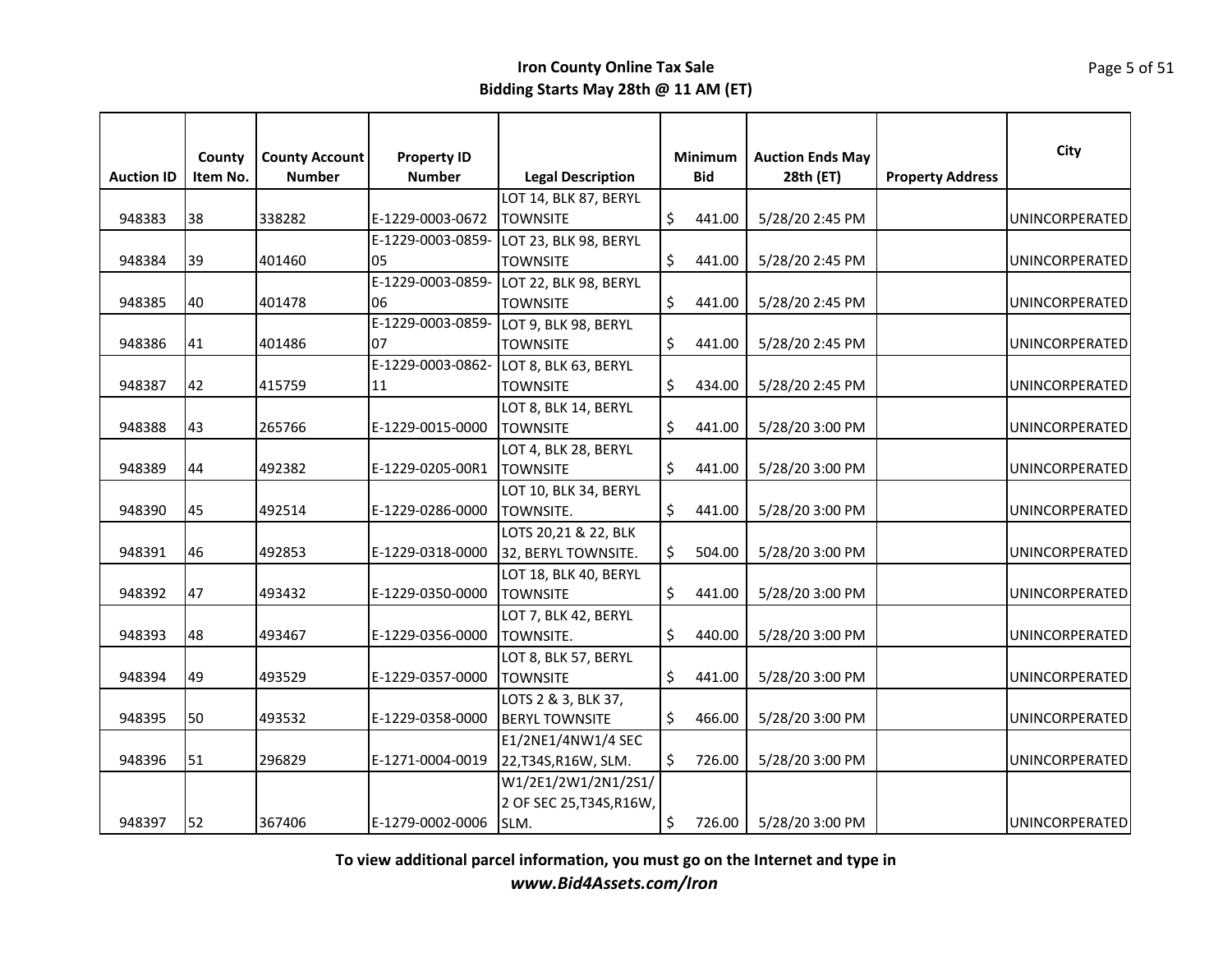|                   | County   | <b>County Account</b> |                                     |                               | Minimum      | <b>Auction Ends May</b> |                         | City                  |
|-------------------|----------|-----------------------|-------------------------------------|-------------------------------|--------------|-------------------------|-------------------------|-----------------------|
| <b>Auction ID</b> | Item No. | <b>Number</b>         | <b>Property ID</b><br><b>Number</b> | <b>Legal Description</b>      | <b>Bid</b>   | 28th (ET)               | <b>Property Address</b> |                       |
|                   |          |                       |                                     | LOT 5, BLK 6,                 |              |                         |                         |                       |
|                   |          |                       |                                     | <b>MOUNTAIN VIEW</b>          |              |                         |                         |                       |
| 948398            | 53       | 388964                | E-1287-0001-0006                    | ACRES, UNIT1.                 | \$<br>571.00 | 5/28/20 3:15 PM         | 6244 N 1600 W           | <b>UNINCORPERATED</b> |
|                   |          |                       |                                     | ALL OF LOTS 1 & 2, BLK        |              |                         |                         |                       |
|                   |          |                       |                                     | 5, MOUNTAIN VIEW              |              |                         |                         |                       |
| 948399            | 54       | 242435                | E-1288-0010-0000                    | ACRES, UNIT 1                 | \$<br>739.00 | 5/28/20 3:15 PM         |                         | <b>UNINCORPERATED</b> |
|                   |          |                       |                                     | NW1/4SE1/4 SEC                |              |                         |                         |                       |
| 948400            | 55       | 181385                | E-1306-0006-0000                    | 5,T35S,R16W, SLM.             | \$<br>979.00 | 5/28/20 3:15 PM         |                         | <b>UNINCORPERATED</b> |
|                   |          |                       |                                     | NE1/4NE1/4SE1/4NE1/4          |              |                         |                         |                       |
|                   |          |                       |                                     | SEC 8, T35S, R16W, SLM;       |              |                         |                         |                       |
|                   |          |                       |                                     | <b>SUBJ TO R/W FOR</b>        |              |                         |                         |                       |
|                   |          |                       |                                     | <b>PUBLIC RD OVER S 30 FT</b> |              |                         |                         |                       |
| 948401            | 56       | 181518                | E-1316-0010-0000                    | THEREOF.                      | \$<br>469.00 | 5/28/20 3:15 PM         |                         | UNINCORPERATED        |
|                   |          |                       |                                     | LOT 6, BLK M, GREEN           |              |                         |                         |                       |
|                   |          |                       |                                     | <b>VALLEY ACRES,</b>          |              |                         |                         |                       |
| 948402            | 57       | 183191                | E-1372-0027-0000                    | <b>ADDITION 3.</b>            | \$<br>553.00 | 5/28/20 3:15 PM         |                         | UNINCORPERATED        |
|                   |          |                       |                                     | LOT 9, BLK G, GREEN           |              |                         |                         |                       |
| 948403            | 58       | 183217                | E-1372-0028-0000                    | VALLEY ACRES, UNIT 3.         | \$<br>544.00 | 5/28/20 3:15 PM         |                         | UNINCORPERATED        |
|                   |          |                       |                                     | LOT 4, BLK D, GREEN           |              |                         |                         |                       |
|                   |          |                       |                                     | <b>VALLEY ACRES,</b>          |              |                         |                         |                       |
| 948404            | 59       | 183696                | E-1372-0076-0000                    | <b>ADDITION 3.</b>            | \$<br>553.00 | 5/28/20 3:15 PM         |                         | <b>UNINCORPERATED</b> |
|                   |          |                       |                                     | LOT 10, BLK F, GREEN          |              |                         |                         |                       |
|                   |          |                       |                                     | <b>VALLEY ACRES,</b>          |              |                         |                         |                       |
| 948405            | 60       | 183878                | E-1372-0085-0000                    | <b>ADDITION 3.</b>            | \$<br>553.00 | 5/28/20 3:15 PM         |                         | UNINCORPERATED        |
|                   |          |                       |                                     | LOTS 1, 2, 15 & 16, BLK H     |              |                         |                         |                       |
|                   |          |                       |                                     | <b>GREEN VALLEY ACRES,</b>    |              |                         |                         |                       |
| 948406            | 61       | 184975                | E-1372-0186-0000                    | <b>ADDITION 3.</b>            | \$<br>939.00 | 5/28/20 3:15 PM         |                         | <b>UNINCORPERATED</b> |
|                   |          |                       |                                     | LOT 15, BLK O, GREEN          |              |                         |                         |                       |
|                   |          |                       |                                     | <b>VALLEY ACRES,</b>          |              |                         |                         |                       |
| 948407            | 62       | 416096                | E-1372-0193-0003                    | <b>ADDITION 3</b>             | \$<br>553.00 | 5/28/20 3:15 PM         |                         | <b>UNINCORPERATED</b> |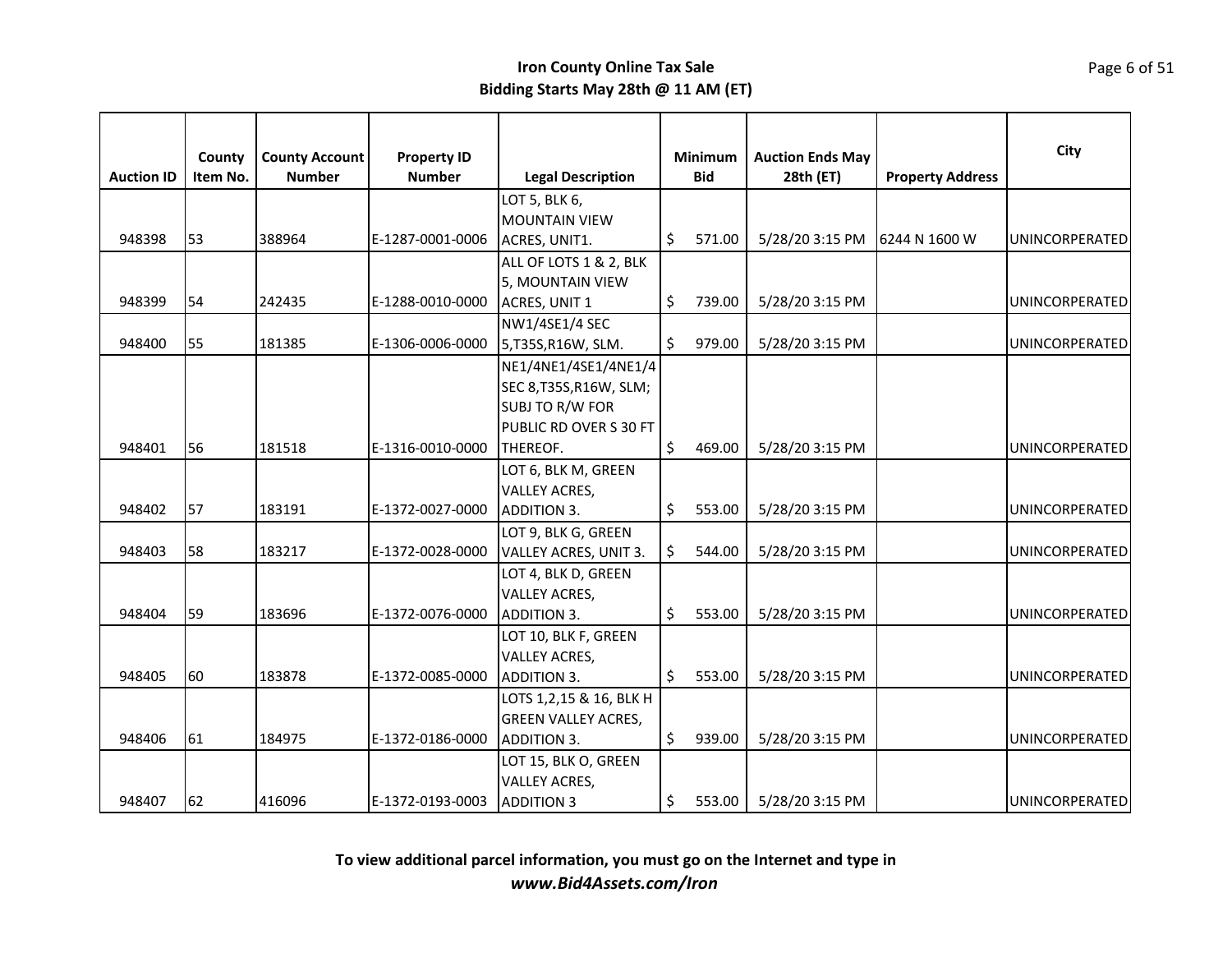|                   | County   | <b>County Account</b> | <b>Property ID</b> |                             |     | <b>Minimum</b> | <b>Auction Ends May</b> |                         | City                  |
|-------------------|----------|-----------------------|--------------------|-----------------------------|-----|----------------|-------------------------|-------------------------|-----------------------|
| <b>Auction ID</b> | Item No. | <b>Number</b>         | <b>Number</b>      | <b>Legal Description</b>    |     | <b>Bid</b>     | 28th (ET)               | <b>Property Address</b> |                       |
|                   |          |                       |                    | LOT 13, BLK K, GREEN        |     |                |                         |                         |                       |
|                   |          |                       |                    | <b>VALLEY ACRES,</b>        |     |                |                         |                         |                       |
| 948408            | 63       | 185592                | E-1373-0047-0000   | <b>ADDITTION 2</b>          | \$  | 553.00         | 5/28/20 3:30 PM         |                         | UNINCORPERATED        |
|                   |          |                       |                    | LOT 1, BLK E, GREEN         |     |                |                         |                         |                       |
|                   |          |                       |                    | <b>VALLEY ACRES,</b>        |     |                |                         |                         |                       |
| 948409            | 64       | 185642                | E-1373-0097-0000   | ADDITION 2.                 | \$. | 551.00         | 5/28/20 3:30 PM         |                         | UNINCORPERATED        |
|                   |          |                       |                    | COM 120 FT N OF SE          |     |                |                         |                         |                       |
|                   |          |                       |                    | COR LOT 16, BLK B,          |     |                |                         |                         |                       |
|                   |          |                       |                    | VALLEY OF VISION, UNIT      |     |                |                         |                         |                       |
|                   |          |                       |                    | 5, SAN DIEGO RANCHOS;       |     |                |                         |                         |                       |
|                   |          |                       |                    | N 70 FT; W'LY 100 FT;       |     |                |                         |                         |                       |
|                   |          |                       |                    | S'LY 70 FT; E'LY 100 FT     |     |                |                         |                         |                       |
| 948410            | 65       | 187069                | E-1377-0028-0000   | TO POB.                     | \$  | 441.00         | 5/28/20 3:30 PM         |                         | UNINCORPERATED        |
|                   |          |                       |                    | LOT 12, BLK G, GREEN        |     |                |                         |                         |                       |
|                   |          |                       |                    | <b>VALLEY ACRES,</b>        |     |                |                         |                         |                       |
| 948411            | 66       | 188554                | E-1388-0106-0000   | ADDITION 4.                 | \$  | 750.00         | 5/28/20 3:30 PM         |                         | UNINCORPERATED        |
|                   |          |                       |                    | LOT 1, BLK J, GREEN         |     |                |                         |                         |                       |
|                   |          |                       |                    | <b>VALLEY ACRES,</b>        |     |                |                         |                         |                       |
| 948412            | 67       | 189172                | E-1388-0159-0000   | <b>ADDITION 4.</b>          | \$  | 519.00         | 5/28/20 3:30 PM         |                         | UNINCORPERATED        |
|                   |          |                       |                    | LOT 5, BLK O, GREEN         |     |                |                         |                         |                       |
| 948413            | 68       | 189750                | E-1390-0026-0000   | <b>VALLEY ACRES</b>         | \$. | 553.00         | 5/28/20 3:30 PM         |                         | UNINCORPERATED        |
|                   |          |                       |                    | LOT 16, BLK K, GREEN        |     |                |                         |                         |                       |
| 948414            | 69       | 191061                | E-1390-0133-0000   | <b>VALLEY ACRES</b>         | \$  | 540.00         | 5/28/20 3:30 PM         |                         | UNINCORPERATED        |
|                   |          |                       |                    | LOTS 14, 15, & 16, BLK      |     |                |                         |                         |                       |
|                   |          |                       |                    | M, GREEN VALLEY             |     |                |                         |                         |                       |
| 948415            | 70       | 190998                | E-1390-0154-0000   | <b>ACRES</b>                | \$  | 828.00         | 5/28/20 3:30 PM         |                         | UNINCORPERATED        |
|                   |          |                       |                    | LOT 64, ESCALANTE           |     |                |                         |                         |                       |
|                   |          |                       |                    | <b>VALLEY RANCHOS, UNIT</b> |     |                |                         |                         |                       |
| 948416            | 71       | 192325                | E-1392-0001-0056   | 8                           | \$  | 518.00         | 5/28/20 3:30 PM         |                         | <b>UNINCORPERATED</b> |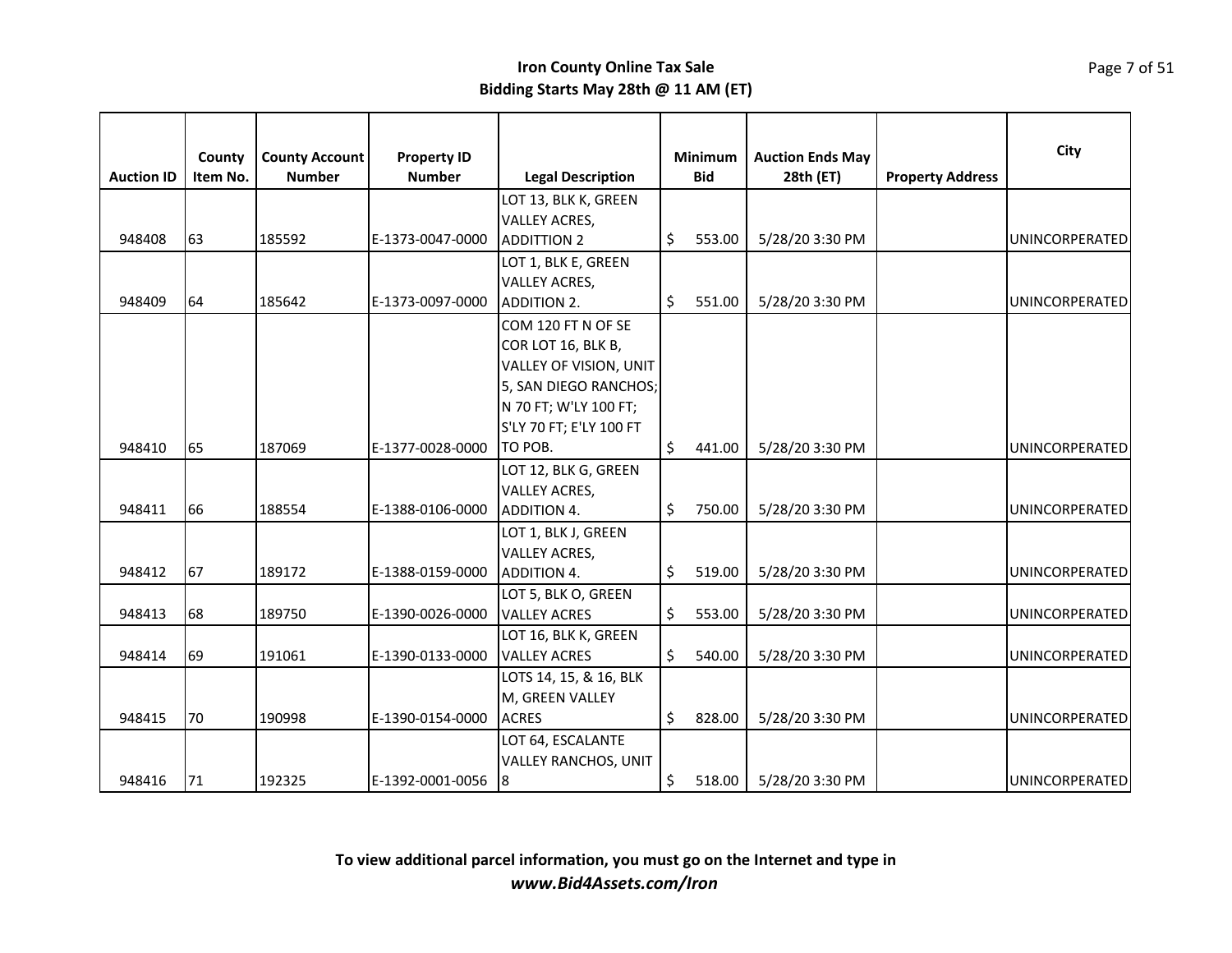|                   | County   | <b>County Account</b> | <b>Property ID</b> |                                        |    | Minimum    | <b>Auction Ends May</b> |                         | City                  |
|-------------------|----------|-----------------------|--------------------|----------------------------------------|----|------------|-------------------------|-------------------------|-----------------------|
| <b>Auction ID</b> | Item No. | <b>Number</b>         | <b>Number</b>      | <b>Legal Description</b>               |    | <b>Bid</b> | 28th (ET)               | <b>Property Address</b> |                       |
|                   |          |                       |                    | S 70 FT LOT 63.                        |    |            |                         |                         |                       |
|                   |          |                       |                    | <b>ESCALANTE VALLEY</b>                |    |            |                         |                         |                       |
| 948417            | 72       | 192036                | E-1392-0001-0067   | RANCHOS, UNIT 8.                       | \$ | 441.00     | 5/28/20 3:30 PM         |                         | <b>UNINCORPERATED</b> |
|                   |          |                       |                    | LOT 9, BLK E, GREEN                    |    |            |                         |                         |                       |
|                   |          |                       |                    | <b>VALLEY ACRES,</b>                   |    |            |                         |                         |                       |
| 948418            | 73       | 192721                | E-1400-0013-0000   | <b>ADDITION 1.</b>                     | \$ | 545.00     | 5/28/20 3:45 PM         |                         | <b>UNINCORPERATED</b> |
|                   |          |                       |                    | LOT 8, GREEN VALLEY                    |    |            |                         |                         |                       |
| 948419            | 74       | 193695                | E-1402-0007-0000   | <b>ACRES, ADDITION 5.</b>              | \$ | 761.00     | 5/28/20 3:45 PM         |                         | <b>UNINCORPERATED</b> |
|                   |          |                       |                    | LOTS 92 & 93,                          |    |            |                         |                         |                       |
|                   |          |                       |                    | <b>ESCALANTE VALLEY</b>                |    |            |                         |                         |                       |
| 948420            | 75       | 194347                | E-1406-0018-0000   | RANCHOS, UNIT 6.                       | Ś. | 478.00     | 5/28/20 3:45 PM         |                         | UNINCORPERATED        |
|                   |          |                       |                    | E1/2 LOT 34, ESCALANTE                 |    |            |                         |                         |                       |
|                   |          |                       |                    | <b>VALLEY RANCHOS, UNIT</b>            |    |            |                         |                         |                       |
| 948421            | 76       | 194768                | E-1406-0066-0000   | 16.                                    | \$ | 471.00     | 5/28/20 3:45 PM         |                         | <b>UNINCORPERATED</b> |
|                   |          |                       |                    | LOT 136, ESCALANTE                     |    |            |                         |                         |                       |
|                   |          |                       |                    | <b>VALLEY RANCHOS, UNIT</b>            |    |            |                         |                         |                       |
| 948422            | 77       | 194578                | E-1406-0080-0000   | 16.                                    | Ś. | 462.00     | 5/28/20 3:45 PM         |                         | UNINCORPERATED        |
|                   |          |                       |                    | LOT 1354, GARDEN                       |    |            |                         |                         |                       |
|                   |          |                       |                    | <b>VALLEY RANCHOS, UNIT</b>            |    |            |                         |                         |                       |
| 948423            | 78       | 199288                | E-1562-0003-0000   | 12                                     | \$ | 554.00     | 5/28/20 3:45 PM         |                         | UNINCORPERATED        |
|                   |          |                       |                    | LOTS 1364 & 1365,                      |    |            |                         |                         |                       |
|                   |          |                       |                    | <b>GARDEN VALLEY</b>                   |    |            |                         |                         |                       |
| 948424            | 79       | 199403                | E-1562-0009-0000   | RANCHOS, UNIT 2.                       | \$ | 670.00     | 5/28/20 3:45 PM         |                         | UNINCORPERATED        |
|                   |          |                       |                    | LOT 1304, GARDEN                       |    |            |                         |                         |                       |
|                   |          |                       |                    | E-1562-0021-0001- VALLEY RANCHOS, UNIT |    |            |                         |                         |                       |
| 948425            | 80       | 484052                | 06                 | 2.                                     | \$ | 554.00     | 5/28/20 3:45 PM         |                         | <b>UNINCORPERATED</b> |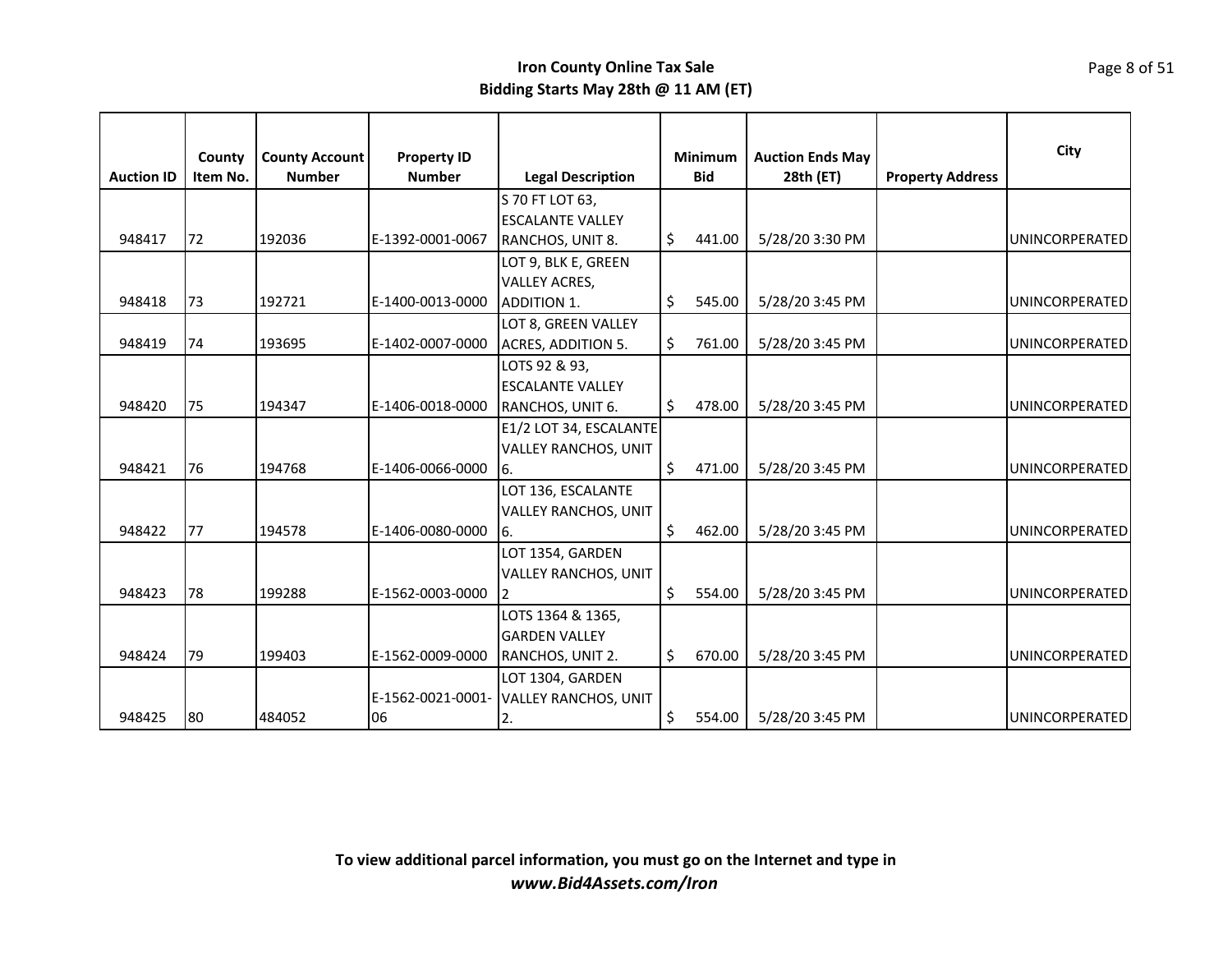|                   | County   | <b>County Account</b> | <b>Property ID</b> |                              | Minimum      | <b>Auction Ends May</b> |                         | City                  |
|-------------------|----------|-----------------------|--------------------|------------------------------|--------------|-------------------------|-------------------------|-----------------------|
| <b>Auction ID</b> | Item No. | <b>Number</b>         | <b>Number</b>      | <b>Legal Description</b>     | <b>Bid</b>   | 28th (ET)               | <b>Property Address</b> |                       |
|                   |          |                       |                    | W1/2NE1/4SW1/4 SEC           |              |                         |                         |                       |
|                   |          |                       |                    | 24, T34S, R17W, SLM;         |              |                         |                         |                       |
|                   |          |                       |                    | <b>EXCPT THEREFR ANY</b>     |              |                         |                         |                       |
|                   |          |                       |                    | PART LYING W/IN EXIST        |              |                         |                         |                       |
|                   |          |                       |                    | CNTY RD; SUBJ TO EASE        |              |                         |                         |                       |
|                   |          |                       |                    | FOR UTIL CONSISTING          |              |                         |                         |                       |
|                   |          |                       |                    | OF 10 FT ALG EACH            |              |                         |                         |                       |
|                   |          |                       |                    | <b>PERIMETER PROP</b>        |              |                         |                         |                       |
| 948426            | 81       | 492927                | E-1564-0010-0000   | BNDRY.                       | \$<br>865.00 | 5/28/20 3:45 PM         |                         | <b>UNINCORPERATED</b> |
|                   |          |                       |                    | W1/2SE1/4 SEC 27,            |              |                         |                         |                       |
|                   |          |                       |                    | T34S, R17W,                  |              |                         |                         |                       |
|                   |          |                       |                    | SLM.EXCEPTING 33 FT          |              |                         |                         |                       |
|                   |          |                       |                    | ON THE S FOR                 |              |                         |                         |                       |
| 948427            | 82       | 200441                | E-1572-0001-0000   | <b>ROADWAY</b>               | \$1,423.00   | 5/28/20 3:45 PM         |                         | <b>UNINCORPERATED</b> |
|                   |          |                       |                    | LOT 6, BLK A, VALLEY OF      |              |                         |                         |                       |
|                   |          |                       | E-1578-0009-0012-  | VISION, UNIT 3, SANTA        |              |                         |                         |                       |
| 948428            | 83       | 201001                | 05                 | <b>ANA RANCHOS.</b>          | \$<br>544.00 | 5/28/20 4:00 PM         | 6130 N 5700 W           | UNINCORPERATED        |
|                   |          |                       |                    | LOT 15, BLK C, SANTA         |              |                         |                         |                       |
|                   |          |                       |                    | ANA RANCHOS,                 |              |                         |                         |                       |
|                   |          |                       |                    | <b>VALLEYOF VISION, UNIT</b> |              |                         |                         |                       |
| 948429            | 84       | 200870                | E-1578-0016-0000   | 13.                          | \$<br>553.00 | 5/28/20 4:00 PM         | 6337 N 5800W            | UNINCORPERATED        |
|                   |          |                       |                    | ALL OF LOT 2 & 3, BLK D,     |              |                         |                         |                       |
|                   |          |                       |                    | <b>SERENE VALLEY</b>         |              |                         |                         |                       |
| 948430            | 85       | 354537                | E-1584-0020-0002   | RANCHOS.                     | \$<br>697.00 | 5/28/20 4:00 PM         |                         | UNINCORPERATED        |
|                   |          |                       |                    | LOTS 3,4,7,8,9,10,13,14      |              |                         |                         |                       |
|                   |          |                       |                    | <b>BLK G, SERENE VALLEY</b>  |              |                         |                         |                       |
| 948431            | 86       | 330321                | E-1584-0023-0000   | RANCHOS, UNIT 1.             | \$1,507.00   | 5/28/20 4:00 PM         |                         | UNINCORPERATED        |
|                   |          |                       |                    | LOT 5, BLK H, SERENE         |              |                         |                         |                       |
|                   |          |                       |                    | <b>VALLEY RANCHOS, UNIT</b>  |              |                         |                         |                       |
| 948432            | 87       | 349248                | E-1584-0037-0000   | $ 1$ .                       | \$<br>553.00 | 5/28/20 4:00 PM         |                         | <b>UNINCORPERATED</b> |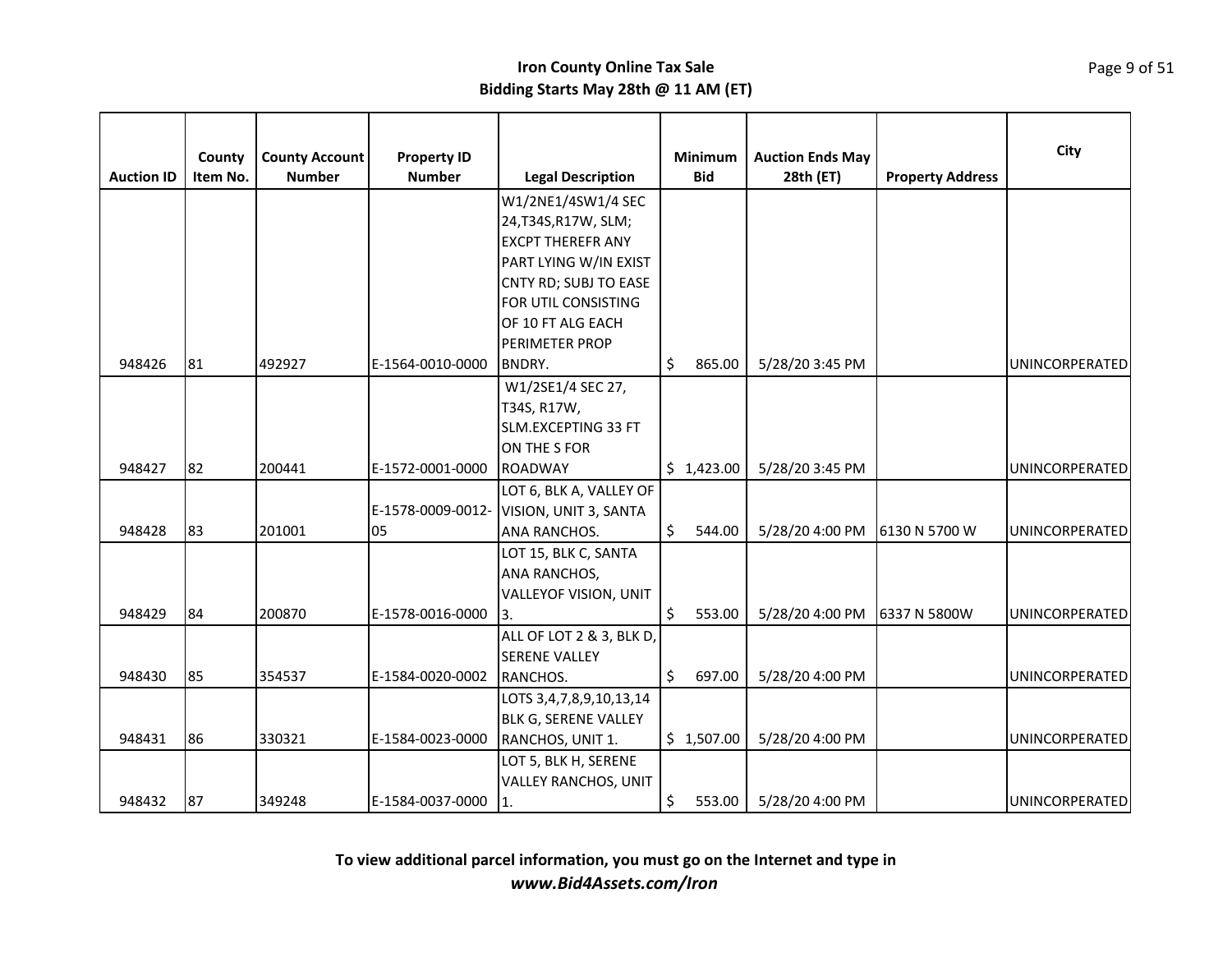|                   | County   | <b>County Account</b> | <b>Property ID</b> |                               |                    | Minimum    | <b>Auction Ends May</b> |                         | City                  |
|-------------------|----------|-----------------------|--------------------|-------------------------------|--------------------|------------|-------------------------|-------------------------|-----------------------|
| <b>Auction ID</b> | Item No. | <b>Number</b>         | <b>Number</b>      | <b>Legal Description</b>      |                    | <b>Bid</b> | 28th (ET)               | <b>Property Address</b> |                       |
|                   |          |                       |                    | LOT 6, BLK H, SERENE          |                    |            |                         |                         |                       |
|                   |          |                       |                    | <b>VALLEY RANCHOS, UNIT</b>   |                    |            |                         |                         |                       |
| 948433            | 88       | 349255                | E-1584-0038-0000   | 1.                            | \$                 | 553.00     | 5/28/20 4:00 PM         | 5333 N 3900 W           | UNINCORPERATED        |
|                   |          |                       |                    | LOT 11, BLK H, SERENE         |                    |            |                         |                         |                       |
|                   |          |                       |                    | VALLEY RANCHOS, UNIT          |                    |            |                         |                         |                       |
| 948434            | 89       | 349263                | E-1584-0039-0000   |                               | \$                 | 545.00     | 5/28/20 4:00 PM         | 5332 N 4000 W           | UNINCORPERATED        |
|                   |          |                       |                    | LOT 12, BLK H, SERENE         |                    |            |                         |                         |                       |
|                   |          |                       |                    | <b>VALLEY RANCHOS, UNIT</b>   |                    |            |                         |                         |                       |
| 948435            | 90       | 349271                | E-1584-0040-0000   | 1.                            | \$                 | 545.00     | 5/28/20 4:00 PM         | 5376 N 4000 W           | UNINCORPERATED        |
|                   |          |                       |                    | LOT 17, ESCALANTE             |                    |            |                         |                         |                       |
|                   |          |                       |                    | <b>VALLEY RANCHOS, UNIT</b>   |                    |            |                         |                         |                       |
| 948436            | 91       | 201977                | E-1586-0001-0015   | 7.                            | \$                 | 506.00     | 5/28/20 4:00 PM         |                         | UNINCORPERATED        |
|                   |          |                       |                    | S 80 FT LOT 83,               |                    |            |                         |                         |                       |
|                   |          |                       |                    | <b>ESCALANTE VALLEY</b>       | $\mathsf{\hat{S}}$ |            |                         |                         |                       |
| 948437            | 92       | 202306                | E-1592-0002-0002   | RANCHOS, UNIT 11              |                    | 494.00     | 5/28/20 4:00 PM         |                         | <b>UNINCORPERATED</b> |
|                   |          |                       |                    | S1/2S1/2NE1/4NE1/4SE<br>1/4 & |                    |            |                         |                         |                       |
|                   |          |                       |                    | N1/2SE1/4NE1/4SE1/4           |                    |            |                         |                         |                       |
|                   |          |                       |                    | SEC 4, T35S, R17W, SLM.       |                    |            |                         |                         |                       |
|                   |          |                       |                    | <b>EXCEPTING 33 FT ALL</b>    |                    |            |                         |                         |                       |
| 948438            | 93       | 203486                | E-1594-0001-0007   | <b>ALONG BDRY</b>             | Ŝ.                 | 524.00     | 5/28/20 4:15 PM         |                         | UNINCORPERATED        |
|                   |          |                       |                    | LOT 1, ESCALANTE              |                    |            |                         |                         |                       |
|                   |          |                       |                    | VALLEY RANCHOS, UNIT          |                    |            |                         |                         |                       |
| 948439            | 94       | 203775                | E-1595-0005-0002   | $\overline{2}$                | \$                 | 707.00     | 5/28/20 4:15 PM         |                         | UNINCORPERATED        |
|                   |          |                       |                    | LOT 1, SEC                    |                    |            |                         |                         |                       |
| 948440            | 95       | 204401                | E-1595-0007-0000   | 5,T35S,R17W, SLM.             | \$                 | 866.00     | 5/28/20 4:15 PM         |                         | UNINCORPERATED        |
|                   |          |                       |                    | LOT 646, BLK G,               |                    |            |                         |                         |                       |
|                   |          |                       |                    | <b>ESCALANTE VALLEY</b>       |                    |            |                         |                         |                       |
| 948441            | 96       | 204070                | E-1610-0001-0013   | RANCHOS, UNIT 18.             | \$                 | 682.00     | 5/28/20 4:15 PM         |                         | <b>UNINCORPERATED</b> |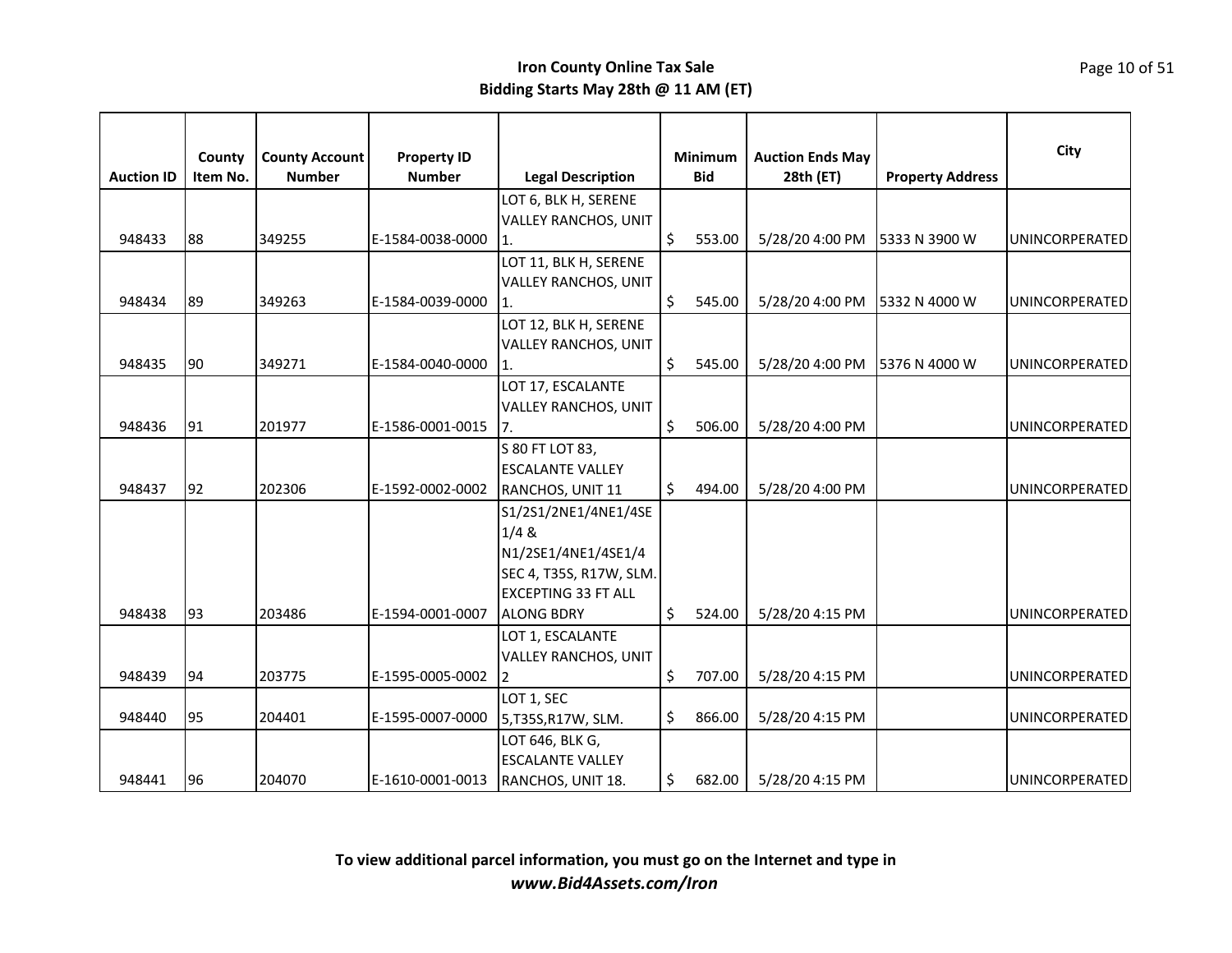| <b>Auction ID</b> | County<br>Item No. | <b>County Account</b><br><b>Number</b> | <b>Property ID</b><br><b>Number</b> | <b>Legal Description</b><br>LOT 633, BLK F,                                                                                                                                                                            | <b>Minimum</b><br><b>Bid</b> | <b>Auction Ends May</b><br>28th (ET) | <b>Property Address</b> | City                  |
|-------------------|--------------------|----------------------------------------|-------------------------------------|------------------------------------------------------------------------------------------------------------------------------------------------------------------------------------------------------------------------|------------------------------|--------------------------------------|-------------------------|-----------------------|
| 948442            | 97                 | 204310                                 | E-1610-0001-0027                    | <b>ESCALANTE VALLEY</b><br>RANCHOS, UNIT 18                                                                                                                                                                            | \$<br>731.00                 | 5/28/20 4:15 PM                      |                         | <b>UNINCORPERATED</b> |
| 948443            | 98                 | 208451                                 | E-1629-0000-0000                    | SE1/4NE1/4 (LOT 24);<br>E1/2SW1/4NE1/4 (E1/2<br>LOT 23), SEC<br>2,T36S,R17W, SLM;<br><b>EXCPT THEREFR PROP</b><br><b>DESC REC BK 729/363.</b><br>(DELETED FOR 2020 TAX<br><b>YEAR, NOW E-1629-4)</b>                   | \$<br>873.00                 | 5/28/20 4:15 PM                      |                         | UNINCORPERATED        |
| 948444            | 99                 | 208493                                 | E-1629-0001-0001                    | S1/2SW1/4 &<br>N1/2SE1/4 SEC<br>2,T36S,R17W, SLM; LESS<br>E-4114, E-4114-1, E-<br>1629-1-1-1 & ANY PART<br>OF SILVER TOP #6213<br>MINING CLAIM.<br>(DELETED FOR 2020 TAX<br>YEAR, NOW PART OF E-<br>1629-4 & E-1629-5) | \$1,432.00                   | 5/28/20 4:15 PM                      |                         | UNINCORPERATED        |
|                   |                    |                                        | E-1687-0003-0003-                   | LOT 4573, GARDEN<br><b>VALLEY RANCHOS, UNIT</b>                                                                                                                                                                        |                              |                                      |                         |                       |
| 948445            | 100                | 371481                                 | 111                                 | 6.                                                                                                                                                                                                                     | \$<br>472.00                 | 5/28/20 4:15 PM                      |                         | UNINCORPERATED        |
| 948446            | 101                | 211703                                 | E-1694-0006-0000                    | LOT 4064, GARDEN<br><b>VALLEY RANCHOS, UNIT</b><br><b>S.</b>                                                                                                                                                           | \$<br>352.00                 | 5/28/20 4:15 PM                      |                         | <b>UNINCORPERATED</b> |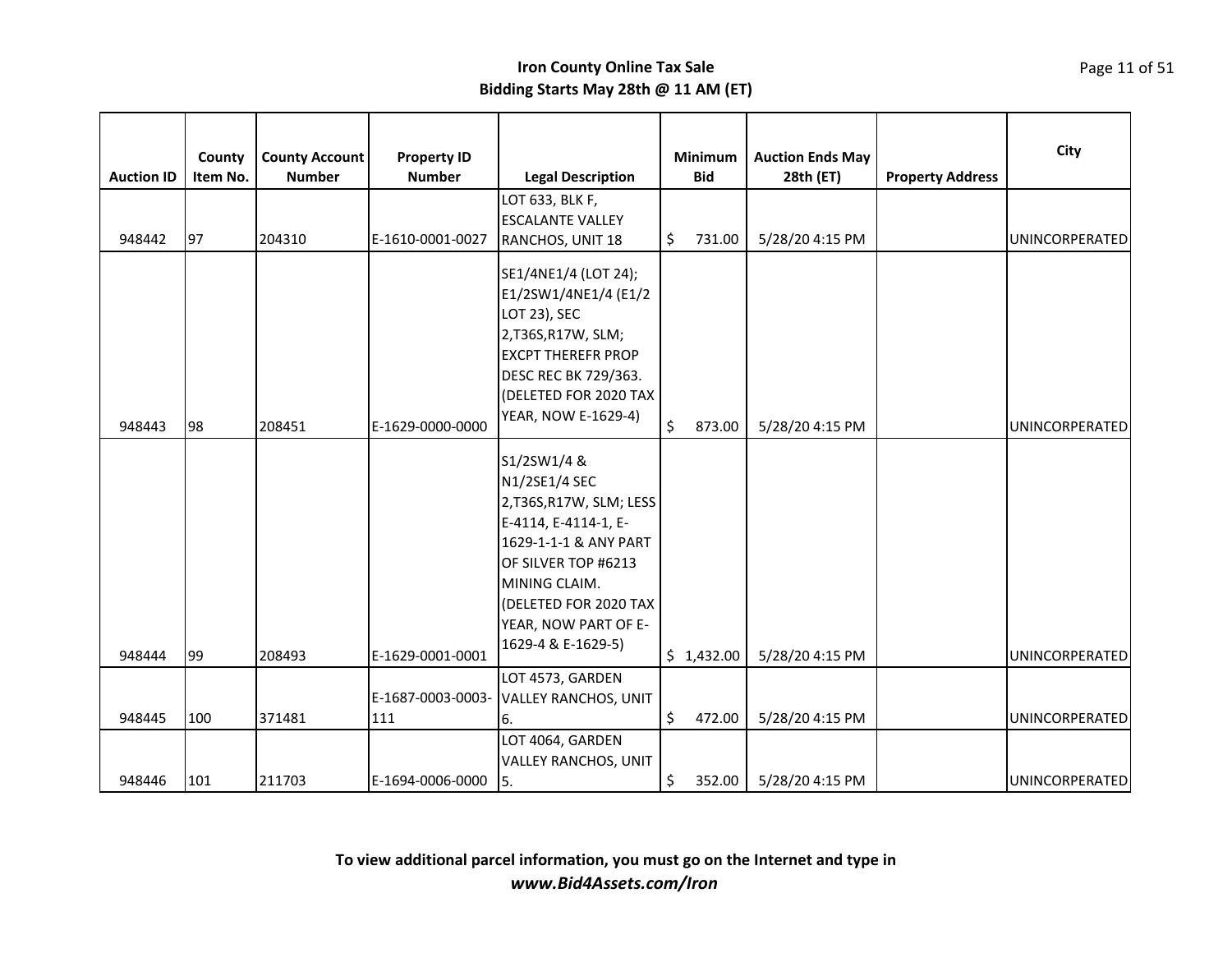| <b>Auction ID</b> | County<br>Item No. | <b>County Account</b><br><b>Number</b> | <b>Property ID</b><br><b>Number</b> | <b>Legal Description</b>                         | Minimum<br><b>Bid</b> | <b>Auction Ends May</b><br>28th (ET) | <b>Property Address</b> | City                  |
|-------------------|--------------------|----------------------------------------|-------------------------------------|--------------------------------------------------|-----------------------|--------------------------------------|-------------------------|-----------------------|
|                   |                    |                                        |                                     | LOT 4031, GARDEN                                 |                       |                                      |                         |                       |
|                   |                    |                                        |                                     | <b>VALLEY RANCHOS, UNIT</b>                      |                       |                                      |                         |                       |
| 948447            | 102                | 399268                                 | 022                                 | E-1694-0009-0001- 5; SEC 15, T34S, R18W,<br>SLM. | \$<br>469.00          | 5/28/20 4:15 PM                      |                         | UNINCORPERATED        |
|                   |                    |                                        |                                     | LOT 4332 & 4333,                                 |                       |                                      |                         |                       |
|                   |                    |                                        | E-1694-0010-0002-                   | <b>GARDEN VALLEY</b>                             |                       |                                      |                         |                       |
| 948448            | 103                | 296753                                 | 50                                  | RANCHOS, UNIT 5                                  | \$<br>535.00          | 5/28/20 4:30 PM                      |                         | UNINCORPERATED        |
|                   |                    |                                        |                                     | LOT 1771, GARDEN                                 |                       |                                      |                         |                       |
|                   |                    |                                        | E-1699-0014-0002-                   | <b>VALLEY RANCHOS, UNIT</b>                      |                       |                                      |                         |                       |
| 948449            | 104                | 410289                                 | 071                                 | 5.                                               | \$<br>471.00          | 5/28/20 4:30 PM                      |                         | <b>UNINCORPERATED</b> |
|                   |                    |                                        |                                     | LOTS 2099 & 2100,                                |                       |                                      |                         |                       |
|                   |                    |                                        |                                     | <b>GARDEN VALLEY</b>                             |                       |                                      |                         |                       |
|                   |                    |                                        |                                     | <b>RANCHOSUNIT 5; SEC</b>                        |                       |                                      |                         |                       |
| 948450            | 105                | 422037                                 | E-1700-0017-0004                    | 21, T34S, R18W, SLM.                             | \$<br>536.00          | 5/28/20 4:30 PM                      |                         | UNINCORPERATED        |
|                   |                    |                                        |                                     | LOTS 2336-2343,                                  |                       |                                      |                         |                       |
|                   |                    |                                        |                                     | <b>GARDEN VALLEY</b>                             |                       |                                      |                         |                       |
| 948451            | 106                | 211562                                 | E-1700-0022-0000                    | RANCHOS, UNIT 5.                                 | \$<br>879.00          | 5/28/20 4:30 PM                      |                         | UNINCORPERATED        |
|                   |                    |                                        |                                     | LOTS 2814 & 2815,                                |                       |                                      |                         |                       |
|                   |                    |                                        | E-1701-0009-0004-                   | <b>IGARDEN VALLEY</b>                            |                       |                                      |                         |                       |
| 948452            | 107                | 332301                                 | 04                                  | RANCHOS, UNIT 5.                                 | \$<br>539.00          | 5/28/20 4:30 PM                      |                         | UNINCORPERATED        |
|                   |                    |                                        |                                     | LOTS 3064 & 3065,                                |                       |                                      |                         |                       |
|                   |                    |                                        | E-1702-0003-0034-                   | <b>GARDEN VALLEY</b>                             |                       |                                      |                         |                       |
| 948453            | 108                | 418878                                 | 722                                 | <b>RANCHOSUNIT 5</b>                             | \$<br>537.00          | 5/28/20 4:30 PM                      |                         | UNINCORPERATED        |
|                   |                    |                                        |                                     | LOTS 1146 & 1157,                                |                       |                                      |                         |                       |
|                   |                    |                                        |                                     | <b>GARDEN VALLEY</b>                             |                       |                                      |                         |                       |
| 948454            | 109                | 214343                                 | E-1707-0164-0000                    | RANCHOS, UNIT 1.                                 | \$<br>697.00          | 5/28/20 4:30 PM                      |                         | UNINCORPERATED        |
|                   |                    |                                        |                                     | LOT 976, GARDEN                                  |                       |                                      |                         |                       |
| 948455            | 110                | 214319                                 | E-1708-0007-0000                    | <b>VALLEY RANCHOS, UNIT</b>                      | \$<br>540.00          | 5/28/20 4:30 PM                      |                         | UNINCORPERATED        |
|                   |                    |                                        |                                     | LOT 893, GARDEN                                  |                       |                                      |                         |                       |
| 948456            | 111                | 215217                                 | E-1708-0075-0000                    | <b>VALLEY RANCHOS.</b>                           | \$<br>540.00          | 5/28/20 4:30 PM                      |                         | UNINCORPERATED        |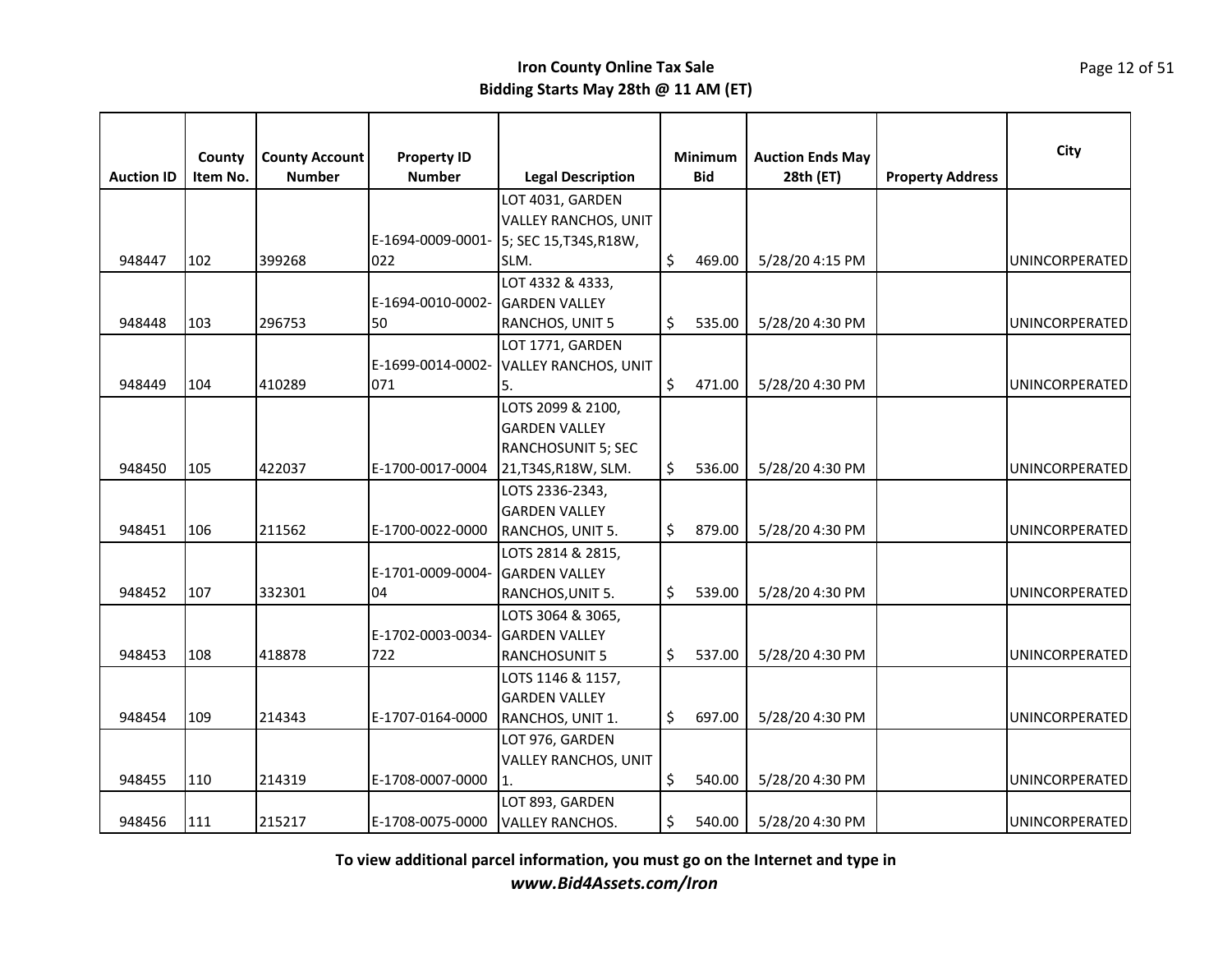|                   | County   | <b>County Account</b> | <b>Property ID</b> |                                                                                                                  | Minimum      | <b>Auction Ends May</b> |                         | City                  |
|-------------------|----------|-----------------------|--------------------|------------------------------------------------------------------------------------------------------------------|--------------|-------------------------|-------------------------|-----------------------|
| <b>Auction ID</b> | Item No. | <b>Number</b>         | <b>Number</b>      | <b>Legal Description</b>                                                                                         | <b>Bid</b>   | 28th (ET)               | <b>Property Address</b> |                       |
| 948457            | 112      | 217395                | E-1709-0125-0000   | LOTS 714, GARDEN<br><b>VALLEY RANCHOS, UNIT</b><br>11.                                                           | \$<br>553.00 | 5/28/20 4:30 PM         |                         | UNINCORPERATED        |
| 948458            | 113      | 294410                | E-1712-0100-0003   | LOTS 326 & 347,<br><b>GARDEN VALLEY</b><br>RANCHOS, UNIT 1.                                                      | \$<br>697.00 | 5/28/20 4:45 PM         |                         | <b>UNINCORPERATED</b> |
| 948459            | 114      | 219086                | E-1714-0006-0000   | LOT 128, GARDEN<br><b>VALLEY RANCHOS, UNIT</b><br>11.                                                            | \$<br>527.00 | 5/28/20 4:45 PM         |                         | UNINCORPERATED        |
| 948460            | 115      | 221389                | E-1715-0001-0000   | LOTS 1530 & 1531,<br><b>GARDEN VALLEY</b><br>RANCHOS, UNIT 4.                                                    | \$<br>691.00 | 5/28/20 4:45 PM         |                         | <b>UNINCORPERATED</b> |
| 948461            | 116      | 222544                | E-1715-0082-0000   | LOT 473, GARDEN<br><b>VALLEY RANCHOS, UNIT</b><br>1.                                                             | \$<br>553.00 | 5/28/20 4:45 PM         |                         | UNINCORPERATED        |
| 948462            | 117      | 222734                | E-1723-0003-0000   | SE1/4SW1/4 OF SEC<br>1,T35S,R18W, SLM;<br><b>EXCEPT THEREFR S 30 FT</b><br>FOR PUBLIC RD.                        | \$5,959.00   | 5/28/20 4:45 PM         | 4240 N 6900 W           | UNINCORPERATED        |
| 948463            | 118      | 226685                | E-1745-0003-0000   | I W1/2SW1/4 OF SEC<br>29, T35S, R18W, SLM.<br>EXCEPT 33 FT ALG N'RN,<br>S'RN & W'RN BDRIES<br>FOR PUBLIC RDWAYS. | \$2,664.00   | 5/28/20 4:45 PM         | 848 N 10400 W           | <b>UNINCORPERATED</b> |
| 948464            | 119      | 226354                | E-1749-0002-0001   | N1/2NW1/4 SEC<br>32, T35S, R18W, SLM.                                                                            | \$1,024.00   | 5/28/20 4:45 PM         |                         | <b>UNINCORPERATED</b> |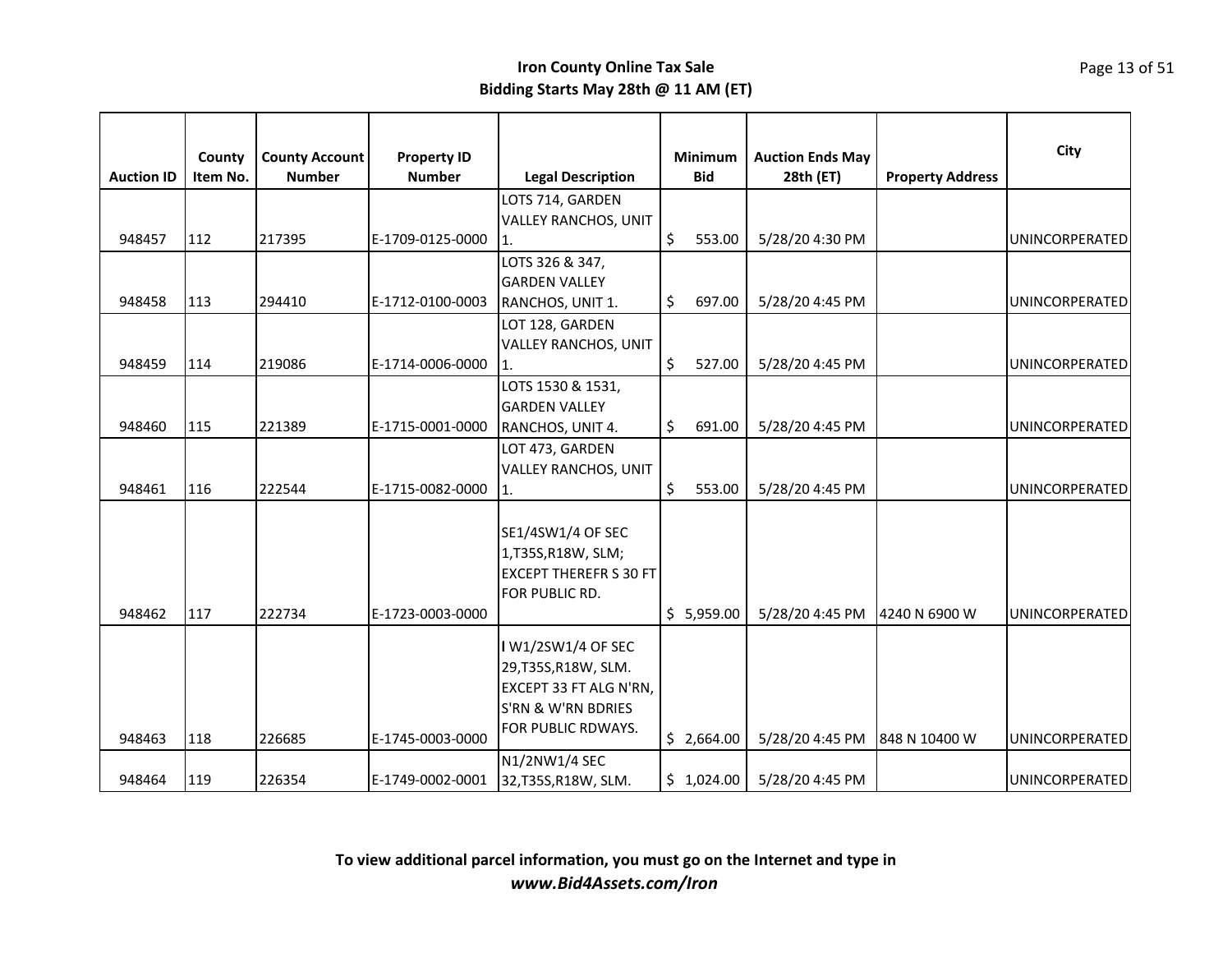|                   | County   | <b>County Account</b> | <b>Property ID</b> |                                                                                                                                                    | <b>Minimum</b> | <b>Auction Ends May</b> |                         | City                  |
|-------------------|----------|-----------------------|--------------------|----------------------------------------------------------------------------------------------------------------------------------------------------|----------------|-------------------------|-------------------------|-----------------------|
| <b>Auction ID</b> | Item No. | <b>Number</b>         | <b>Number</b>      | <b>Legal Description</b>                                                                                                                           | <b>Bid</b>     | 28th (ET)               | <b>Property Address</b> |                       |
|                   |          |                       |                    | W1/2NE1/4 SEC<br>32, T35S, R18W, SLM,<br>EXCPT 33 FT ALL ALG<br>N, S, E & W BNDRY FOR                                                              |                |                         |                         |                       |
| 948465            | 120      | 226412                | E-1750-0001-0000   | RDWAY.                                                                                                                                             | \$1,202.00     | 5/28/20 4:45 PM         |                         | UNINCORPERATED        |
| 948466            | 121      | 226438                | E-1750-0002-0000   | W1/2SE1/4 SEC<br>32, T35S, R18W, SLM,<br>EXCPT 33 FT ALG N, S, E &<br>W BNDRY FOR RDWAY.                                                           | \$1,202.00     | 5/28/20 4:45 PM         |                         | UNINCORPERATED        |
| 948467            | 122      | 444676                | E-1776-0001-0012   | N1/2SE1/4SW1/4 SEC<br>9,T32S,R19W, SLM;<br><b>EXCPT THEREFR APPROX</b><br>1 AC FOR RD; SUBJ TO<br>&TOG W/ FOLLOW R/W<br><b>DESC REC BK 950/801</b> | \$1,676.00     | 5/28/20 4:45 PM         |                         | UNINCORPERATED        |
| 948468            | 123      | 227261                | E-1869-0042-0000   | <b>UND 1/576 INT IN &amp; TO</b><br>S1/2SE1/4SE1/4SEC<br>2,T31S,R20W, SLM.                                                                         | \$<br>473.00   | 5/28/20 5:00 PM         |                         | <b>UNINCORPERATED</b> |
| 948469            | 124      | 228327                | E-1870-0038-0000   | UND 1/1152 INT IN &<br>TO, NE1/4SE1/4 SEC<br>2,T31S,R20W, SLM.                                                                                     | \$<br>473.00   | 5/28/20 5:00 PM         |                         | UNINCORPERATED        |
| 948470            | 125      | 229267                | E-1870-0111-0000   | UND 1/1152 INT IN &<br>TO: NE1/4SE1/4 SEC 2,<br>T31S, R20W, SLM.                                                                                   | \$<br>473.00   | 5/28/20 5:00 PM         |                         | UNINCORPERATED        |
| 948471            | 126      | 229739                | E-1870-0185-0000   | UND 2/1152 INT IN & TO<br>NE1/4SE1/4 SEC 2, T31S,<br>R20W, SLM.                                                                                    | \$<br>473.00   | 5/28/20 5:00 PM         |                         | <b>UNINCORPERATED</b> |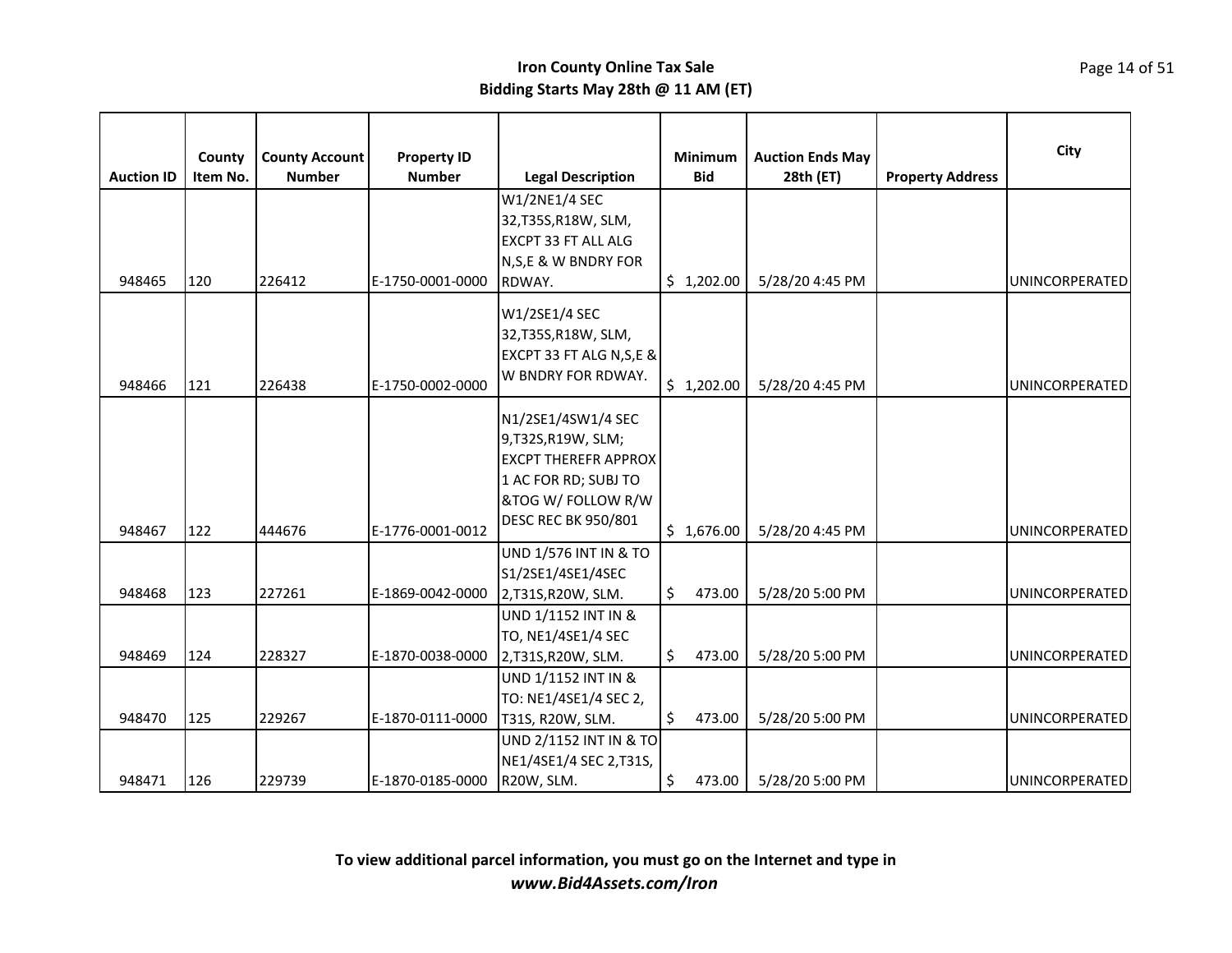|                   |          |                       |                    |                                  |              |                         |                         | City                  |
|-------------------|----------|-----------------------|--------------------|----------------------------------|--------------|-------------------------|-------------------------|-----------------------|
|                   | County   | <b>County Account</b> | <b>Property ID</b> |                                  | Minimum      | <b>Auction Ends May</b> |                         |                       |
| <b>Auction ID</b> | Item No. | <b>Number</b>         | <b>Number</b>      | <b>Legal Description</b>         | <b>Bid</b>   | 28th (ET)               | <b>Property Address</b> |                       |
|                   |          |                       |                    | UND 3/1152 INT IN & TO           |              |                         |                         |                       |
|                   |          |                       |                    | NE1/4SE1/4 SEC 2, T31S,          |              |                         |                         |                       |
| 948472            | 127      | 230224                | E-1870-0210-0000   | R20W, SLM.                       | \$<br>473.00 | 5/28/20 5:00 PM         |                         | UNINCORPERATED        |
|                   |          |                       |                    | UND 1/1152 INT IN & TO           |              |                         |                         |                       |
|                   |          |                       |                    | NE1/4SE1/4 SEC 2, T31S,          |              |                         |                         |                       |
| 948473            | 128      | 230315                | E-1870-0240-0000   | R20W, SLM.                       | \$<br>473.00 | 5/28/20 5:00 PM         |                         | <b>UNINCORPERATED</b> |
|                   |          |                       |                    | <b>UND 1/956 INT IN &amp; TO</b> |              |                         |                         |                       |
|                   |          |                       |                    | LOT 10, SEC 2, T31S,             |              |                         |                         |                       |
| 948474            | 129      | 232204                | E-1871-0052-0000   | R20W, SLM.                       | \$<br>473.00 | 5/28/20 5:00 PM         |                         | UNINCORPERATED        |
|                   |          |                       |                    | <b>UND 1/965 INT IN &amp; TO</b> |              |                         |                         |                       |
|                   |          |                       |                    | LOT 10 SEC                       |              |                         |                         |                       |
| 948475            | 130      | 232675                | E-1871-0127-0000   | 2,T31S,R20W, SLM.                | \$<br>473.00 | 5/28/20 5:00 PM         |                         | UNINCORPERATED        |
|                   |          |                       |                    | UND 1/956 INT IN & TO:           |              |                         |                         |                       |
|                   |          |                       |                    | LOT 10, SEC                      |              |                         |                         |                       |
| 948476            | 131      | 233988                | E-1871-0271-0000   | 2,T31S,R20W, SLM.                | \$<br>473.00 | 5/28/20 5:00 PM         |                         | UNINCORPERATED        |
|                   |          |                       |                    | UND 1/1152 INT IN LOT            |              |                         |                         |                       |
|                   |          |                       |                    | 5, SEC 2, T31S, R20W,            |              |                         |                         |                       |
| 948477            | 132      | 236726                | E-1872-0210-0000   | SLM.                             | \$<br>473.00 | 5/28/20 5:00 PM         |                         | UNINCORPERATED        |
|                   |          |                       |                    | <b>UND 1/1152 INT IN LOT</b>     |              |                         |                         |                       |
|                   |          |                       |                    | 5, SEC 2, T31S, R20W,            |              |                         |                         |                       |
| 948478            | 133      | 237278                | E-1872-0289-0000   | SLM.                             | \$<br>473.00 | 5/28/20 5:15 PM         |                         | UNINCORPERATED        |
|                   |          |                       |                    | <b>UND 1/1152 INT IN LOT</b>     |              |                         |                         |                       |
|                   |          |                       |                    | 5, SEC 2, T31S, R20W,            |              |                         |                         |                       |
| 948479            | 134      | 237963                | E-1872-0324-0000   | SLM.                             | \$<br>473.00 | 5/28/20 5:15 PM         |                         | UNINCORPERATED        |
|                   |          |                       |                    | <b>UND 1/1152 INT IN LOT</b>     |              |                         |                         |                       |
|                   |          |                       |                    | 5, SEC 2, T31S, R20W,            |              |                         |                         |                       |
| 948480            | 135      | 238300                | E-1872-0367-0000   | <b>SLM.</b>                      | \$<br>473.00 | 5/28/20 5:15 PM         |                         | UNINCORPERATED        |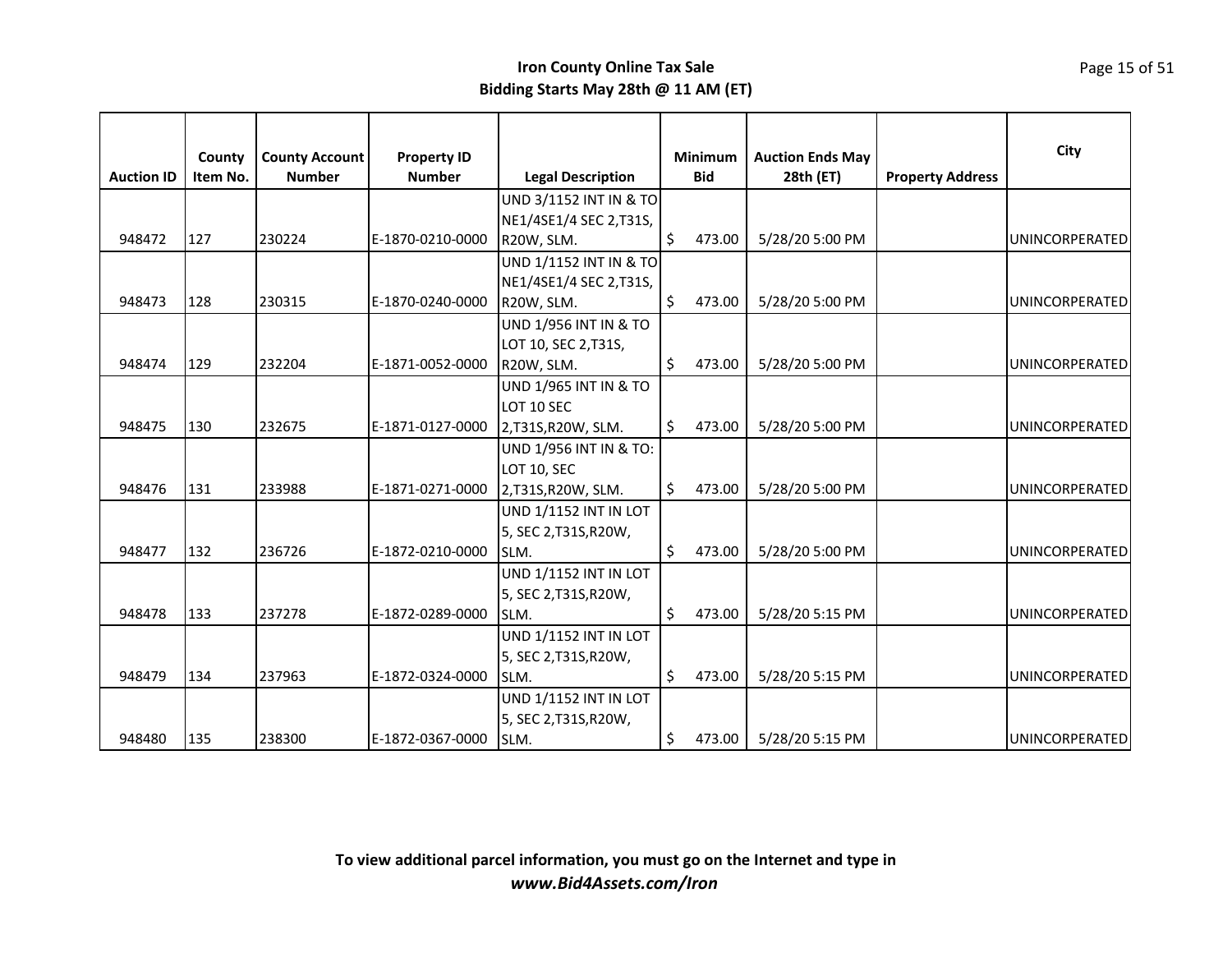| <b>Auction ID</b> | County<br>Item No. | <b>County Account</b><br><b>Number</b> | <b>Property ID</b><br><b>Number</b> | <b>Legal Description</b>                                                                                                                                                                                                                                                                                                               | <b>Minimum</b><br><b>Bid</b> | <b>Auction Ends May</b><br>28th (ET) | <b>Property Address</b> | City                  |
|-------------------|--------------------|----------------------------------------|-------------------------------------|----------------------------------------------------------------------------------------------------------------------------------------------------------------------------------------------------------------------------------------------------------------------------------------------------------------------------------------|------------------------------|--------------------------------------|-------------------------|-----------------------|
| 948481            | 136                | 326519                                 | E-4114-0000-0000                    | SILVER BELL #6213,<br><b>PART OF BLACK</b><br>BEAUTY#6213 MINING<br>CLAIMS, SEC 2 &<br>11, T36S, R17W, SLM;<br>LESS E-4114-1 & ANY<br><b>PART OF BLACK BEAUTY</b><br>#6213 LYING W/IN<br>S1/2SE1/4 SEC<br>2,T36S,R17W, SLM.<br><b>CERTIFICATION OF</b><br><b>ARTICLES OF MERGER</b><br>FILE# CO-089031 & CO-<br>104516 29TH SEPT 1993. | \$<br>960.00                 | 5/28/20 5:15 PM                      |                         | <b>UNINCORPERATED</b> |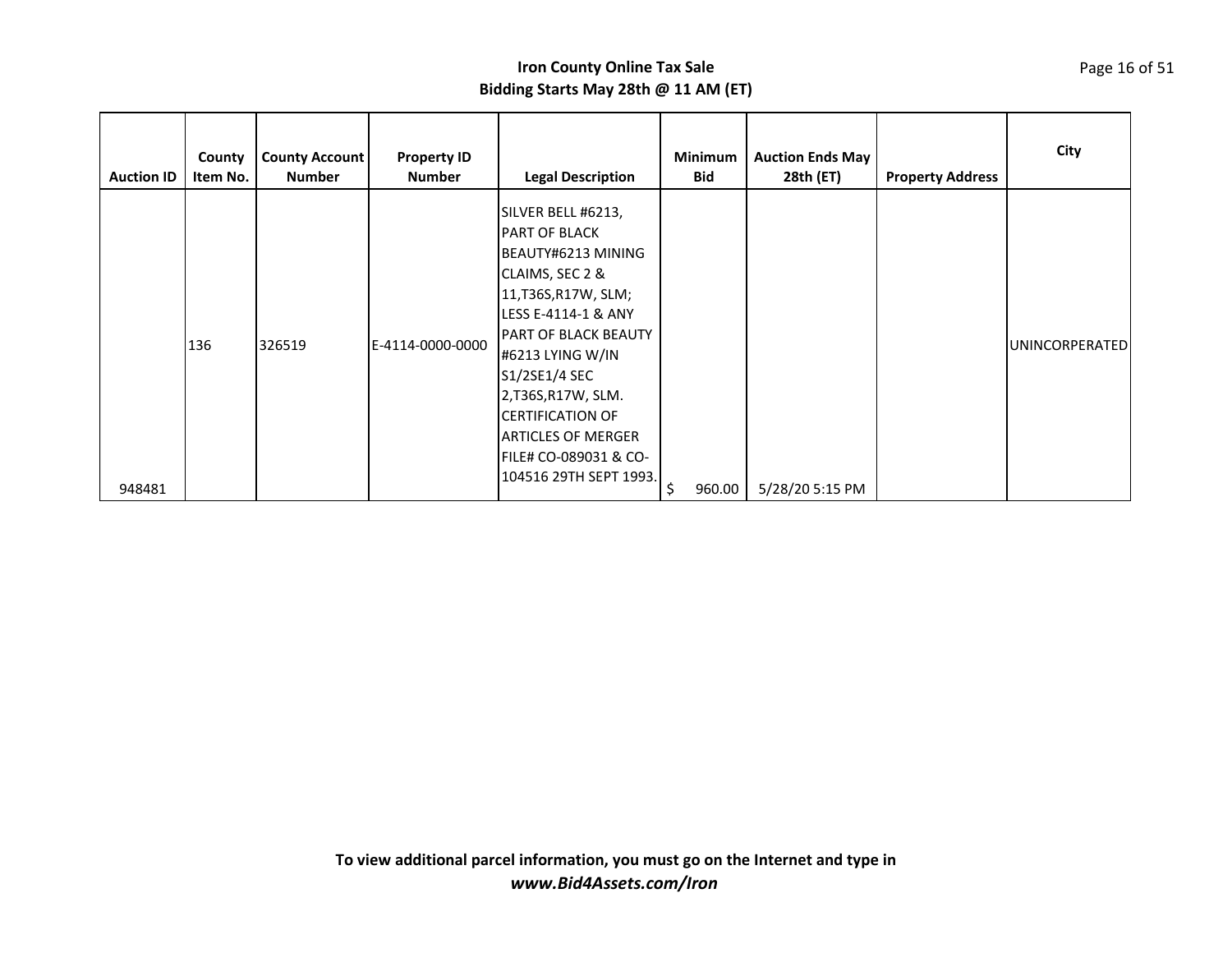| <b>Auction ID</b> | County<br>Item No. | <b>County Account</b><br><b>Number</b> | <b>Property ID</b><br><b>Number</b> | <b>Legal Description</b>                                                                                                                                                                                                                                                                                                                                                                                                                                                                                                                                                                                                                                                                                                                           | Minimum<br><b>Bid</b> | <b>Auction Ends May</b><br>28th (ET) | <b>Property Address</b> | City           |
|-------------------|--------------------|----------------------------------------|-------------------------------------|----------------------------------------------------------------------------------------------------------------------------------------------------------------------------------------------------------------------------------------------------------------------------------------------------------------------------------------------------------------------------------------------------------------------------------------------------------------------------------------------------------------------------------------------------------------------------------------------------------------------------------------------------------------------------------------------------------------------------------------------------|-----------------------|--------------------------------------|-------------------------|----------------|
|                   | 137                | 9003184                                | S-3184-(M19113)                     | REFER TO: SA-E-4387<br>PINTO IRON MINING<br><b>DISTRICT ARCHIE</b><br>SUR#4892 1.571 AC SEC<br>2,T37S,R14W, SLM<br>PINTO HORSE FRACTION<br>SUR#4897 11.772 AC<br>STANLEY SUR#4896<br>18.965 AC STANLEY NO<br>1 SUR#4896 17.003 AC<br><b>STANLEY NO 2</b><br>SUR#4896 20.661 SEC 2<br>& 3, T37S, R14W, SLM<br>TOTAL ACRES 69.972 AC.<br>SA-E-4399 PINTO IRON<br>MINING DISTRICT GLUM<br>B SUR#4891 10.991 AC<br>SEC 35 & 36, T36S, R14W,<br>SLM; SEC 1 &<br>2,T37S,R14W, SLM<br><b>GLUM B NO 1 SUR#4891</b><br>18.48 AC SEC<br>36, T36S, R14W, SLM<br><b>GLUM B NO 2 SUR#4891</b><br>20.659 AC SEC<br>35, T36S, R14W, SLM<br>TOTAL ACRES 50.13. SA-<br>E-4440 PINTO IRON<br>MINING DISTRICT LOST<br><b>IRON MINE SUR#4893</b><br>10.499 AC SEC 34 & |                       |                                      |                         | UNINCORPERATED |
| 948482            |                    |                                        |                                     | 35, T36S, R14W, SLM                                                                                                                                                                                                                                                                                                                                                                                                                                                                                                                                                                                                                                                                                                                                | \$<br>471.00          | 5/28/20 5:15 PM                      |                         |                |

**To view additional parcel information, you must go on the Internet and type in**

*www.Bid4Assets.com/Iron*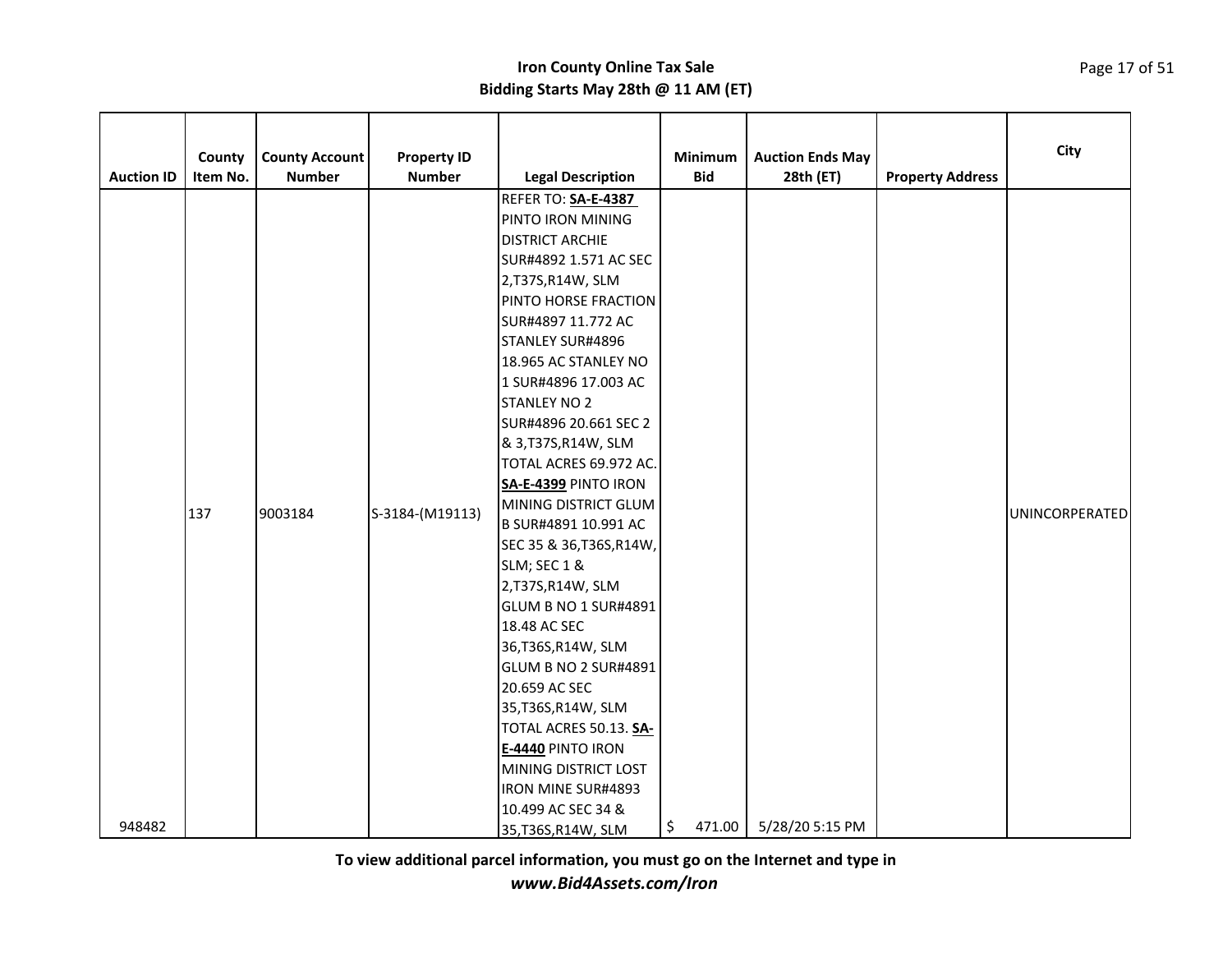| <b>Auction ID</b> | County<br>Item No. | <b>County Account</b><br><b>Number</b> | <b>Zip Code</b> | Acreage | Assessed<br><b>Values From</b> | Improvemen<br>ts         | <b>Land Value</b>       | <b>Total</b><br><b>Assessed</b><br><b>Values</b> | <b>Ad Valorem</b> | <b>Special</b><br>Assessment | <b>Tax Bill</b><br>Year |
|-------------------|--------------------|----------------------------------------|-----------------|---------|--------------------------------|--------------------------|-------------------------|--------------------------------------------------|-------------------|------------------------------|-------------------------|
|                   |                    |                                        |                 |         |                                |                          |                         |                                                  |                   |                              |                         |
|                   | $\mathbf{1}$       |                                        |                 |         |                                |                          |                         |                                                  |                   |                              |                         |
|                   |                    |                                        |                 |         |                                |                          |                         |                                                  |                   |                              |                         |
| 948348            |                    | 400603                                 | 84761           | 0.23    | 2017                           |                          | \$51,780.00 \$32,451.00 | \$84,231.00                                      | \$526.22          | \$0.00 2019                  |                         |
| 948349            | 2                  | 276888                                 | 84721           | 1.26    | 2019                           |                          | \$0.00 \$25,500.00      | \$25,500.00                                      | \$261.48          | \$0.00 2019                  |                         |
| 948350            | 3                  | 276904                                 | 84721           | 1.25    | 2019                           |                          | \$0.00 \$25,500.00      | \$25,500.00                                      | \$261.48          | \$0.00 2019                  |                         |
|                   |                    |                                        |                 |         |                                |                          |                         |                                                  |                   |                              |                         |
| 948351            | $\overline{4}$     | 469061                                 | 84719           | 0.5     | 2015                           |                          | \$0.00 \$50,000.00      | \$50,000.00                                      | \$588.55          | \$0.00 2019                  |                         |
| 948352            | 5                  | 77898                                  | 84720           | 0.25    | 2018                           | \$226,276.00 \$60,000.00 |                         | \$286,276.00                                     | \$1,706.44        | \$0.00 2019                  |                         |
|                   |                    |                                        |                 |         |                                |                          |                         |                                                  |                   |                              |                         |
|                   |                    |                                        |                 |         |                                |                          |                         |                                                  |                   |                              |                         |
|                   |                    |                                        |                 |         |                                |                          |                         |                                                  |                   |                              |                         |
|                   |                    |                                        |                 |         |                                |                          |                         |                                                  |                   |                              |                         |
|                   |                    |                                        |                 |         |                                |                          |                         |                                                  |                   |                              |                         |
| 948353            | 6                  | 85792                                  | 84720           | 0.2     | 2019                           | \$167,852.00 \$27,005.00 |                         | \$194,857.00                                     | \$1,161.56        | \$0.00 2019                  |                         |
|                   |                    |                                        |                 |         |                                |                          |                         |                                                  |                   |                              |                         |
| 948354            | 7                  | 102530                                 | 84720           | 5.71    | 2016                           |                          | \$0.00 \$32,850.00      | \$32,850.00                                      | \$328.43          | \$0.00 2019                  |                         |
| 948355            | 8                  | 119906                                 | 84720           | 1.24    | 2017                           | \$0.00                   | \$5,000.00              | \$5,000.00                                       | \$52.68           | \$0.00 2019                  |                         |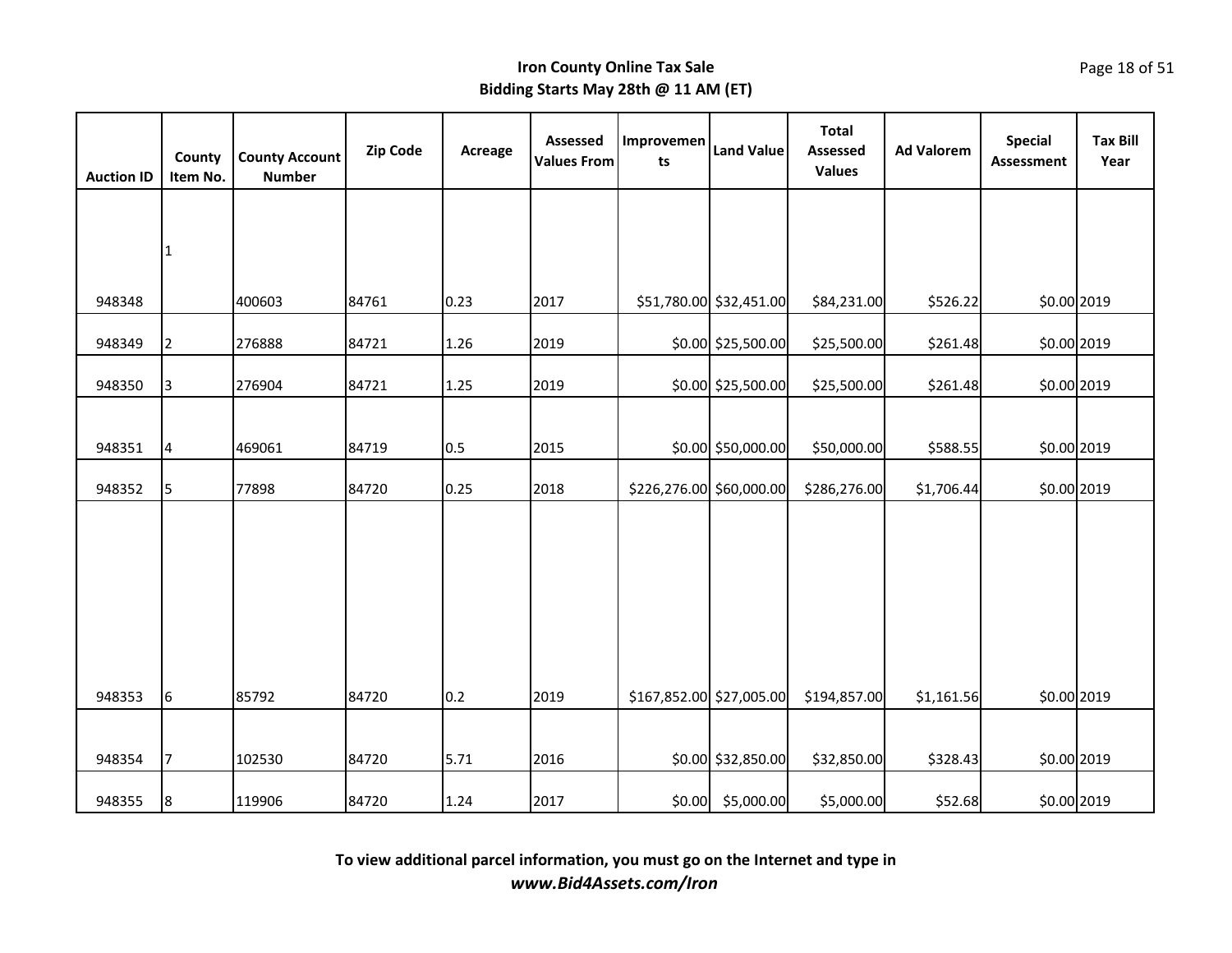| <b>Auction ID</b> | County<br>Item No. | <b>County Account</b><br><b>Number</b> | Zip Code | Acreage | Assessed<br><b>Values From</b> | Improvemen<br>ts | <b>Land Value</b>       | <b>Total</b><br><b>Assessed</b><br><b>Values</b> | <b>Ad Valorem</b> | <b>Special</b><br><b>Assessment</b> | <b>Tax Bill</b><br>Year |
|-------------------|--------------------|----------------------------------------|----------|---------|--------------------------------|------------------|-------------------------|--------------------------------------------------|-------------------|-------------------------------------|-------------------------|
| 948356            | 9                  | 293636                                 | 84720    | 1.23    | 2017                           | \$0.00           | \$5,000.00              | \$5,000.00                                       | \$52.68           | \$0.00 2019                         |                         |
| 948357            | 10                 | 121068                                 | 84720    | 1.25    | 2017                           | \$0.00           | \$5,000.00              | \$5,000.00                                       | \$52.68           | \$0.00 2019                         |                         |
| 948358            | 11                 | 125671                                 | 84720    | 2.57    | 2017                           |                  | \$0.00 \$11,330.00      | \$11,330.00                                      | \$119.36          | \$0.00 2019                         |                         |
| 948359            | 12                 | 249174                                 | 84720    | 1.2     | 2017                           | \$0.00           | \$5,665.00              | \$5,665.00                                       | \$59.68           | \$0.00 2019                         |                         |
| 948360            | 13                 | 129905                                 | 84720    | 1.43    | 2017                           | \$0.00           | \$5,000.00              | \$5,000.00                                       | \$52.68           | \$0.00 2019                         |                         |
| 948361            | 14                 | 141900                                 | 84721    | 1.05    | 2018                           |                  | \$73,256.00 \$50,568.00 | \$123,824.00                                     | \$717.43          | \$0.00 2019                         |                         |
| 948362            | 15                 | 397023                                 | 84720    | 1.98    | 2015                           | \$0.00           | \$500.00                | \$500.00                                         | \$5.27            | \$0.00 2019                         |                         |
| 948363            | 16                 | 359890                                 | 84720    | 9.28    | 2018                           |                  | \$97,613.00 \$71,400.00 | \$169,013.00                                     | \$1,257.67        | \$0.00 2019                         |                         |
| 948364            | 18                 | 157161                                 | 84720    | 53.33   | 2015                           |                  | \$0.00 \$11,999.00      | \$11,999.00                                      | \$126.37          | \$0.00 2019                         |                         |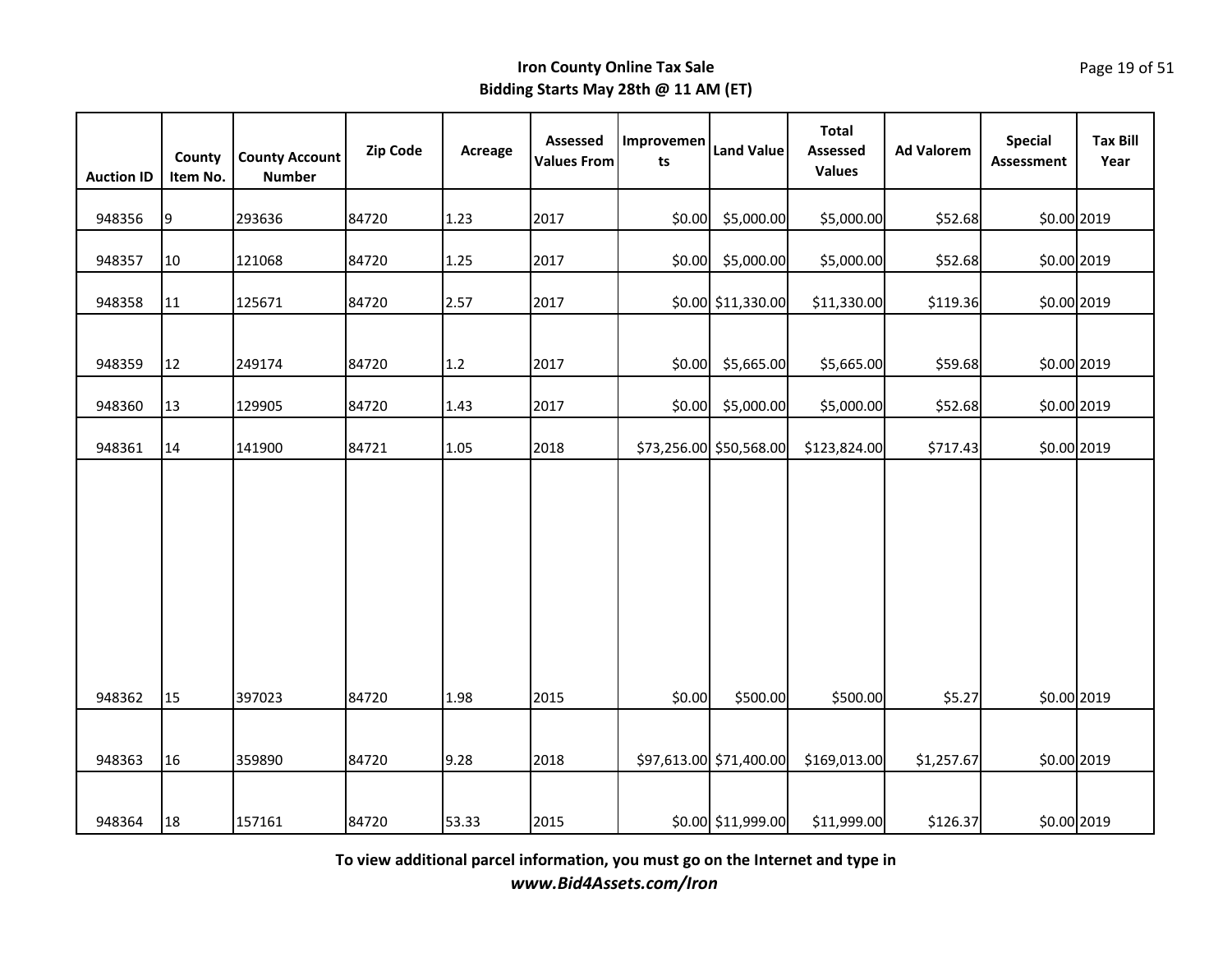| <b>Auction ID</b> | County<br>Item No. | <b>County Account</b><br><b>Number</b> | Zip Code | Acreage | Assessed<br><b>Values From</b> | Improvemen<br>ts         | <b>Land Value</b> | <b>Total</b><br>Assessed<br><b>Values</b> | <b>Ad Valorem</b> | <b>Special</b><br><b>Assessment</b> | <b>Tax Bill</b><br>Year |
|-------------------|--------------------|----------------------------------------|----------|---------|--------------------------------|--------------------------|-------------------|-------------------------------------------|-------------------|-------------------------------------|-------------------------|
|                   |                    |                                        |          |         |                                |                          |                   |                                           |                   |                                     |                         |
| 948365            | 19                 | 397056                                 | 84720    | 4.7     | 2015                           | \$0.00                   | \$611.00          | \$611.00                                  | \$6.43            | \$0.00 2019                         |                         |
| 948366            | 20                 | 159001                                 | 84720    | 26.14   | 2015                           | \$0.00                   | \$3,398.00        | \$3,398.00                                | \$35.77           | \$0.00 2019                         |                         |
|                   |                    |                                        |          |         |                                |                          |                   |                                           |                   |                                     |                         |
|                   |                    |                                        |          |         |                                |                          |                   |                                           |                   |                                     |                         |
|                   |                    |                                        |          |         |                                |                          |                   |                                           |                   |                                     |                         |
|                   |                    |                                        |          |         |                                |                          |                   |                                           |                   |                                     |                         |
| 948367            | 21                 | 492293                                 | 84720    | 0.47    | 2017                           | \$104,147.00 \$25,200.00 |                   | \$129,347.00                              | \$749.46          | \$0.00 2019                         |                         |
|                   |                    |                                        |          |         |                                |                          |                   |                                           |                   |                                     |                         |
|                   |                    |                                        |          |         |                                |                          |                   |                                           |                   |                                     |                         |
| 948368            | 22                 | 397080                                 | 84720    | 6.3     | 2017                           | \$0.00                   | \$788.00          | \$788.00                                  | \$8.27            | \$0.00 2019                         |                         |
|                   |                    |                                        |          |         |                                |                          |                   |                                           |                   |                                     |                         |
| 948369            | 23                 | 152410                                 | 84720    | 0.99    | 2015                           | \$0.00                   | \$990.00          | \$990.00                                  | \$10.43           | \$0.00 2019                         |                         |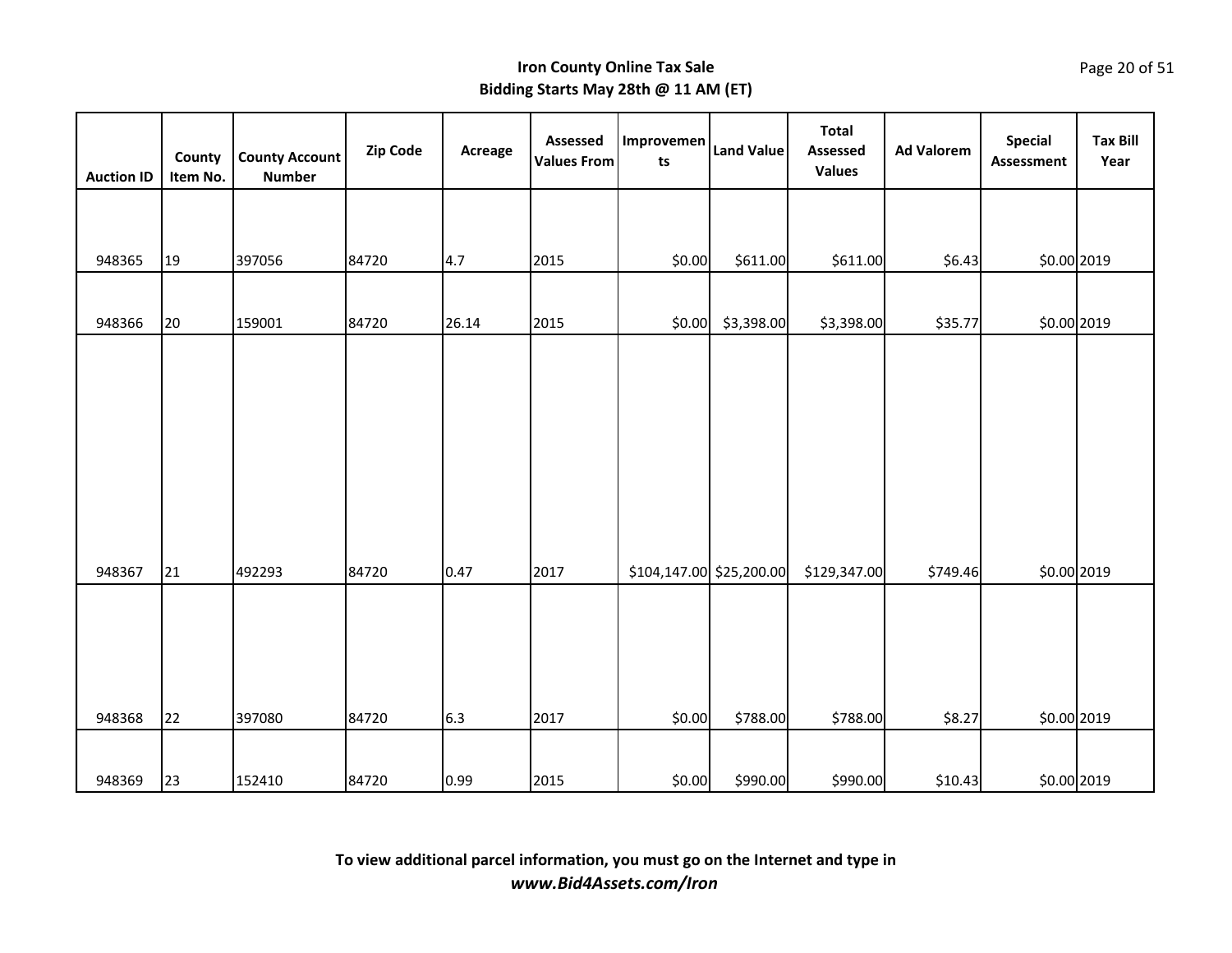| <b>Auction ID</b> | County<br>Item No. | <b>County Account</b><br><b>Number</b> | Zip Code | Acreage      | Assessed<br><b>Values From</b> | Improvemen<br>ts | <b>Land Value</b>  | <b>Total</b><br><b>Assessed</b><br><b>Values</b> | <b>Ad Valorem</b> | <b>Special</b><br><b>Assessment</b> | <b>Tax Bill</b><br>Year |
|-------------------|--------------------|----------------------------------------|----------|--------------|--------------------------------|------------------|--------------------|--------------------------------------------------|-------------------|-------------------------------------|-------------------------|
|                   |                    |                                        |          |              |                                |                  |                    |                                                  |                   |                                     |                         |
| 948370            | 24                 | 359361                                 | 84720    | 0.8          | 2017                           |                  | \$0.00 \$11,316.00 | \$11,316.00                                      | \$119.20          | \$0.00 2019                         |                         |
|                   |                    |                                        |          |              |                                |                  |                    |                                                  |                   |                                     |                         |
| 948371            | 25                 | 164209                                 | 84720    | $\mathbf{1}$ | 2015                           | \$0.00           | \$1,000.00         | \$1,000.00                                       | \$10.00           | \$0.00 2019                         |                         |
| 948372            | 26                 | 321411                                 | 84720    | 4.1          | 2015                           | \$0.00           | \$4,100.00         | \$4,100.00                                       | \$40.99           | \$0.00 2019                         |                         |
|                   |                    |                                        |          |              |                                |                  |                    |                                                  |                   |                                     |                         |
| 948373            | 27                 | 345733                                 | 84720    | 1.14         | 2015                           | \$0.00           | \$1,140.00         | \$1,140.00                                       | \$11.40           | \$0.00 2019                         |                         |
|                   |                    |                                        |          |              |                                |                  |                    |                                                  |                   |                                     |                         |
| 948374            | 29                 | 274206                                 | 84720    | 20           | 2015                           | \$0.00           | \$5,000.00         | \$5,000.00                                       | \$49.99           | \$0.00 2019                         |                         |
| 948375            | 30                 | 184595                                 | 84720    | 0.12         | 2015                           | \$0.00           | \$500.00           | \$500.00                                         | \$5.00            | \$0.00 2019                         |                         |
| 948376            | 31                 | 173341                                 | 84720    | 0.33         | 2015                           | \$0.00           | \$1,000.00         | \$1,000.00                                       | \$10.00           | \$0.00 2019                         |                         |
| 948377            | 32                 | 173705                                 | 84720    | 0.16         | 2015                           | \$0.00           | \$500.00           | \$500.00                                         | \$5.00            | \$0.00 2019                         |                         |
| 948378            | 33                 | 174364                                 | 84720    | 0.11         | 2015                           | \$0.00           | \$500.00           | \$500.00                                         | \$5.00            | \$0.00 2019                         |                         |
| 948379            | 34                 | 174828                                 | 84720    | 0.14         | 2015                           | \$0.00           | \$500.00           | \$500.00                                         | \$5.00            | \$0.00 2019                         |                         |
| 948380            | 35                 | 175908                                 | 84720    | 0.13         | 2015                           | \$0.00           | \$500.00           | \$500.00                                         | \$5.00            | \$0.00 2019                         |                         |
| 948381            | 36                 | 176575                                 | 84720    | 0.326        | 2015                           | \$0.00           | \$1,000.00         | \$1,000.00                                       | \$10.00           | \$0.00 2019                         |                         |
| 948382            | 37                 | 176591                                 | 84720    | 0.16         | 2015                           | \$0.00           | \$500.00           | \$500.00                                         | \$5.00            | \$0.00 2019                         |                         |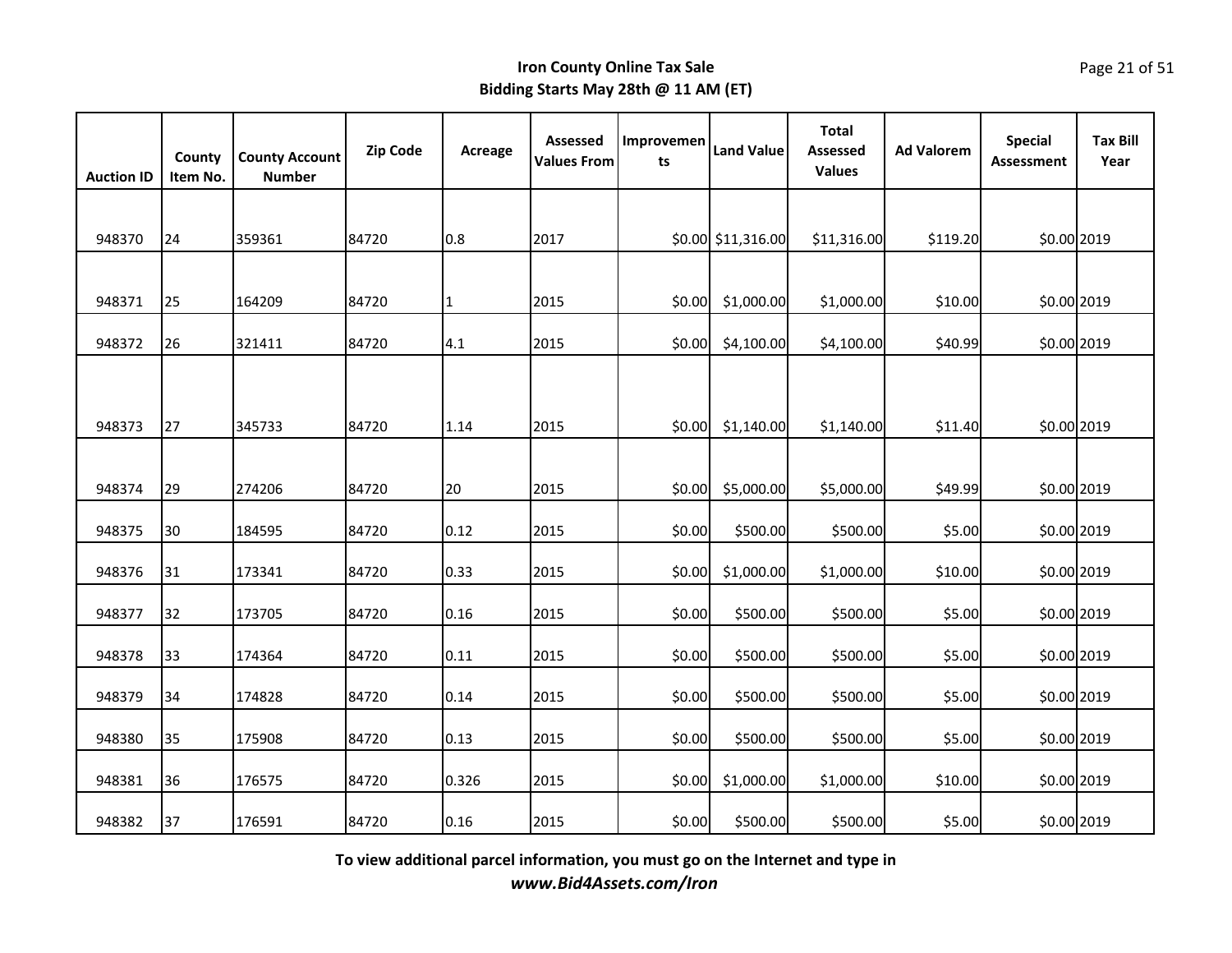| <b>Auction ID</b> | County<br>Item No. | <b>County Account</b><br><b>Number</b> | <b>Zip Code</b> | Acreage | Assessed<br><b>Values From</b> | Improvemen<br>ts | <b>Land Value</b> | <b>Total</b><br><b>Assessed</b><br><b>Values</b> | <b>Ad Valorem</b> | <b>Special</b><br><b>Assessment</b> | <b>Tax Bill</b><br>Year |
|-------------------|--------------------|----------------------------------------|-----------------|---------|--------------------------------|------------------|-------------------|--------------------------------------------------|-------------------|-------------------------------------|-------------------------|
| 948383            | 38                 | 338282                                 | 84720           | 0.16    | 2015                           | \$0.00           | \$500.00          | \$500.00                                         | \$5.00            | \$0.00 2019                         |                         |
| 948384            | 39                 | 401460                                 | 84720           | 0.16    | 2015                           | \$0.00           | \$500.00          | \$500.00                                         | \$5.00            | \$0.00 2019                         |                         |
| 948385            | 40                 | 401478                                 | 84720           | 0.16    | 2015                           | \$0.00           | \$500.00          | \$500.00                                         | \$5.00            | \$0.00 2019                         |                         |
| 948386            | 41                 | 401486                                 | 84720           | 0.17    | 2015                           | \$0.00           | \$500.00          | \$500.00                                         | \$5.00            | \$0.00 2019                         |                         |
| 948387            | 42                 | 415759                                 | 84720           | 0.16    | 2015                           | \$0.00           | \$500.00          | \$500.00                                         | \$5.00            | \$0.00 2019                         |                         |
| 948388            | 43                 | 265766                                 | 84720           | 0.17    | 2015                           | \$0.00           | \$500.00          | \$500.00                                         | \$5.00            | \$0.00 2019                         |                         |
| 948389            | 44                 | 492382                                 | 84720           | 0.16    | 2015                           | \$0.00           | \$500.00          | \$500.00                                         | \$5.00            | \$0.00 2019                         |                         |
| 948390            | 45                 | 492514                                 | 84720           | 0.16    | 2015                           | \$0.00           | \$500.00          | \$500.00                                         | \$5.00            | \$0.00 2019                         |                         |
| 948391            | 46                 | 492853                                 | 84720           | 0.49    | 2015                           | \$0.00           | \$1,500.00        | \$1,500.00                                       | \$15.00           | \$0.00 2019                         |                         |
| 948392            | 47                 | 493432                                 | 84720           | 0.163   | 2015                           | \$0.00           | \$500.00          | \$500.00                                         | \$5.00            | \$0.00 2019                         |                         |
| 948393            | 48                 | 493467                                 | 84720           | 0.16    | 2015                           | \$0.00           | \$500.00          | \$500.00                                         | \$5.00            | \$0.00 2019                         |                         |
| 948394            | 49                 | 493529                                 | 84720           | 0.16    | 2015                           | \$0.00           | \$500.00          | \$500.00                                         | \$5.00            | \$0.00 2019                         |                         |
| 948395            | 50                 | 493532                                 | 84720           | 0.153   | 2015                           | \$0.00           | \$1,000.00        | \$1,000.00                                       | \$10.00           | \$0.00 2019                         |                         |
| 948396            | 51                 | 296829                                 | 84720           | 20      | 2015                           | \$0.00           | \$5,000.00        | \$5,000.00                                       | \$49.99           | \$0.00 2019                         |                         |
| 948397            | 52                 | 367406                                 | 84720           | 20      | 2015                           | \$0.00           | \$5,000.00        | \$5,000.00                                       | \$49.99           | \$0.00 2019                         |                         |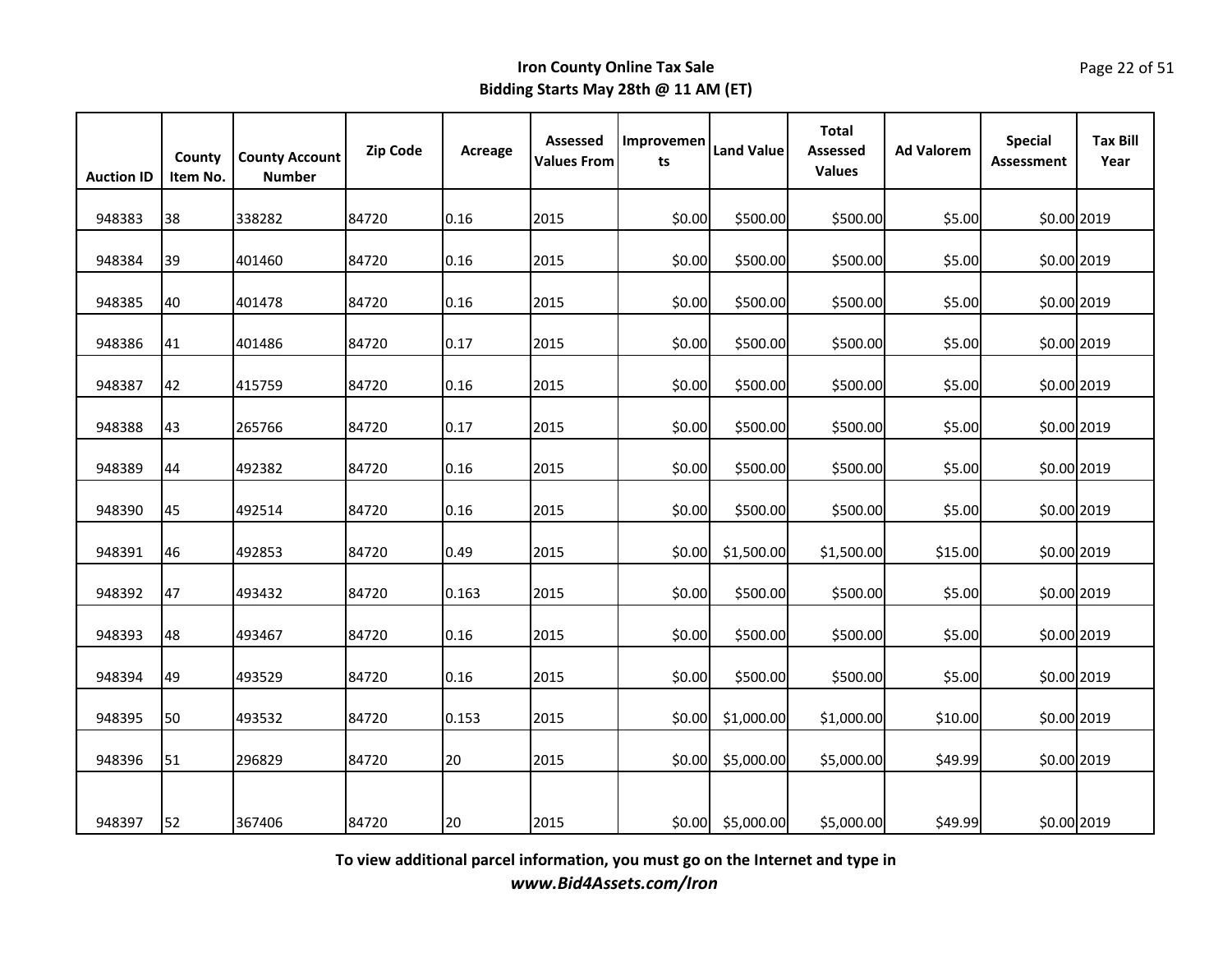| <b>Auction ID</b> | County<br>Item No. | <b>County Account</b><br><b>Number</b> | <b>Zip Code</b> | Acreage | Assessed<br><b>Values From</b> | Improvemen<br>ts | <b>Land Value</b> | <b>Total</b><br>Assessed<br><b>Values</b> | <b>Ad Valorem</b> | <b>Special</b><br><b>Assessment</b> | <b>Tax Bill</b><br>Year |
|-------------------|--------------------|----------------------------------------|-----------------|---------|--------------------------------|------------------|-------------------|-------------------------------------------|-------------------|-------------------------------------|-------------------------|
|                   |                    |                                        |                 |         |                                |                  |                   |                                           |                   |                                     |                         |
| 948398            | 53                 | 388964                                 | 84721           | 2.55    | 2015                           | \$0.00           | \$2,550.00        | \$2,550.00                                | \$25.49           | \$0.00 2019                         |                         |
|                   |                    |                                        |                 |         |                                |                  |                   |                                           |                   |                                     |                         |
| 948399            | 54                 | 242435                                 | 84721           | 5.162   | 2015                           | \$0.00           | \$5,200.00        | \$5,200.00                                | \$51.99           | \$0.00 2019                         |                         |
| 948400            | 55                 | 181385                                 | 84720           | 40      | 2015                           | \$0.00           | \$9,000.00        | \$9,000.00                                | \$89.98           | \$0.00 2019                         |                         |
|                   |                    |                                        |                 |         |                                |                  |                   |                                           |                   |                                     |                         |
| 948401            | 56                 | 181518                                 | 84720           | 2.5     | 2015                           | \$0.00           | \$938.00          | \$938.00                                  | \$9.35            | \$0.00 2019                         |                         |
|                   |                    |                                        |                 |         |                                |                  |                   |                                           |                   |                                     |                         |
| 948402            | 57                 | 183191                                 | 84720           | 2.27    | 2015                           | \$0.00           | \$2,270.00        | \$2,270.00                                | \$22.70           | \$0.00 2019                         |                         |
| 948403            | 58                 | 183217                                 | 84720           | 2.12    | 2015                           | \$0.00           | \$2,120.00        | \$2,120.00                                | \$21.20           | \$0.00 2019                         |                         |
|                   |                    |                                        |                 |         |                                |                  |                   |                                           |                   |                                     |                         |
| 948404            | 59                 | 183696                                 | 84720           | 2.27    | 2015                           | \$0.00           | \$2,270.00        | \$2,270.00                                | \$22.70           | \$0.00 2019                         |                         |
|                   |                    |                                        |                 |         |                                |                  |                   |                                           |                   |                                     |                         |
| 948405            | 60                 | 183878                                 | 84720           | 2.27    | 2015                           | \$0.00           | \$2,270.00        | \$2,270.00                                | \$22.70           | \$0.00 2019                         |                         |
|                   |                    |                                        |                 |         |                                |                  |                   |                                           |                   |                                     |                         |
| 948406            | 61                 | 184975                                 | 84720           | 8.36    | 2015                           | \$0.00           | \$8,360.00        | \$8,360.00                                | \$83.58           | \$0.00 2019                         |                         |
|                   |                    |                                        |                 |         |                                |                  |                   |                                           |                   |                                     |                         |
| 948407            | 62                 | 416096                                 | 84720           | 2.27    | 2015                           | \$0.00           | \$2,270.00        | \$2,270.00                                | \$22.70           | \$0.00 2019                         |                         |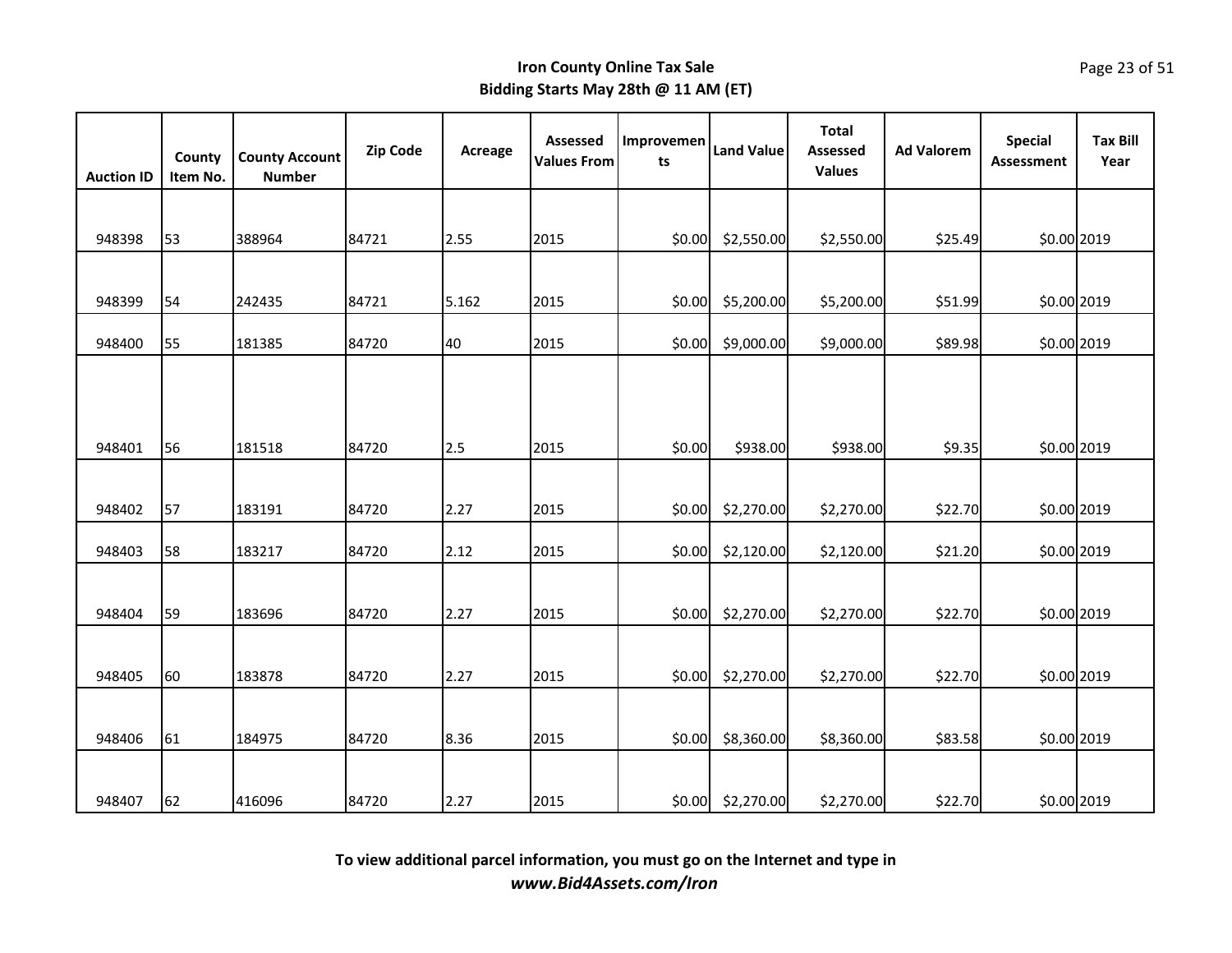| <b>Auction ID</b> | County<br>Item No. | <b>County Account</b><br><b>Number</b> | Zip Code | Acreage | Assessed<br><b>Values From</b> | Improvemen<br>ts | <b>Land Value</b> | <b>Total</b><br>Assessed<br><b>Values</b> | <b>Ad Valorem</b> | <b>Special</b><br><b>Assessment</b> | <b>Tax Bill</b><br>Year |
|-------------------|--------------------|----------------------------------------|----------|---------|--------------------------------|------------------|-------------------|-------------------------------------------|-------------------|-------------------------------------|-------------------------|
|                   |                    |                                        |          |         |                                |                  |                   |                                           |                   |                                     |                         |
| 948408            | 63                 | 185592                                 | 84720    | 2.27    | 2015                           | \$0.00           | \$2,270.00        | \$2,270.00                                | \$22.70           | \$0.00 2019                         |                         |
|                   |                    |                                        |          |         |                                |                  |                   |                                           |                   |                                     |                         |
| 948409            | 64                 | 185642                                 | 84720    | 2.23    | 2015                           | \$0.00           | \$2,230.00        | \$2,230.00                                | \$22.30           | \$0.00 2019                         |                         |
|                   |                    |                                        |          |         |                                |                  |                   |                                           |                   |                                     |                         |
|                   |                    |                                        |          |         |                                |                  |                   |                                           |                   |                                     |                         |
|                   |                    |                                        |          |         |                                |                  |                   |                                           |                   |                                     |                         |
| 948410            | 65                 | 187069                                 | 84720    | 0.16    | 2015                           | \$0.00           | \$500.00          | \$500.00                                  | \$5.00            | \$0.00 2019                         |                         |
|                   |                    |                                        |          |         |                                |                  |                   |                                           |                   |                                     |                         |
| 948411            | 66                 | 188554                                 | 84720    | 2.27    | 2015                           | \$3,145.00       | \$2,270.00        | \$5,416.00                                | \$54.14           | \$0.00 2019                         |                         |
|                   |                    |                                        |          |         |                                |                  |                   |                                           |                   |                                     |                         |
|                   |                    |                                        |          |         |                                |                  |                   |                                           |                   |                                     |                         |
| 948412            | 67                 | 189172                                 | 84720    | 1.73    | 2015                           | \$0.00           | \$1,730.00        | \$1,730.00                                | \$17.30           | \$0.00 2019                         |                         |
| 948413            | 68                 | 189750                                 | 84720    | 2.27    | 2015                           | \$0.00           | \$2,270.00        | \$2,270.00                                | \$22.70           | \$0.00 2019                         |                         |
| 948414            | 69                 | 191061                                 | 84720    | 2.07    | 2015                           | \$0.00           | \$2,070.00        | \$2,070.00                                | \$20.70           | \$0.00 2019                         |                         |
|                   |                    |                                        |          |         |                                |                  |                   |                                           |                   |                                     |                         |
| 948415            | 70                 | 190998                                 | 84720    | 6.61    | 2015                           | \$0.00           | \$6,610.00        | \$6,610.00                                | \$66.09           | \$0.00 2019                         |                         |
|                   |                    |                                        |          |         |                                |                  |                   |                                           |                   |                                     |                         |
|                   |                    |                                        |          |         |                                |                  |                   |                                           |                   |                                     |                         |
| 948416            | 71                 | 192325                                 | 84720    | 1.71    | 2015                           | \$0.00           | \$1,710.00        | \$1,710.00                                | \$17.10           | \$0.00 2019                         |                         |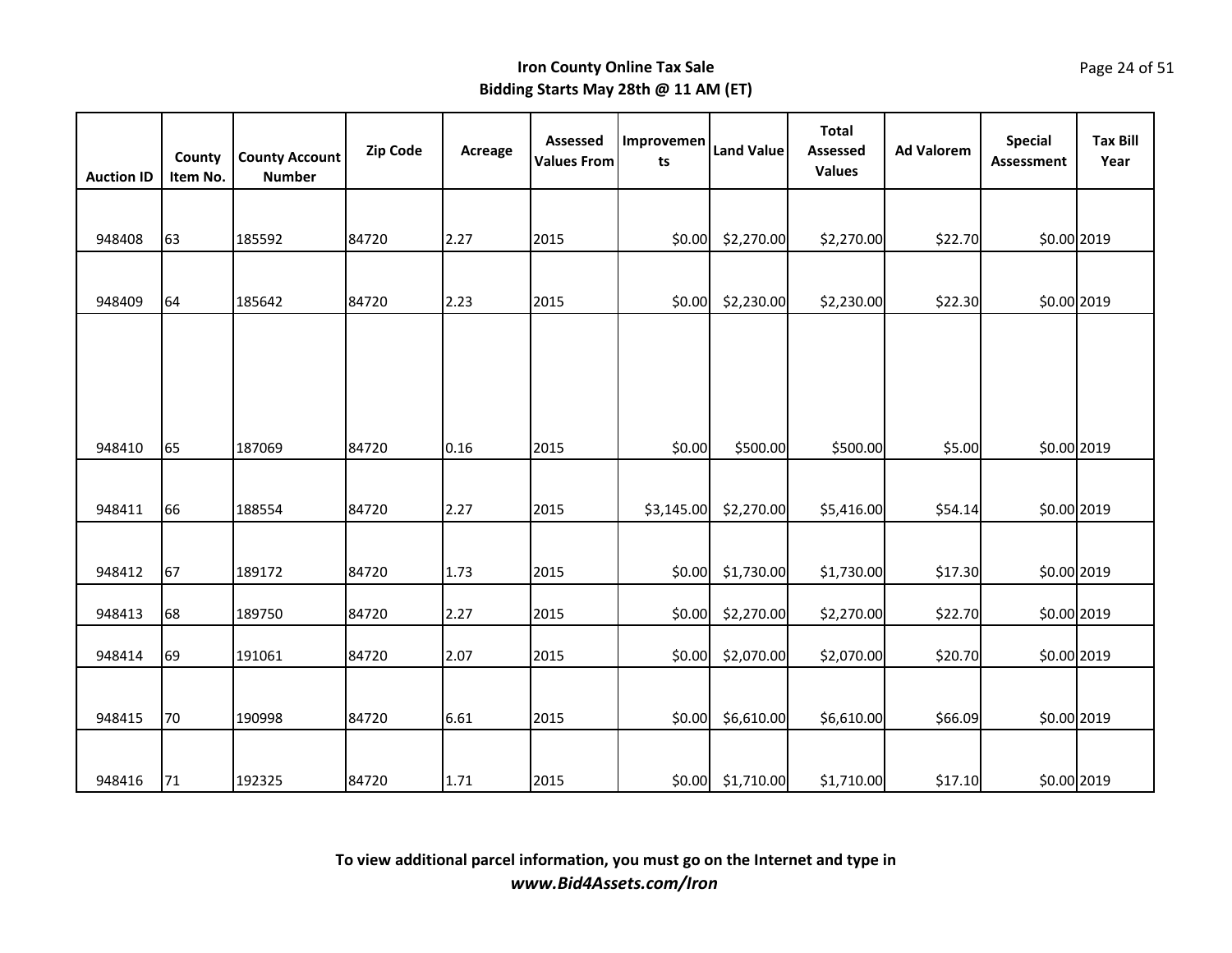| <b>Auction ID</b> | County<br>Item No. | <b>County Account</b><br><b>Number</b> | <b>Zip Code</b> | Acreage | Assessed<br><b>Values From</b> | Improvemen<br>ts | <b>Land Value</b> | <b>Total</b><br>Assessed<br><b>Values</b> | <b>Ad Valorem</b> | <b>Special</b><br><b>Assessment</b> | <b>Tax Bill</b><br>Year |
|-------------------|--------------------|----------------------------------------|-----------------|---------|--------------------------------|------------------|-------------------|-------------------------------------------|-------------------|-------------------------------------|-------------------------|
|                   |                    |                                        |                 |         |                                |                  |                   |                                           |                   |                                     |                         |
| 948417            | 72                 | 192036                                 | 84720           | 0.22    | 2015                           | \$0.00           | \$500.00          | \$500.00                                  | \$5.00            | \$0.00 2019                         |                         |
|                   |                    |                                        |                 |         |                                |                  |                   |                                           |                   |                                     |                         |
| 948418            | 73                 | 192721                                 | 84720           | 2.14    | 2015                           | \$0.00           | \$2,140.00        | \$2,140.00                                | \$21.40           | \$0.00 2019                         |                         |
| 948419            | 74                 | 193695                                 | 84720           | 5.578   | 2015                           | \$0.00           | \$5,550.00        | \$5,550.00                                | \$55.49           | \$0.00 2019                         |                         |
|                   |                    |                                        |                 |         |                                |                  |                   |                                           |                   |                                     |                         |
| 948420            | 75                 | 194347                                 | 84720           | 1.09    | 2015                           | \$0.00           | \$1,090.00        | \$1,090.00                                | \$10.90           | \$0.00 2019                         |                         |
|                   |                    |                                        |                 |         |                                |                  |                   |                                           |                   |                                     |                         |
| 948421            | 76                 | 194768                                 | 84720           | 0.99    | 2015                           | \$0.00           | \$990.00          | \$990.00                                  | \$9.90            | \$0.00 2019                         |                         |
|                   |                    |                                        |                 |         |                                |                  |                   |                                           |                   |                                     |                         |
| 948422            | 77                 | 194578                                 | 84720           | 0.83    | 2015                           | \$0.00           | \$830.00          | \$830.00                                  | \$8.60            | \$0.00 2019                         |                         |
|                   |                    |                                        |                 |         |                                |                  |                   |                                           |                   |                                     |                         |
| 948423            | 78                 | 199288                                 | 84720           | 2.28    | 2015                           | \$0.00           | \$2,280.00        | \$2,280.00                                | \$22.80           | \$0.00 2019                         |                         |
|                   |                    |                                        |                 |         |                                |                  |                   |                                           |                   |                                     |                         |
| 948424            | 79                 | 199403                                 | 84720           | 4.11    | 2015                           | \$0.00           | \$4,110.00        | \$4,110.00                                | \$41.09           | \$0.00 2019                         |                         |
|                   |                    |                                        |                 |         |                                |                  |                   |                                           |                   |                                     |                         |
| 948425            | 80                 | 484052                                 | 84720           | 2.28    | 2015                           | \$0.00           | \$2,280.00        | \$2,280.00                                | \$22.80           | \$0.00 2019                         |                         |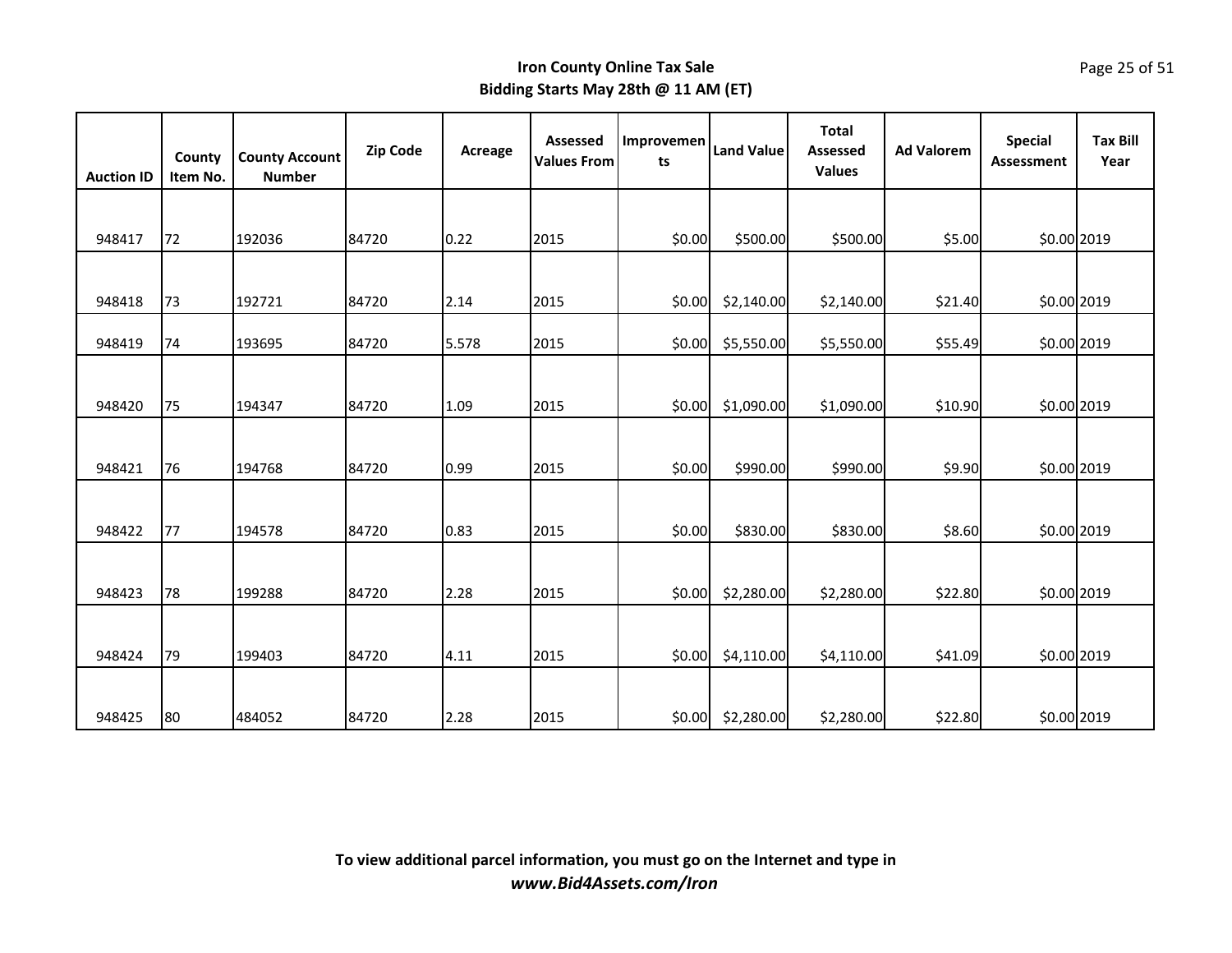| <b>Auction ID</b> | County<br>Item No. | <b>County Account</b><br><b>Number</b> | Zip Code | Acreage | Assessed<br><b>Values From</b> | Improvemen<br>ts | <b>Land Value</b>  | <b>Total</b><br>Assessed<br><b>Values</b> | <b>Ad Valorem</b> | <b>Special</b><br>Assessment | <b>Tax Bill</b><br>Year |
|-------------------|--------------------|----------------------------------------|----------|---------|--------------------------------|------------------|--------------------|-------------------------------------------|-------------------|------------------------------|-------------------------|
|                   |                    |                                        |          |         |                                |                  |                    |                                           |                   |                              |                         |
|                   |                    |                                        |          |         |                                |                  |                    |                                           |                   |                              |                         |
|                   |                    |                                        |          |         |                                |                  |                    |                                           |                   |                              |                         |
|                   |                    |                                        |          |         |                                |                  |                    |                                           |                   |                              |                         |
| 948426            | 81                 | 492927                                 | 84720    | 20      | 2015                           | \$2,200.00       | \$5,000.00         | \$7,200.00                                | \$71.99           | \$0.00 2019                  |                         |
| 948427            | 82                 | 200441                                 | 84720    | 80      | 2015                           |                  | \$0.00 \$16,000.00 | \$16,000.00                               | \$159.97          | \$0.00 2019                  |                         |
|                   |                    |                                        |          |         |                                |                  |                    |                                           |                   |                              |                         |
| 948428            | 83                 | 201001                                 | 84720    | 2.13    | 2015                           | \$0.00           | \$2,130.00         | \$2,130.00                                | \$21.30           | \$0.00 2019                  |                         |
| 948429            | 84                 | 200870                                 | 84720    | 2.27    | 2015                           | \$0.00           | \$2,270.00         | \$2,270.00                                | \$22.70           | \$0.00 2019                  |                         |
|                   |                    |                                        |          |         |                                |                  |                    |                                           |                   |                              |                         |
| 948430            | 85                 | 354537                                 | 84720    | 3.7     | 2015                           | \$0.00           | \$4,540.00         | \$4,540.00                                | \$45.39           | \$0.00 2019                  |                         |
|                   |                    |                                        |          |         |                                |                  |                    |                                           |                   |                              |                         |
| 948431            | 86                 | 330321                                 | 84720    | 17.34   | 2015                           |                  | \$0.00 \$17,340.00 | \$17,340.00                               | \$173.37          | \$0.00 2019                  |                         |
| 948432            | 87                 | 349248                                 | 84720    | 2.27    | 2015                           |                  | \$0.00 \$2,270.00  | \$2,270.00                                | \$22.70           | \$0.00 2019                  |                         |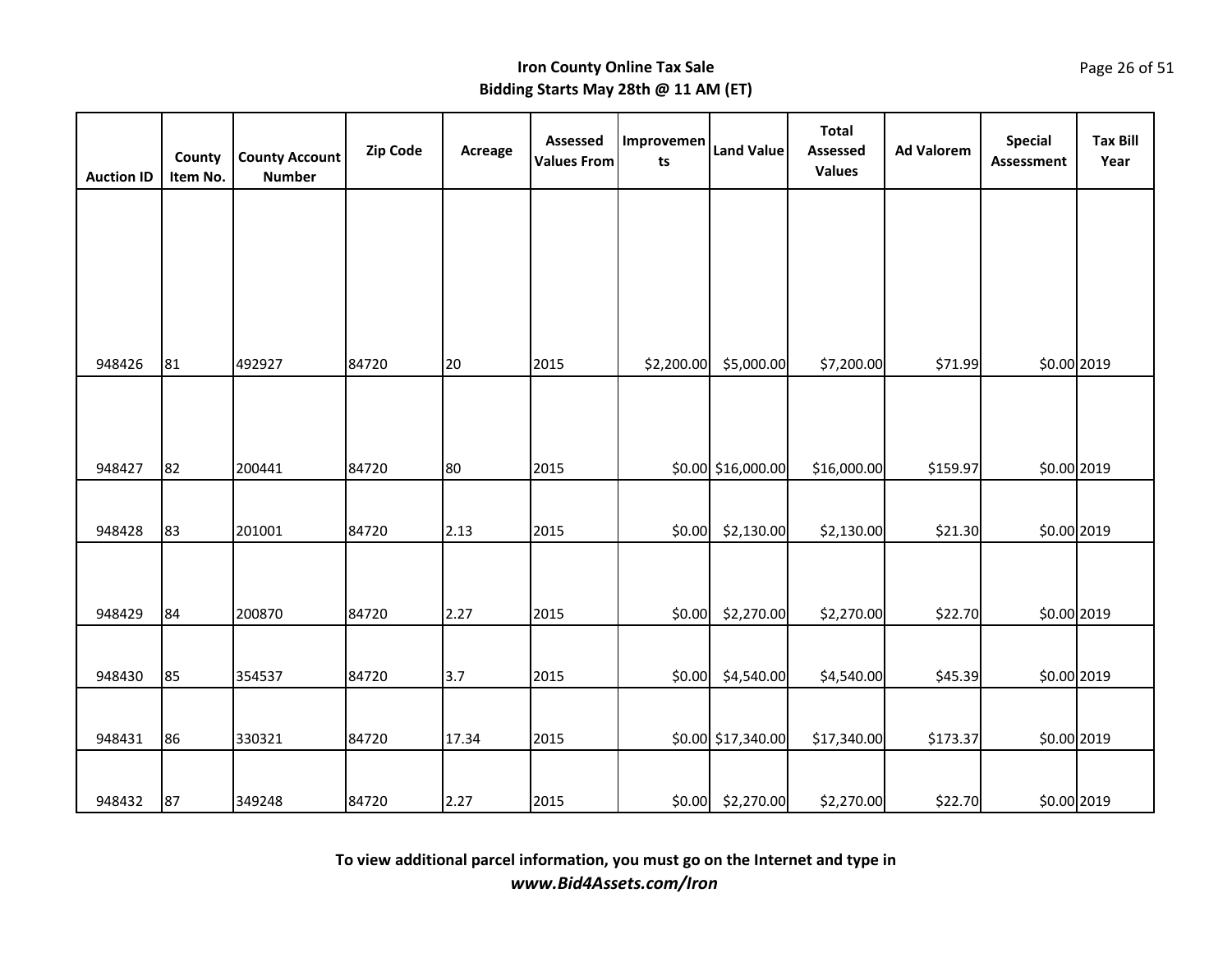|                   | County   | <b>County Account</b> | <b>Zip Code</b> | Acreage | Assessed<br><b>Values From</b> | Improvemen<br>ts | <b>Land Value</b> | <b>Total</b><br><b>Assessed</b> | <b>Ad Valorem</b> | <b>Special</b><br><b>Assessment</b> | <b>Tax Bill</b><br>Year |
|-------------------|----------|-----------------------|-----------------|---------|--------------------------------|------------------|-------------------|---------------------------------|-------------------|-------------------------------------|-------------------------|
| <b>Auction ID</b> | Item No. | <b>Number</b>         |                 |         |                                |                  |                   | <b>Values</b>                   |                   |                                     |                         |
|                   |          |                       |                 |         |                                |                  |                   |                                 |                   |                                     |                         |
| 948433            | 88       | 349255                | 84721           | 2.27    | 2015                           | \$0.00           | \$2,270.00        | \$2,270.00                      | \$22.70           | \$0.00 2019                         |                         |
|                   |          |                       |                 |         |                                |                  |                   |                                 |                   |                                     |                         |
| 948434            | 89       | 349263                | 84721           | 2.14    | 2015                           | \$0.00           | \$2,140.00        | \$2,140.00                      | \$21.40           | \$0.00 2019                         |                         |
|                   |          |                       |                 |         |                                |                  |                   |                                 |                   |                                     |                         |
| 948435            | 90       | 349271                | 84721           | 2.14    | 2015                           | \$0.00           | \$2,140.00        | \$2,140.00                      | \$21.40           | \$0.00 2019                         |                         |
| 948436            |          |                       |                 |         |                                |                  |                   |                                 |                   |                                     |                         |
|                   | 91       | 201977                | 84720           | 2.27    | 2015                           | \$0.00           | \$2,270.00        | \$2,270.00                      | \$22.70           | \$0.00 2019                         |                         |
| 948437            | 92       | 202306                | 84720           | 1.34    | 2015                           | \$0.00           | \$1,340.00        | \$1,340.00                      | \$13.40           | \$0.00 2019                         |                         |
|                   |          |                       |                 |         |                                |                  |                   |                                 |                   |                                     |                         |
|                   |          |                       |                 |         |                                |                  |                   |                                 |                   |                                     |                         |
| 948438            | 93       | 203486                | 84720           | 7.25    | 2015                           | \$0.00           | \$1,813.00        | \$1,813.00                      | \$18.10           | \$0.00 2019                         |                         |
|                   |          |                       |                 |         |                                |                  |                   |                                 |                   |                                     |                         |
| 948439            | 94       | 203775                | 84720           | 4.7     | 2015                           | \$0.00           | \$4,700.00        | \$4,700.00                      | \$46.99           | \$0.00 2019                         |                         |
| 948440            | 95       | 204401                | 84720           | 40.96   | 2015                           | \$0.00           | \$9,216.00        | \$9,216.00                      | \$92.13           | \$0.00 2019                         |                         |
|                   |          |                       |                 |         |                                |                  |                   |                                 |                   |                                     |                         |
| 948441            | 96       | 204070                | 84720           | 4.91    | 2015                           |                  | \$0.00 \$5,910.00 | \$5,910.00                      | \$59.09           | \$0.00 2019                         |                         |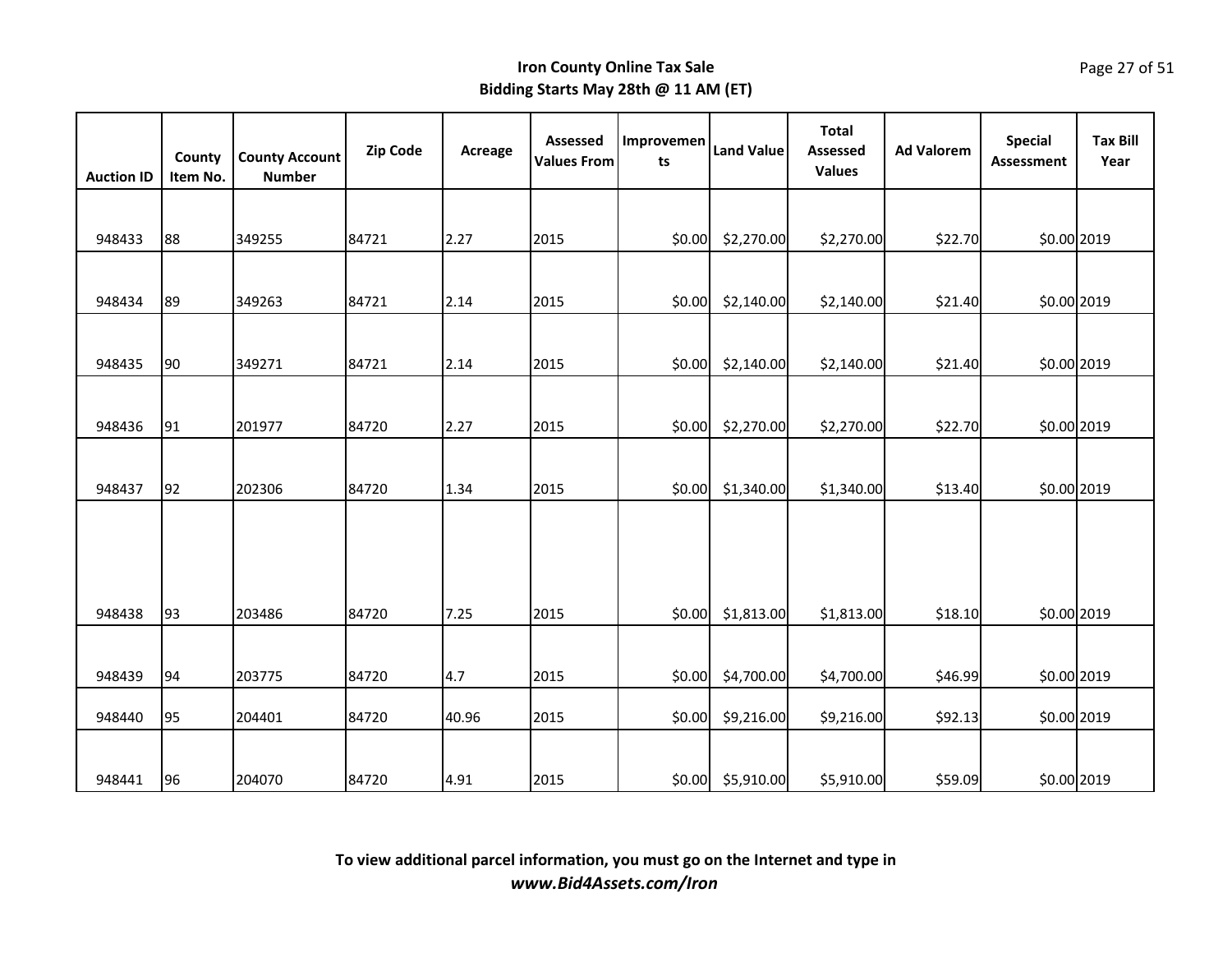| <b>Auction ID</b> | County<br>Item No. | <b>County Account</b><br><b>Number</b> | Zip Code | Acreage | Assessed<br><b>Values From</b> | Improvemen<br>ts | <b>Land Value</b>  | <b>Total</b><br><b>Assessed</b><br><b>Values</b> | <b>Ad Valorem</b> | <b>Special</b><br><b>Assessment</b> | <b>Tax Bill</b><br>Year |
|-------------------|--------------------|----------------------------------------|----------|---------|--------------------------------|------------------|--------------------|--------------------------------------------------|-------------------|-------------------------------------|-------------------------|
|                   |                    |                                        |          |         |                                |                  |                    |                                                  |                   |                                     |                         |
| 948442            | 97                 | 204310                                 | 84720    | 5.08    | 2015                           | \$0.00           | \$5,080.00         | \$5,080.00                                       | \$50.79           | \$0.00 2019                         |                         |
| 948443            | 98                 | 208451                                 | 84720    | 54.29   | 2015                           |                  | \$0.00 \$12,215.00 | \$12,215.00                                      | \$122.13          | \$0.00 2019                         |                         |
|                   |                    |                                        |          |         |                                |                  |                    |                                                  |                   |                                     |                         |
| 948444            | 99                 | 208493                                 | 84720    | 131.18  | 2015                           |                  | \$0.00 \$26,236.00 | \$26,236.00                                      | \$262.30          | \$0.00 2019                         |                         |
|                   |                    |                                        |          |         |                                |                  |                    |                                                  |                   |                                     |                         |
| 948445            | 100                | 371481                                 | 84720    | 1.11    | 2015                           | \$0.00           | \$999.00           | \$999.00                                         | \$9.95            | \$0.00 2019                         |                         |
| 948446            | 101                | 211703                                 | 84720    | 1.13    | 2015                           | \$0.00           | \$1,017.00         | \$1,017.00                                       | \$10.15           | \$0.00 2019                         |                         |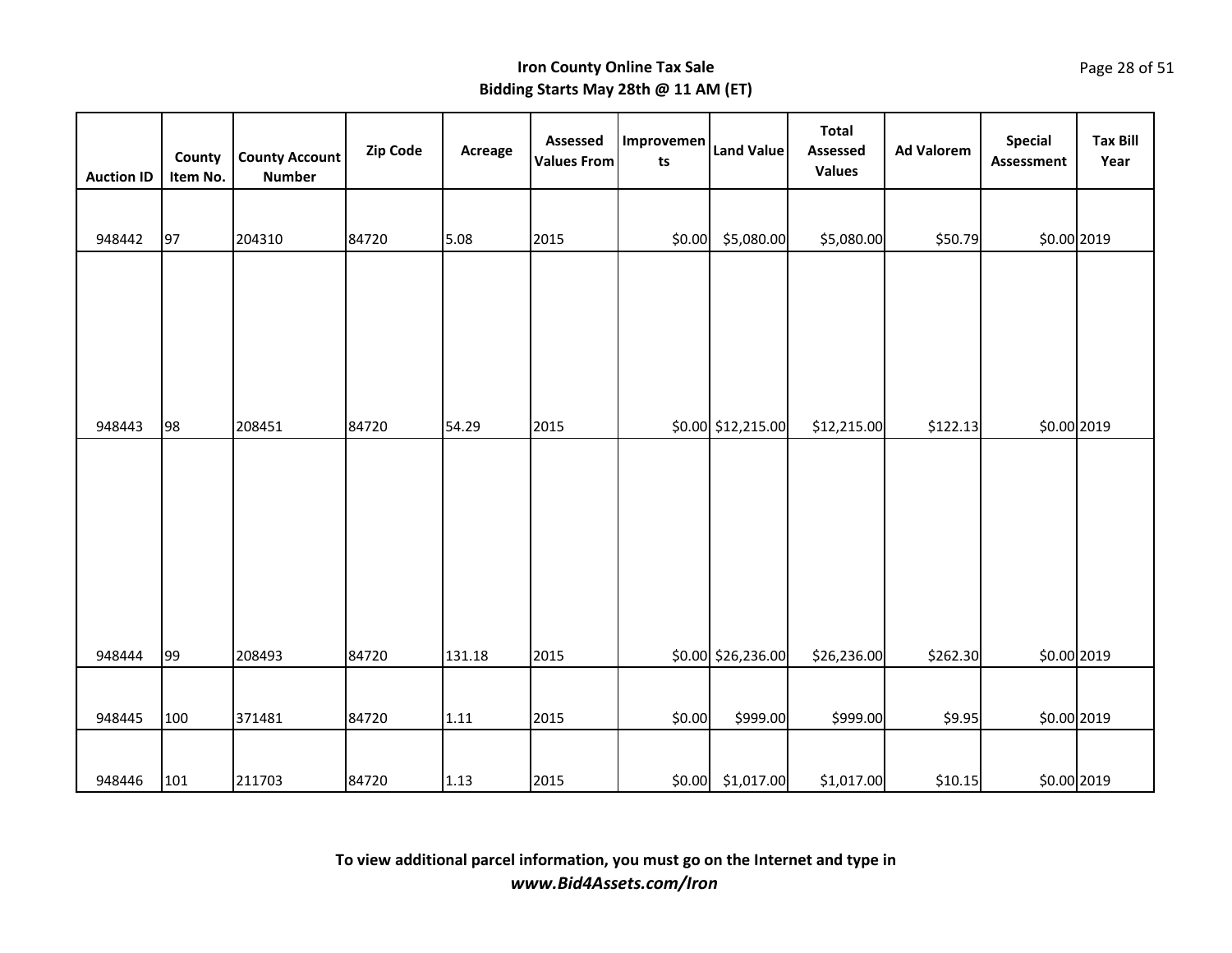| <b>Auction ID</b> | County<br>Item No. | <b>County Account</b><br><b>Number</b> | Zip Code | Acreage | Assessed<br><b>Values From</b> | Improvemen<br>ts | <b>Land Value</b> | <b>Total</b><br>Assessed<br><b>Values</b> | <b>Ad Valorem</b> | <b>Special</b><br>Assessment | <b>Tax Bill</b><br>Year |
|-------------------|--------------------|----------------------------------------|----------|---------|--------------------------------|------------------|-------------------|-------------------------------------------|-------------------|------------------------------|-------------------------|
|                   |                    |                                        |          |         |                                |                  |                   |                                           |                   |                              |                         |
| 948447            | 102                | 399268                                 | 84720    | 1.14    | 2015                           | \$0.00           | \$1,026.00        | \$1,026.00                                | \$10.25           | \$0.00 2019                  |                         |
| 948448            | 103                | 296753                                 | 84720    | 2.2     | 2015                           | \$0.00           | \$1,980.00        | \$1,980.00                                | \$19.80           | \$0.00 2019                  |                         |
| 948449            | 104                | 410289                                 | 84720    | 1.09    | 2015                           | \$0.00           | \$981.00          | \$981.00                                  | \$9.80            | \$0.00 2019                  |                         |
|                   |                    |                                        |          |         |                                |                  |                   |                                           |                   |                              |                         |
| 948450            | 105                | 422037                                 | 84720    | 2.26    | 2015                           | \$0.00           | \$2,034.00        | \$2,034.00                                | \$20.30           | \$0.00 2019                  |                         |
| 948451            | 106                | 211562                                 | 84720    | 9.12    | 2015                           | \$0.00           | \$8,208.00        | \$8,205.00                                | \$82.03           | \$0.00 2019                  |                         |
| 948452            | 107                | 332301                                 | 84720    | 2.28    | 2015                           | \$0.00           | \$2,052.00        | \$2,052.00                                | \$20.50           | \$0.00 2019                  |                         |
| 948453            | 108                | 418878                                 | 84720    | 2.24    | 2015                           | \$0.00           | \$2,016.00        | \$2,016.00                                | \$20.15           | \$0.00 2019                  |                         |
| 948454            | 109                | 214343                                 | 84720    | 4.54    | 2015                           | \$0.00           | \$4,540.00        | \$4,540.00                                | \$45.39           | \$0.00 2019                  |                         |
| 948455            | 110                | 214319                                 | 84720    | 2.07    | 2015                           | \$0.00           | \$2,070.00        | \$2,070.00                                | \$20.70           | \$0.00 2019                  |                         |
| 948456            | 111                | 215217                                 | 84720    | 2.07    | 2015                           | \$0.00           | \$2,070.00        | \$2,070.00                                | \$20.70           | \$0.00 2019                  |                         |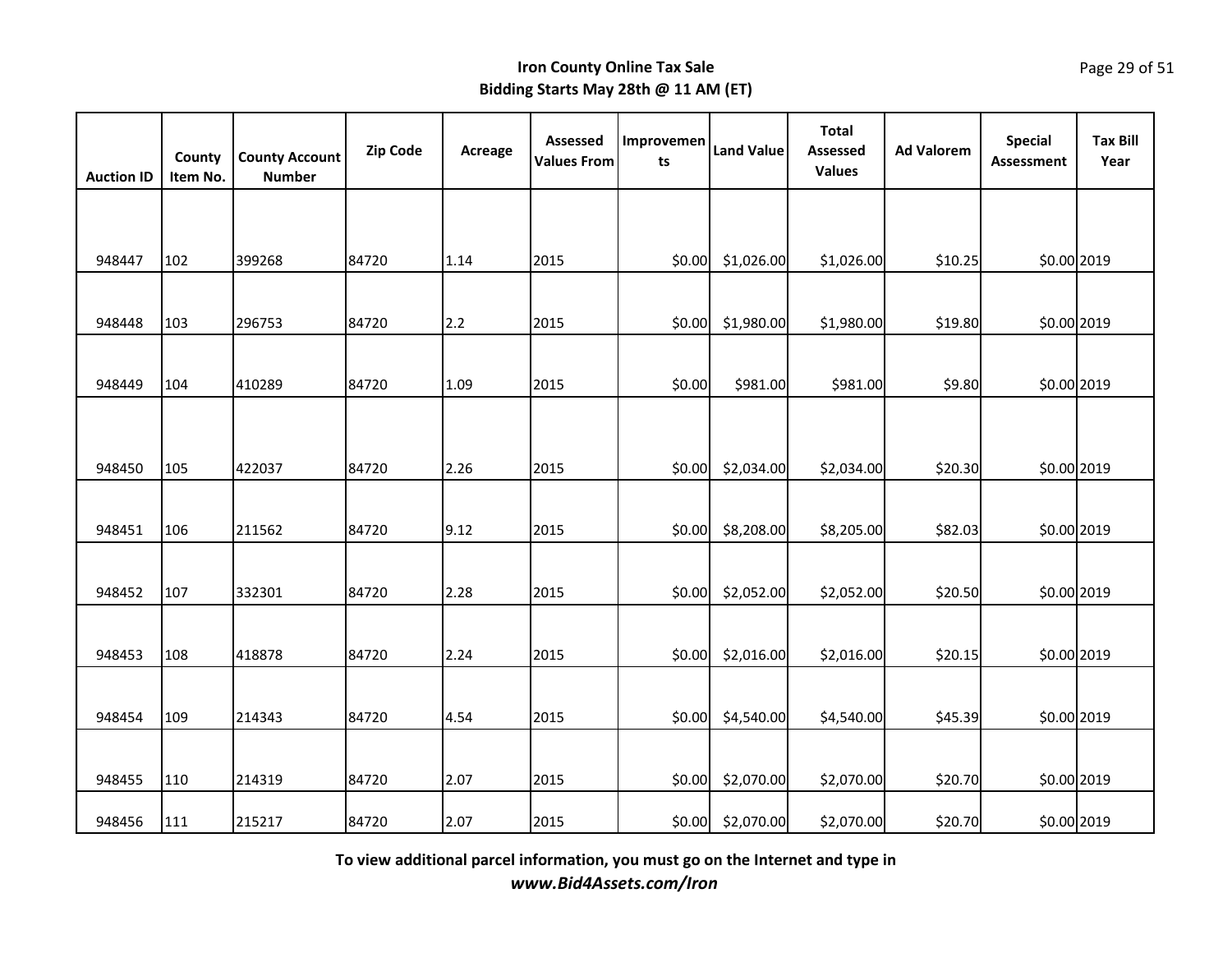| <b>Auction ID</b> | County<br>Item No. | <b>County Account</b><br><b>Number</b> | <b>Zip Code</b> | Acreage | Assessed<br><b>Values From</b> | Improvemen<br>ts | <b>Land Value</b>       | <b>Total</b><br>Assessed<br><b>Values</b> | <b>Ad Valorem</b> | <b>Special</b><br>Assessment | <b>Tax Bill</b><br>Year |
|-------------------|--------------------|----------------------------------------|-----------------|---------|--------------------------------|------------------|-------------------------|-------------------------------------------|-------------------|------------------------------|-------------------------|
|                   |                    |                                        |                 |         |                                |                  |                         |                                           |                   |                              |                         |
| 948457            | 112                | 217395                                 | 84720           | 2.27    | 2015                           | \$0.00           | \$2,270.00              | \$2,270.00                                | \$22.70           | \$0.00 2019                  |                         |
| 948458            | 113                | 294410                                 | 84720           | 4.54    | 2015                           | \$0.00           | \$4,540.00              | \$4,540.00                                | \$45.39           | \$0.00 2019                  |                         |
|                   |                    |                                        |                 |         |                                |                  |                         |                                           |                   |                              |                         |
| 948459            | 114                | 219086                                 | 84720           | 1.86    | 2015                           | \$0.00           | \$1,860.00              | \$1,860.00                                | \$18.60           | \$0.00 2019                  |                         |
| 948460            | 115                | 221389                                 | 84720           | 4.54    | 2015                           | \$0.00           | \$4,540.00              | \$4,540.00                                | \$45.39           | \$0.00 2019                  |                         |
| 948461            | 116                | 222544                                 | 84720           | 2.27    | 2015                           | \$0.00           | \$2,270.00              | \$2,270.00                                | \$22.70           | \$0.00 2019                  |                         |
| 948462            | 117                | 222734                                 | 84714           | 40      | 2015                           |                  | \$10,112.00 \$16,275.00 | \$26,387.00                               | \$263.80          | \$0.00 2019                  |                         |
| 948463            | 118                | 226685                                 | 84714           | 80      | 2015                           |                  | \$11,402.00 \$30,600.00 | \$42,002.00                               | \$419.92          | \$0.00 2019                  |                         |
| 948464            | 119                | 226354                                 | 84720           | 80      | 2015                           |                  | \$0.00 \$16,000.00      | \$16,000.00                               | \$159.97          | \$0.00 2019                  |                         |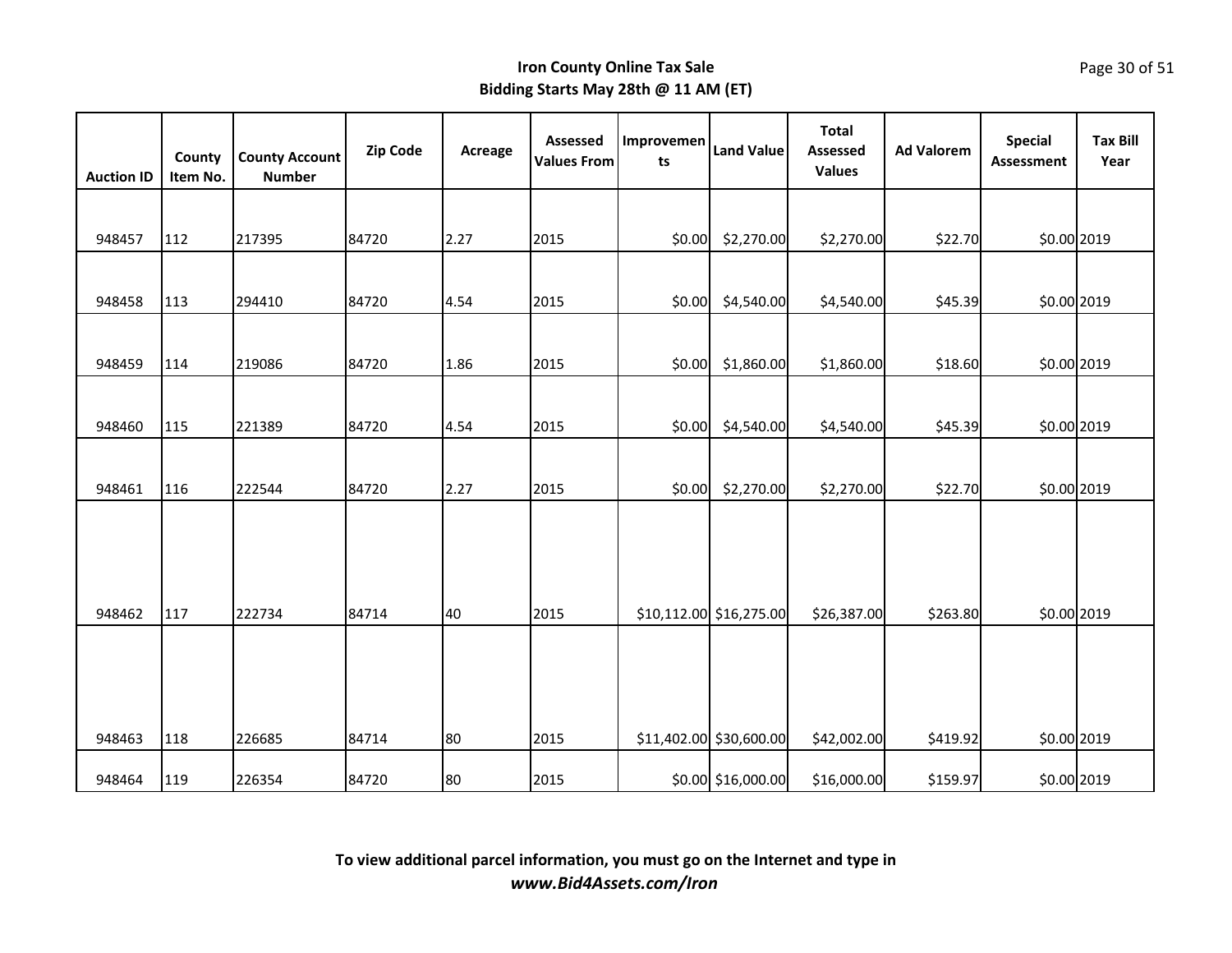| <b>Auction ID</b> | County<br>Item No. | <b>County Account</b><br><b>Number</b> | <b>Zip Code</b> | Acreage        | <b>Assessed</b><br><b>Values From</b> | Improvemen<br>ts | <b>Land Value</b>  | <b>Total</b><br><b>Assessed</b><br><b>Values</b> | <b>Ad Valorem</b> | <b>Special</b><br><b>Assessment</b> | <b>Tax Bill</b><br>Year |
|-------------------|--------------------|----------------------------------------|-----------------|----------------|---------------------------------------|------------------|--------------------|--------------------------------------------------|-------------------|-------------------------------------|-------------------------|
|                   |                    |                                        |                 |                |                                       |                  |                    |                                                  |                   |                                     |                         |
|                   |                    |                                        |                 |                |                                       |                  |                    |                                                  |                   |                                     |                         |
| 948465            | 120                | 226412                                 | 84720           | 74             | 2015                                  |                  | \$0.00 \$16,650.00 | \$16,650.00                                      | \$166.47          | \$0.00 2019                         |                         |
|                   |                    |                                        |                 |                |                                       |                  |                    |                                                  |                   |                                     |                         |
|                   |                    |                                        |                 |                |                                       |                  |                    |                                                  |                   |                                     |                         |
| 948466            | 121                | 226438                                 | 84720           | 74             | 2015                                  |                  | \$0.00 \$16,650.00 | \$16,650.00                                      | \$166.47          | \$0.00 2019                         |                         |
|                   |                    |                                        |                 |                |                                       |                  |                    |                                                  |                   |                                     |                         |
|                   |                    |                                        |                 |                |                                       |                  |                    |                                                  |                   |                                     |                         |
|                   |                    |                                        |                 |                |                                       |                  |                    |                                                  |                   |                                     |                         |
| 948467            | 122                | 444676                                 | 84720           | 20             | 2015                                  |                  | \$0.00 \$20,000.00 | \$20,000.00                                      | \$199.96          | \$0.00 2019                         |                         |
|                   |                    |                                        |                 |                |                                       |                  |                    |                                                  |                   |                                     |                         |
| 948468            | 123                | 227261                                 | 84720           | 0              | 2015                                  | \$0.00           | \$1,000.00         | \$1,000.00                                       | \$10.00           | \$0.00 2019                         |                         |
|                   |                    |                                        |                 |                |                                       |                  |                    |                                                  |                   |                                     |                         |
| 948469            | 124                | 228327                                 | 84720           | 0              | 2015                                  | \$0.00           | \$1,000.00         | \$1,000.00                                       | \$10.00           | \$0.00 2019                         |                         |
|                   |                    |                                        |                 |                |                                       |                  |                    |                                                  |                   |                                     |                         |
| 948470            | 125                | 229267                                 | 84720           | $\overline{0}$ | 2015                                  | \$0.00           | \$1,000.00         | \$1,000.00                                       | \$10.00           | \$0.00 2019                         |                         |
|                   |                    |                                        |                 |                |                                       |                  |                    |                                                  |                   |                                     |                         |
| 948471            | 126                | 229739                                 | 84720           | O              | 2015                                  | \$0.00           | \$1,000.00         | \$1,000.00                                       | \$10.00           | \$0.00 2019                         |                         |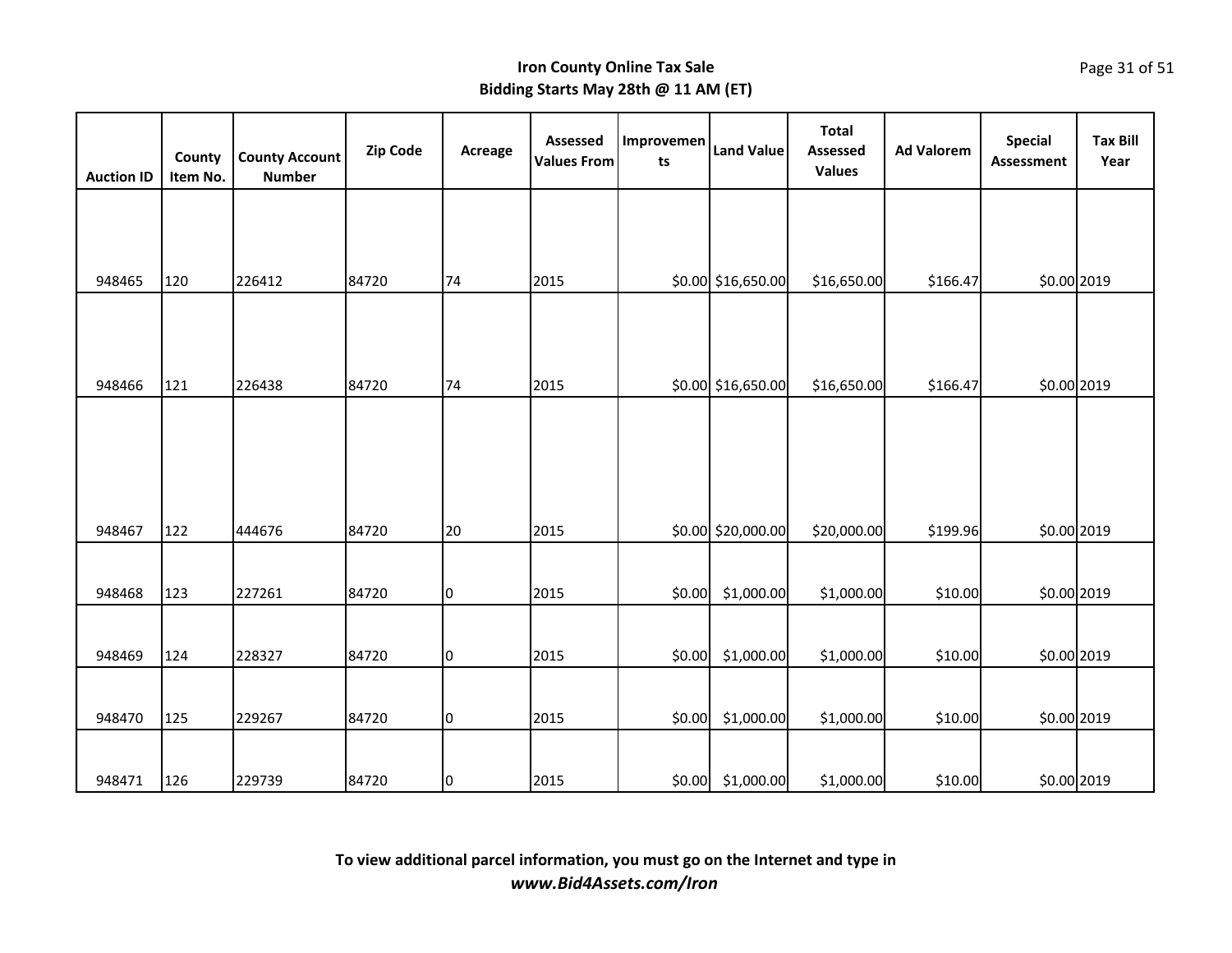| <b>Auction ID</b> | County<br>Item No. | <b>County Account</b><br><b>Number</b> | <b>Zip Code</b> | Acreage | <b>Assessed</b><br><b>Values From</b> | Improvemen<br>ts | <b>Land Value</b> | <b>Total</b><br>Assessed<br><b>Values</b> | <b>Ad Valorem</b> | <b>Special</b><br><b>Assessment</b> | <b>Tax Bill</b><br>Year |
|-------------------|--------------------|----------------------------------------|-----------------|---------|---------------------------------------|------------------|-------------------|-------------------------------------------|-------------------|-------------------------------------|-------------------------|
|                   |                    |                                        |                 |         |                                       |                  |                   |                                           |                   |                                     |                         |
| 948472            | 127                | 230224                                 | 84720           | 0       | 2015                                  | \$0.00           | \$1,000.00        | \$1,000.00                                | \$10.00           | \$0.00 2019                         |                         |
|                   |                    |                                        |                 |         |                                       |                  |                   |                                           |                   |                                     |                         |
| 948473            | 128                | 230315                                 | 84720           | 10      | 2015                                  | \$0.00           | \$1,000.00        | \$1,000.00                                | \$10.00           | \$0.00 2019                         |                         |
|                   |                    |                                        |                 |         |                                       |                  |                   |                                           |                   |                                     |                         |
| 948474            | 129                | 232204                                 | 84720           | 0       | 2015                                  | \$0.00           | \$1,000.00        | \$1,000.00                                | \$10.00           | \$0.00 2019                         |                         |
|                   |                    |                                        |                 |         |                                       |                  |                   |                                           |                   |                                     |                         |
| 948475            | 130                | 232675                                 | 84720           | 10      | 2015                                  | \$0.00           | \$1,000.00        | \$1,000.00                                | \$10.00           | \$0.00 2019                         |                         |
|                   |                    |                                        |                 |         |                                       |                  |                   |                                           |                   |                                     |                         |
| 948476            | 131                | 233988                                 | 84720           | 0       | 2015                                  | \$0.00           | \$1,000.00        | \$1,000.00                                | \$10.00           | \$0.00 2019                         |                         |
|                   |                    |                                        |                 |         |                                       |                  |                   |                                           |                   |                                     |                         |
| 948477            | 132                | 236726                                 | 84720           | Iо      | 2015                                  | \$0.00           | \$1,000.00        | \$1,000.00                                | \$10.00           | \$0.00 2019                         |                         |
|                   |                    |                                        |                 |         |                                       |                  |                   |                                           |                   |                                     |                         |
| 948478            | 133                | 237278                                 | 84720           | 10      | 2015                                  | \$0.00           | \$1,000.00        | \$1,000.00                                | \$10.00           | \$0.00 2019                         |                         |
|                   |                    |                                        |                 |         |                                       |                  |                   |                                           |                   |                                     |                         |
| 948479            | 134                | 237963                                 | 84720           | 10      | 2015                                  | \$0.00           | \$1,000.00        | \$1,000.00                                | \$10.00           | \$0.00 2019                         |                         |
|                   |                    |                                        |                 |         |                                       |                  |                   |                                           |                   |                                     |                         |
| 948480            | 135                | 238300                                 | 84720           | Iо      | 2015                                  | \$0.00           | \$1,000.00        | \$1,000.00                                | \$10.00           | \$0.00 2019                         |                         |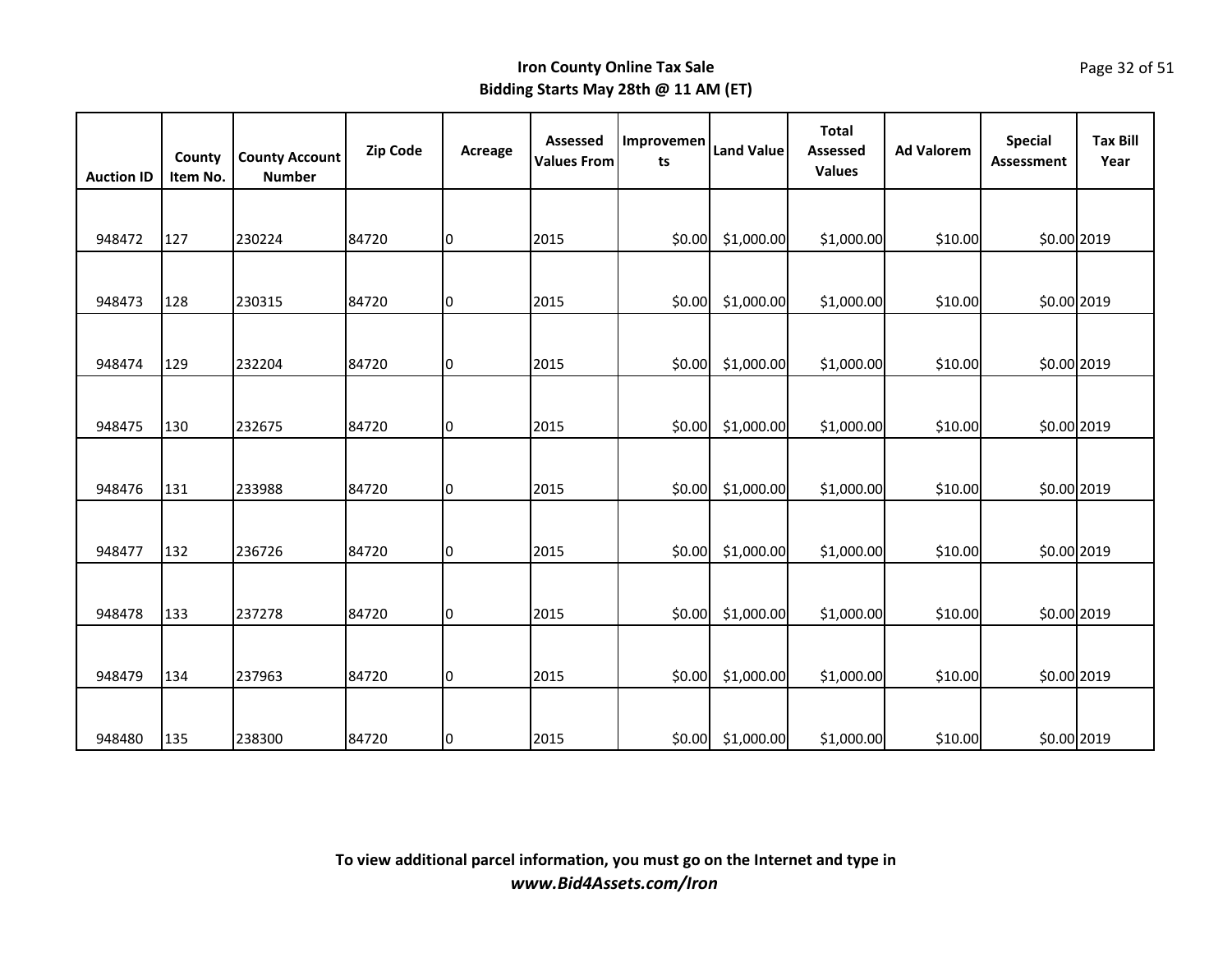| <b>Auction ID</b> | County<br>Item No. | <b>County Account</b><br><b>Number</b> | Zip Code | Acreage     | <b>Assessed</b><br><b>Values From</b> | Improvemen<br>ts | <b>Land Value</b>      | <b>Total</b><br>Assessed<br><b>Values</b> | <b>Ad Valorem</b> | <b>Special</b><br>Assessment | <b>Tax Bill</b><br>Year |
|-------------------|--------------------|----------------------------------------|----------|-------------|---------------------------------------|------------------|------------------------|-------------------------------------------|-------------------|------------------------------|-------------------------|
|                   | 136                | 326519                                 | 84720    | $ 0\rangle$ | 2015                                  |                  | \$4,124.00 \$10,258.00 | \$14,382.00                               | \$143.72          | \$0.00 2019                  |                         |
| 948481            |                    |                                        |          |             |                                       |                  |                        |                                           |                   |                              |                         |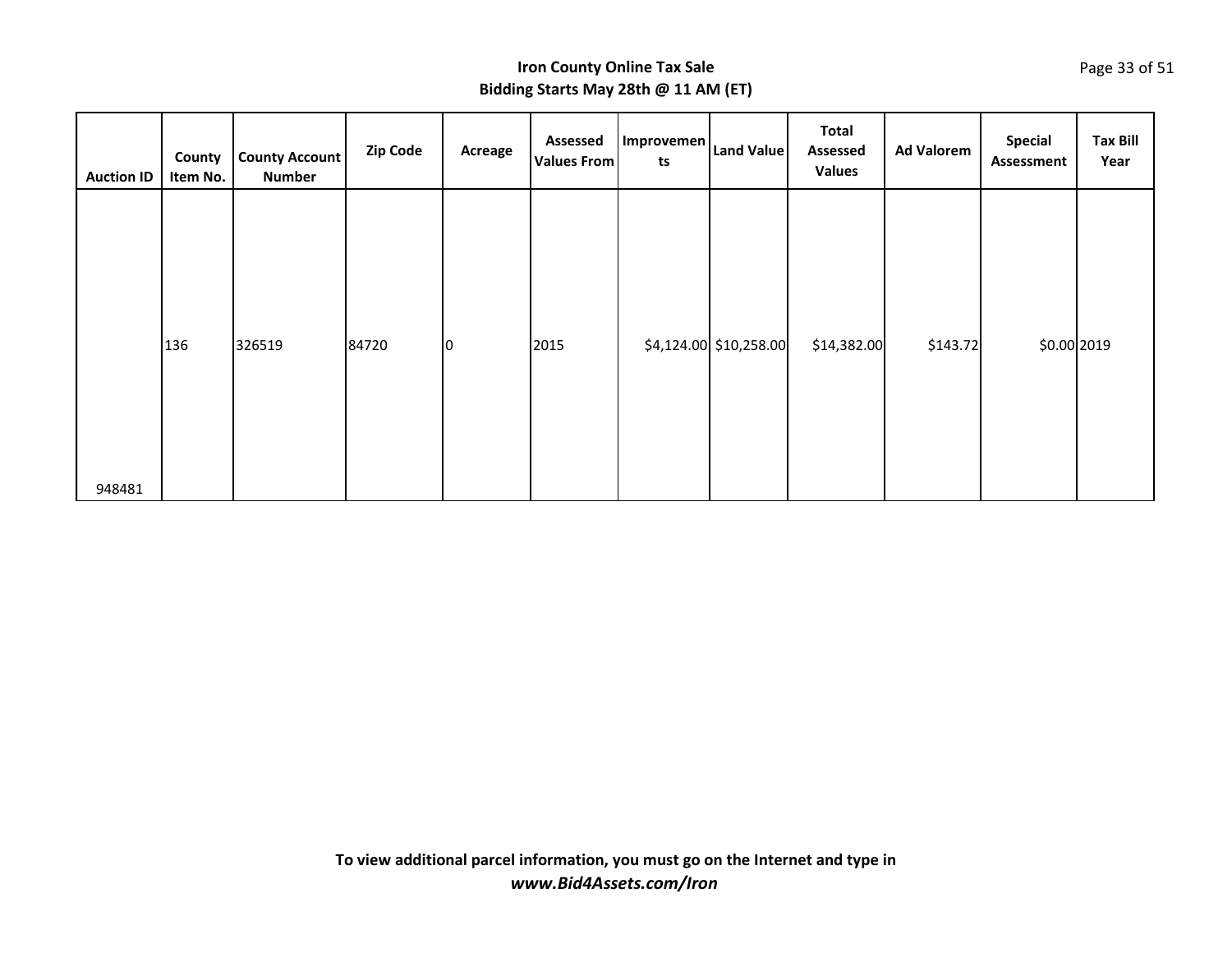| <b>Auction ID</b> | County<br>Item No. | <b>County Account</b><br><b>Number</b> | Zip Code | Acreage     | Assessed<br><b>Values From</b> | Improvemen<br>t <sub>s</sub> | <b>Land Value</b> | <b>Total</b><br>Assessed<br><b>Values</b> | <b>Ad Valorem</b> | Special<br>Assessment | <b>Tax Bill</b><br>Year |
|-------------------|--------------------|----------------------------------------|----------|-------------|--------------------------------|------------------------------|-------------------|-------------------------------------------|-------------------|-----------------------|-------------------------|
|                   | 137                | 9003184                                | 84720    | $ 0\rangle$ | 2008                           | \$0.00                       | \$935.00          | \$935.00                                  | \$9.85            | \$0.00 2019           |                         |
| 948482            |                    |                                        |          |             |                                |                              |                   |                                           |                   |                       |                         |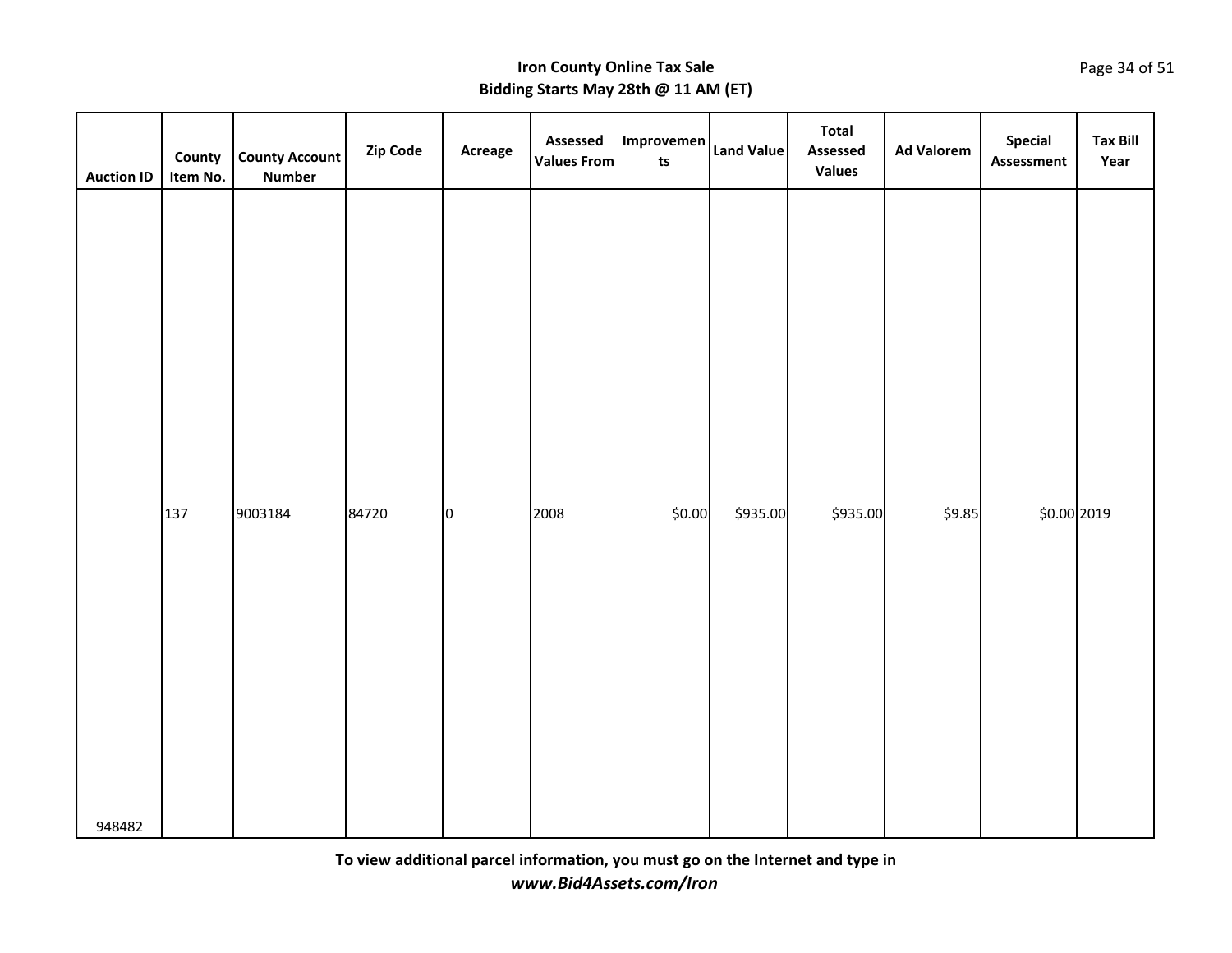| <b>Auction ID</b> | County<br>Item No. | <b>County Account</b><br><b>Number</b> | <b>Total Tax Bill</b> | <b>Tax Rate</b><br>Area | <b>Tax Rate</b> | <b>Zoning Code</b> | <b>Zoning Type</b>                | <b>IRS Liens</b> | <b>Additional</b><br>Information |
|-------------------|--------------------|----------------------------------------|-----------------------|-------------------------|-----------------|--------------------|-----------------------------------|------------------|----------------------------------|
|                   |                    |                                        |                       |                         |                 |                    |                                   |                  |                                  |
|                   | 11                 |                                        |                       |                         |                 |                    |                                   |                  |                                  |
| 948348            |                    | 400603                                 | $$3,386.82$ 1         |                         | 0.011358        | 11A                | RESIDENTIAL                       |                  | <b>DET HOME</b>                  |
|                   |                    |                                        |                       |                         |                 |                    |                                   | <b>UNKNOWN</b>   |                                  |
| 948349            | 2                  | 276888                                 | $$1,808.35$ 4         |                         | 0.010254        | 02B                | RES UNIMPROVED                    | <b>UNKNOWN</b>   |                                  |
| 948350            | 3                  | 276904                                 | $$1,807.78$ 4         |                         | 0.010254        | 02B                | <b>RES UNIMPROVED</b>             | <b>UNKNOWN</b>   |                                  |
| 948351            | 4                  | 469061                                 | \$4,174.36 11         |                         | 0.011771        | 06B                | RECREATIONAL<br><b>UNIMPROVED</b> | <b>UNKNOWN</b>   |                                  |
| 948352            | 5                  | 77898                                  | $$11,126.61$ 6        |                         | 0.010838        | 01A; 11E           | RESIDENTIAL                       | <b>UNKNOWN</b>   | <b>HOME</b>                      |
| 948353            | 6                  | 85792                                  | \$2,786.57 6          |                         | 0.010838        | 01A; 11A           | RESIDENTIAL                       | <b>UNKNOWN</b>   | <b>DET HOME</b>                  |
| 948354            | 17                 | 102530                                 | \$1,868.60 7          |                         | 0.009998        | 06B                | RECREATIONAL<br><b>UNIMPROVED</b> | <b>UNKNOWN</b>   |                                  |
| 948355            | 8                  | 119906                                 | \$614.72 10           |                         | 0.010535        | 02B                | <b>RESIDENTIAL</b>                | <b>UNKNOWN</b>   |                                  |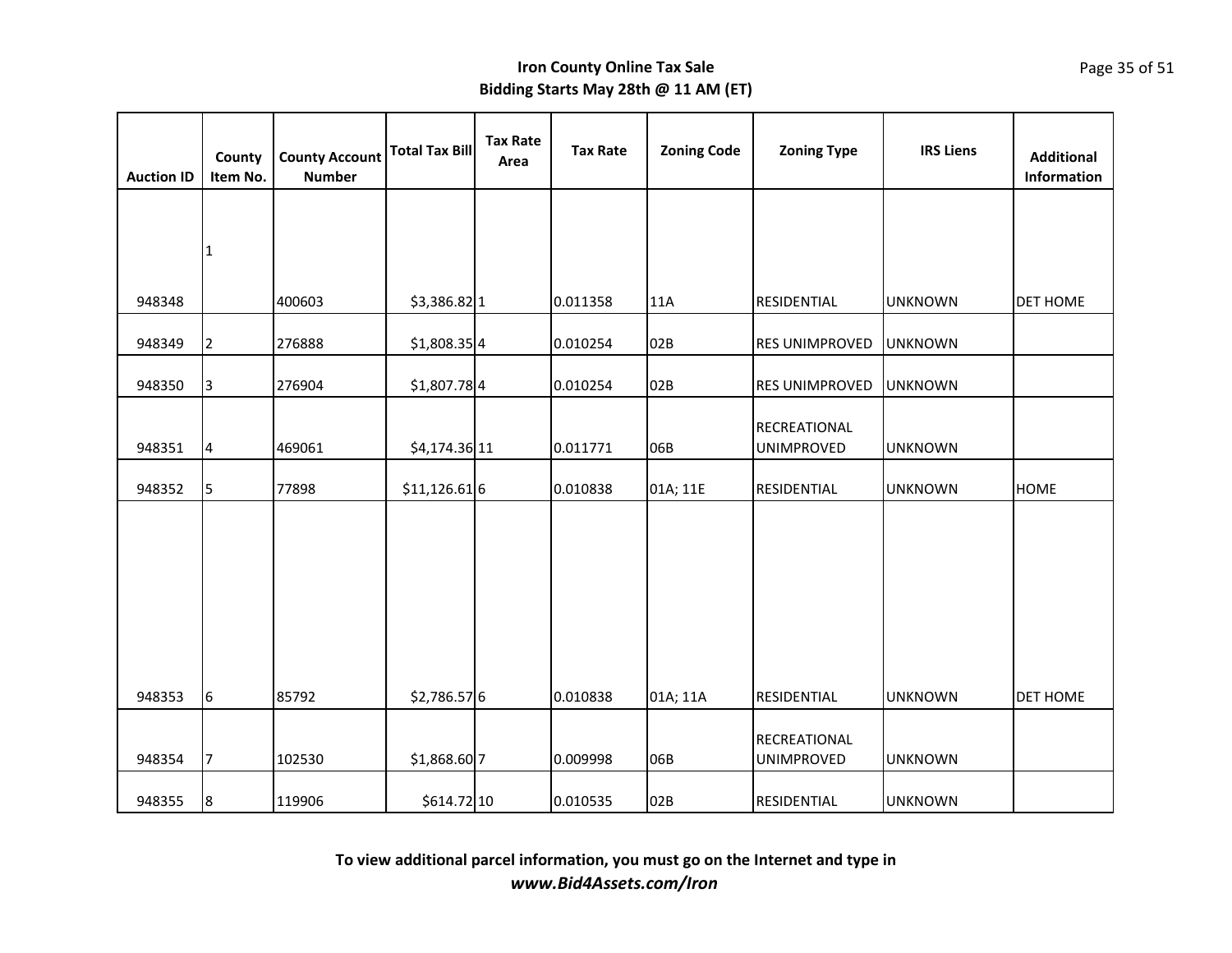| <b>Auction ID</b> | County<br>Item No. | <b>County Account</b><br><b>Number</b> | <b>Total Tax Bill</b> | <b>Tax Rate</b><br>Area | <b>Tax Rate</b> | <b>Zoning Code</b>    | <b>Zoning Type</b> | <b>IRS Liens</b> | <b>Additional</b><br>Information                       |
|-------------------|--------------------|----------------------------------------|-----------------------|-------------------------|-----------------|-----------------------|--------------------|------------------|--------------------------------------------------------|
| 948356            | 9                  | 293636                                 | \$614.72 10           |                         | 0.010535        | 02B                   | <b>RESIDENTIAL</b> | <b>UNKNOWN</b>   |                                                        |
| 948357            | 10                 | 121068                                 | \$781.62 10           |                         | 0.010535        | 02B                   | RESIDENTIAL        | <b>UNKNOWN</b>   |                                                        |
| 948358            | 11                 | 125671                                 | \$1,231.37 10         |                         | 0.010535        | 02B                   | RESIDENTIAL        | <b>UNKNOWN</b>   |                                                        |
| 948359            | 12                 | 249174                                 | \$829.12 10           |                         | 0.010535        | 02B                   | RESIDENTIAL        | <b>UNKNOWN</b>   | ONLY 1/2 UND<br>INT IN LOTS                            |
| 948360            | 13                 | 129905                                 | \$781.62 10           |                         | 0.010535        | 02B                   | RESIDENTIAL        | <b>UNKNOWN</b>   |                                                        |
| 948361            | 14                 | 141900                                 | \$5,812.50 10         |                         | 0.010535        | 01A; 11M              | RESIDENTIAL        | <b>UNKNOWN</b>   | <b>DET HOME</b>                                        |
| 948362            | 15                 | 397023                                 | \$442.26 10           |                         | 0.010535        | 03C                   | <b>COMMERCIAL</b>  | <b>UNKNOWN</b>   | <b>ONLY 4.2%</b><br><b>UND INT</b>                     |
| 948363            | 16                 | 359890                                 | \$8,059.99 10         |                         | 0.010535        | 01A; 02D; 11M;<br>14A | RESIDENTIAL        | <b>UNKNOWN</b>   | <b>MANUFACTUR</b><br>ED HOME                           |
| 948364            | 18                 | 157161                                 | \$1,210.69 10         |                         | 0.010535        | 04B                   | AGRICULTURAL       | <b>UNKNOWN</b>   | <b>ONLY 1/3</b><br><b>UNDIVIDED</b><br><b>INTEREST</b> |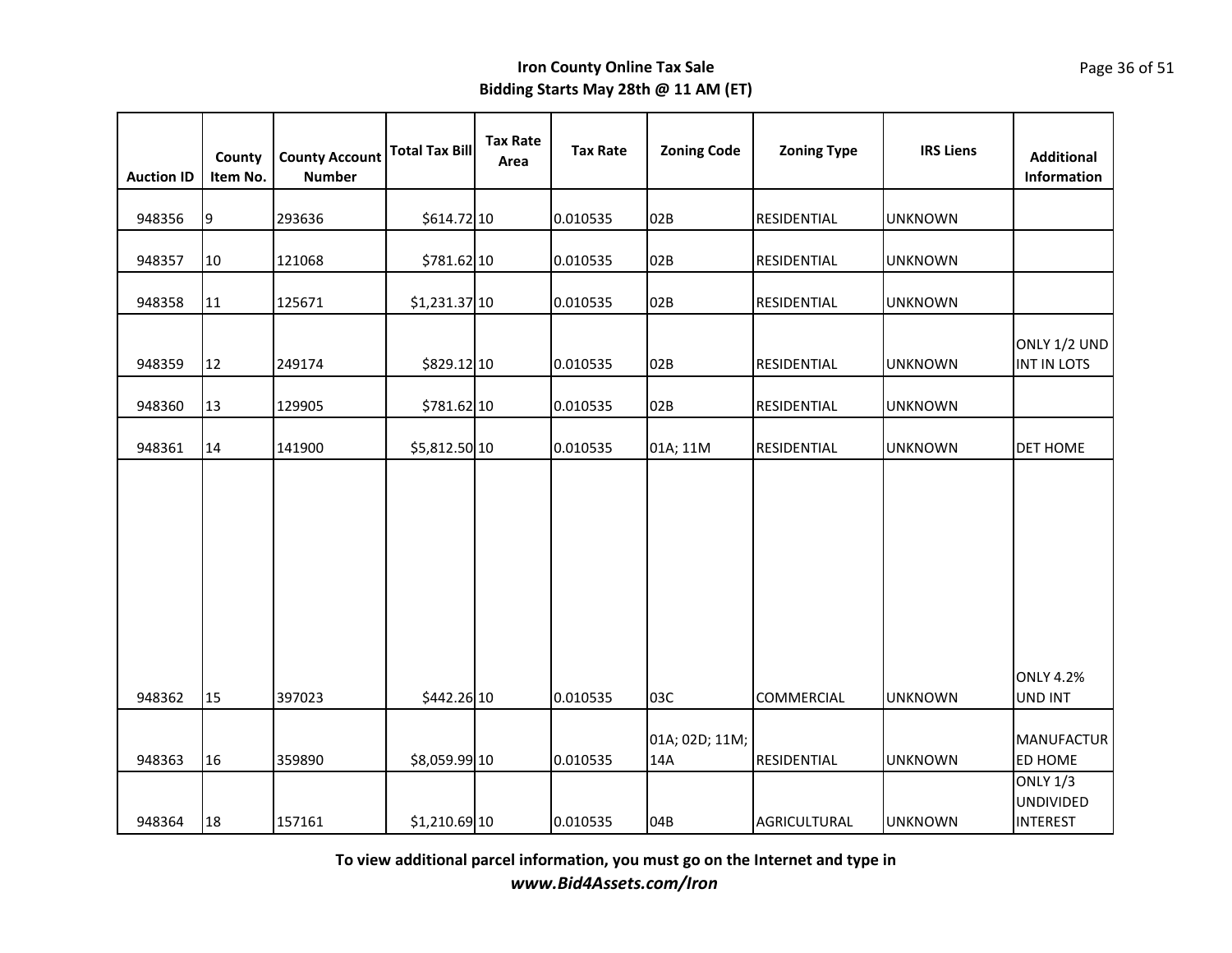| <b>Auction ID</b> | County<br>Item No. | <b>County Account</b><br><b>Number</b> | <b>Total Tax Bill</b> | <b>Tax Rate</b><br>Area | <b>Tax Rate</b> | <b>Zoning Code</b> | <b>Zoning Type</b> | <b>IRS Liens</b> | <b>Additional</b><br>Information                                        |
|-------------------|--------------------|----------------------------------------|-----------------------|-------------------------|-----------------|--------------------|--------------------|------------------|-------------------------------------------------------------------------|
| 948365            | 19                 | 397056                                 | \$448.22 10           |                         | 0.010535        | 03C                | <b>COMMERCIAL</b>  | <b>UNKNOWN</b>   | <b>ONLY AN</b><br><b>UNDIVIDED</b><br>4.2% INTEREST<br><b>ONLY 1/12</b> |
| 948366            | 20                 | 159001                                 | \$628.50 10           |                         | 0.010535        | 03C                | <b>COMMERCIAL</b>  | <b>UNKNOWN</b>   | <b>UNDIVIDED</b><br><b>INTEREST</b>                                     |
| 948367            | 21                 | 492293                                 | \$5,353.92 10         |                         | 0.010535        | 01A; 11M           | RESIDENTIAL        | <b>UNKNOWN</b>   | <b>DET HOME</b>                                                         |
| 948368            | 22                 | 397080                                 | \$452.41 10           |                         | 0.010535        | 04B                | AGRICULTURAL       | <b>UNKNOWN</b>   | <b>UNDIVIDED</b><br>1.05%<br><b>INTEREST</b>                            |
| 948369            | 23                 | 152410                                 | \$475.01 10           |                         | 0.010535        | 02B                | RESIDENTIAL        | <b>UNKNOWN</b>   |                                                                         |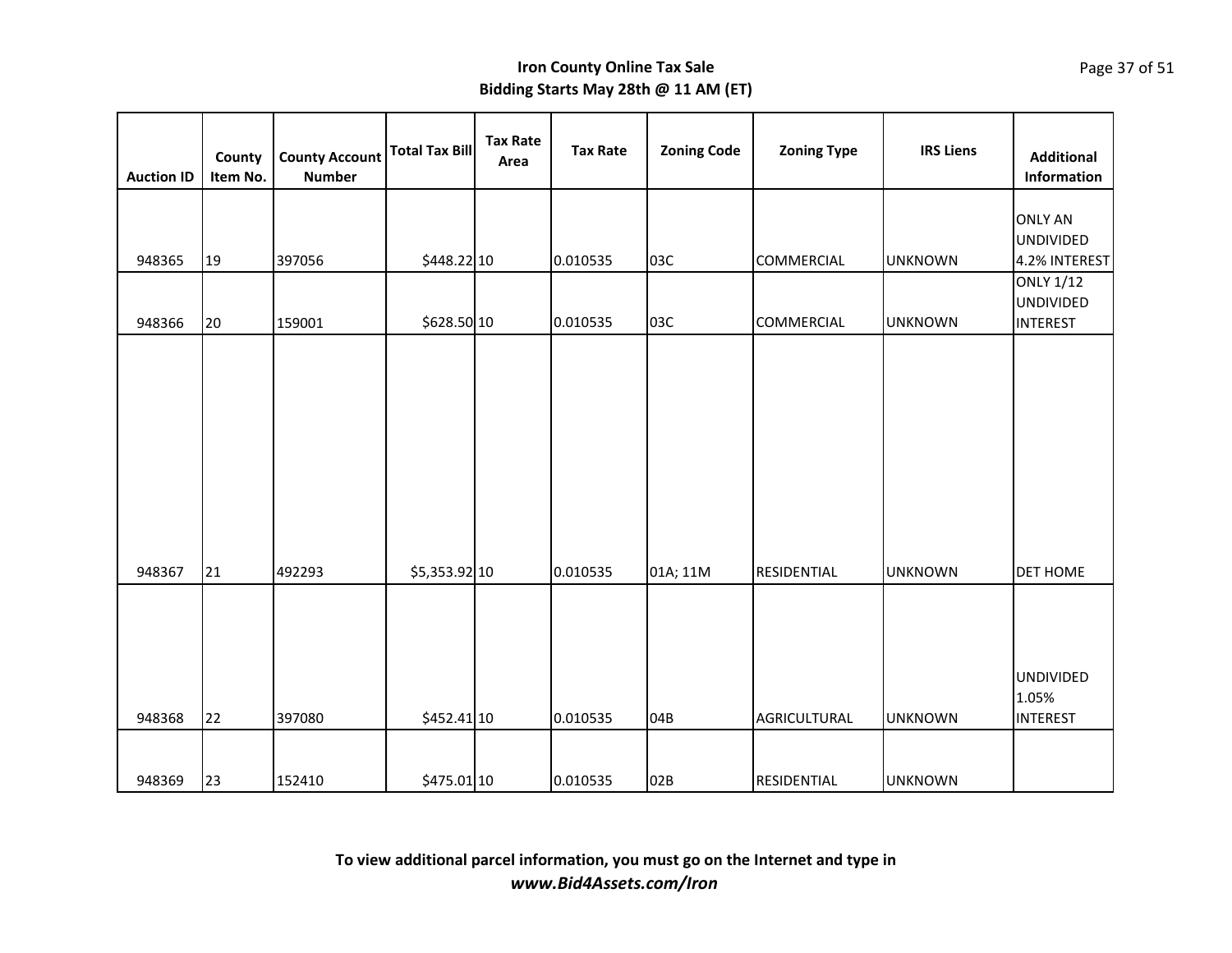| <b>Auction ID</b> | County<br>Item No. | <b>County Account</b><br><b>Number</b> | <b>Total Tax Bill</b> | <b>Tax Rate</b><br>Area | <b>Tax Rate</b> | <b>Zoning Code</b> | <b>Zoning Type</b> | <b>IRS Liens</b> | <b>Additional</b><br>Information |
|-------------------|--------------------|----------------------------------------|-----------------------|-------------------------|-----------------|--------------------|--------------------|------------------|----------------------------------|
|                   |                    |                                        |                       |                         |                 |                    |                    |                  |                                  |
| 948370            | 24                 | 359361                                 | \$1,077.29 10         |                         | 0.010535        | 02B                | RESIDENTIAL        | <b>UNKNOWN</b>   |                                  |
|                   |                    |                                        |                       |                         |                 |                    |                    |                  |                                  |
| 948371            | 25                 | 164209                                 | \$472.17 7            |                         | 0.009998        | 02B                | RESIDENTIAL        | <b>UNKNOWN</b>   |                                  |
| 948372            | 26                 | 321411                                 | \$668.477             |                         | 0.009998        | 02B                | RESIDENTIAL        | <b>UNKNOWN</b>   |                                  |
|                   |                    |                                        |                       |                         |                 |                    |                    |                  |                                  |
|                   |                    |                                        |                       |                         |                 |                    |                    |                  |                                  |
| 948373            | 27                 | 345733                                 | \$481.03 7            |                         | 0.009998        | 02B                | RESIDENTIAL        | <b>UNKNOWN</b>   |                                  |
|                   |                    |                                        |                       |                         |                 |                    |                    |                  |                                  |
| 948374            | 29                 | 274206                                 | \$725.48 7            |                         | 0.009998        | 02B                | <b>RESIDENTIAL</b> | <b>UNKNOWN</b>   |                                  |
| 948375            | 30                 | 184595                                 | \$434.58 7            |                         | 0.009998        | 02B                | RESIDENTIAL        | <b>UNKNOWN</b>   |                                  |
| 948376            | 31                 | 173341                                 | \$449.55 7            |                         | 0.009998        | 02B                | RESIDENTIAL        | <b>UNKNOWN</b>   |                                  |
|                   |                    |                                        |                       |                         |                 |                    |                    |                  |                                  |
| 948377            | 32                 | 173705                                 | \$440.50 7            |                         | 0.009998        | 02B                | RESIDENTIAL        | <b>UNKNOWN</b>   |                                  |
| 948378            | 33                 | 174364                                 | \$434.58 7            |                         | 0.009998        | 02B                | RESIDENTIAL        | <b>UNKNOWN</b>   |                                  |
| 948379            | 34                 | 174828                                 | \$434.58 7            |                         | 0.009998        | 02B                | RESIDENTIAL        | <b>UNKNOWN</b>   |                                  |
|                   |                    |                                        |                       |                         |                 |                    |                    |                  |                                  |
| 948380            | 35                 | 175908                                 | \$434.587             |                         | 0.009998        | 02B                | RESIDENTIAL        | <b>UNKNOWN</b>   |                                  |
| 948381            | 36                 | 176575                                 | \$472.177             |                         | 0.009998        | 02B                | RESIDENTIAL        | <b>UNKNOWN</b>   |                                  |
| 948382            | 37                 | 176591                                 | \$440.50 7            |                         | 0.009998        | 02B                | RESIDENTIAL        | <b>UNKNOWN</b>   |                                  |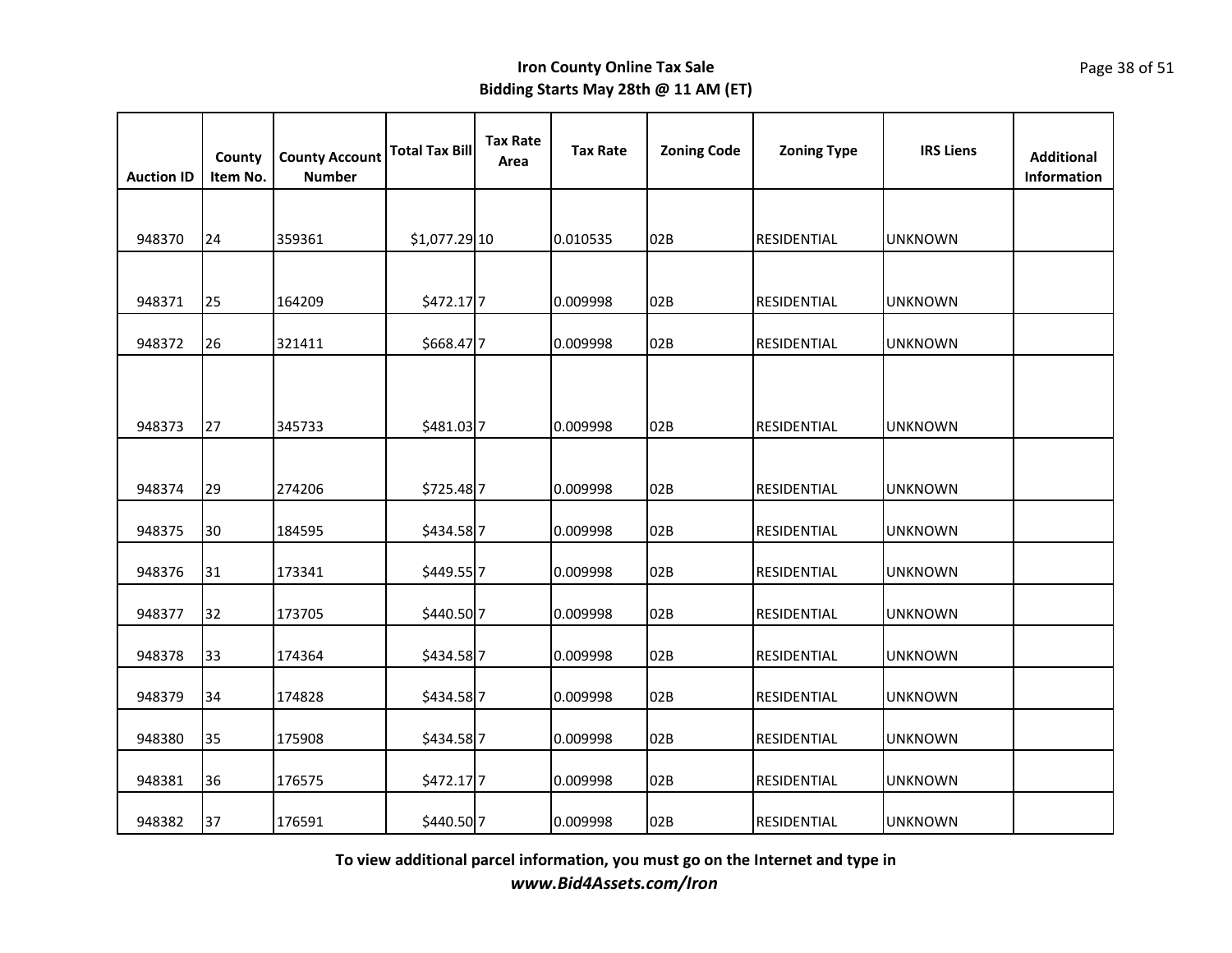| <b>Auction ID</b> | County<br>Item No. | <b>County Account</b><br><b>Number</b> | <b>Total Tax Bill</b> | <b>Tax Rate</b><br>Area | <b>Tax Rate</b> | <b>Zoning Code</b> | <b>Zoning Type</b> | <b>IRS Liens</b> | <b>Additional</b><br><b>Information</b> |
|-------------------|--------------------|----------------------------------------|-----------------------|-------------------------|-----------------|--------------------|--------------------|------------------|-----------------------------------------|
| 948383            | 38                 | 338282                                 | \$440.50 7            |                         | 0.009998        | 02B                | <b>RESIDENTIAL</b> | <b>UNKNOWN</b>   |                                         |
| 948384            | 39                 | 401460                                 | \$440.50 7            |                         | 0.009998        | 02B                | <b>RESIDENTIAL</b> | <b>UNKNOWN</b>   |                                         |
| 948385            | 40                 | 401478                                 | \$440.50 7            |                         | 0.009998        | 02B                | RESIDENTIAL        | <b>UNKNOWN</b>   |                                         |
| 948386            | 41                 | 401486                                 | \$440.50 7            |                         | 0.009998        | 02B                | <b>RESIDENTIAL</b> | <b>UNKNOWN</b>   |                                         |
| 948387            | 42                 | 415759                                 | \$433.787             |                         | 0.009998        | 02B                | <b>RESIDENTIAL</b> | <b>UNKNOWN</b>   |                                         |
| 948388            | 43                 | 265766                                 | \$440.50 7            |                         | 0.009998        | 02B                | RESIDENTIAL        | <b>UNKNOWN</b>   |                                         |
| 948389            | 44                 | 492382                                 | \$440.50 7            |                         | 0.009998        | 02B                | RESIDENTIAL        | <b>UNKNOWN</b>   |                                         |
| 948390            | 45                 | 492514                                 | \$440.50 7            |                         | 0.009998        | 02B                | RESIDENTIAL        | <b>UNKNOWN</b>   |                                         |
| 948391            | 46                 | 492853                                 | \$503.84 7            |                         | 0.009998        | 02B                | RESIDENTIAL        | <b>UNKNOWN</b>   |                                         |
| 948392            | 47                 | 493432                                 | \$440.50 7            |                         | 0.009998        | 02B                | <b>RESIDENTIAL</b> | <b>UNKNOWN</b>   |                                         |
| 948393            | 48                 | 493467                                 | \$439.887             |                         | 0.009998        | 02B                | <b>RESIDENTIAL</b> | UNKNOWN          |                                         |
| 948394            | 49                 | 493529                                 | \$440.50 7            |                         | 0.009998        | 02B                | RESIDENTIAL        | <b>UNKNOWN</b>   |                                         |
| 948395            | 50                 | 493532                                 | \$465.36 7            |                         | 0.009998        | 02B                | RESIDENTIAL        | <b>UNKNOWN</b>   |                                         |
| 948396            | 51                 | 296829                                 | \$725.48 7            |                         | 0.009998        | 02B                | <b>RESIDENTIAL</b> | <b>UNKNOWN</b>   |                                         |
|                   |                    |                                        |                       |                         |                 |                    |                    |                  |                                         |
| 948397            | 52                 | 367406                                 | \$725.48 7            |                         | 0.009998        | 02B                | <b>RESIDENTIAL</b> | <b>UNKNOWN</b>   |                                         |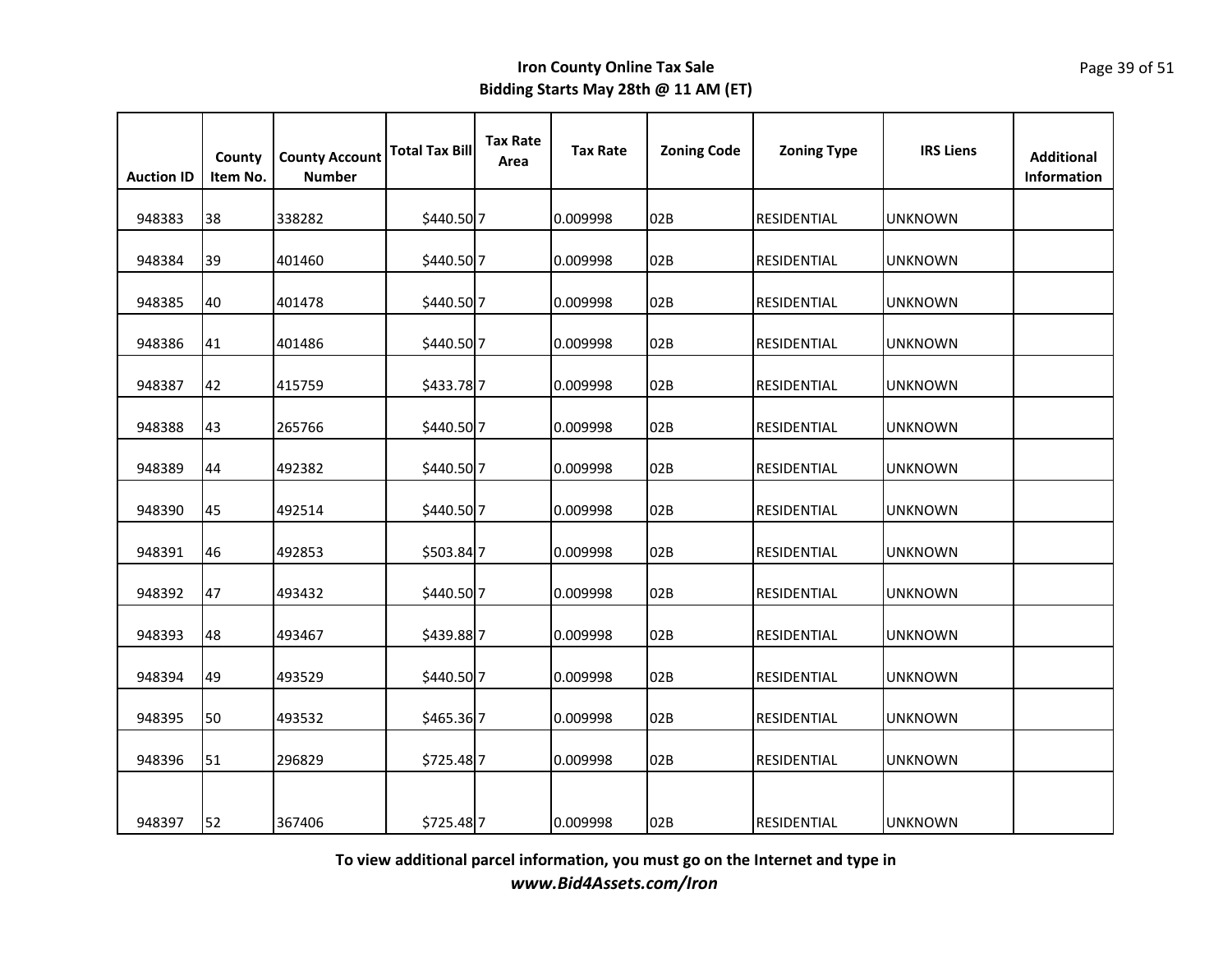| <b>Auction ID</b> | County<br>Item No. | <b>County Account</b><br><b>Number</b> | <b>Total Tax Bill</b> | <b>Tax Rate</b><br>Area | <b>Tax Rate</b> | <b>Zoning Code</b> | <b>Zoning Type</b> | <b>IRS Liens</b> | <b>Additional</b><br>Information |
|-------------------|--------------------|----------------------------------------|-----------------------|-------------------------|-----------------|--------------------|--------------------|------------------|----------------------------------|
|                   |                    |                                        |                       |                         |                 |                    |                    |                  |                                  |
| 948398            | 53                 | 388964                                 | \$570.32 7            |                         | 0.009998        | 02B                | RESIDENTIAL        | <b>UNKNOWN</b>   |                                  |
|                   |                    |                                        |                       |                         |                 |                    |                    |                  |                                  |
| 948399            | 54                 | 242435                                 | \$738.157             |                         | 0.009998        | 02B                | RESIDENTIAL        | <b>UNKNOWN</b>   |                                  |
| 948400            | 55                 | 181385                                 | \$978.797             |                         | 0.009998        | 02B                | <b>RESIDENTIAL</b> | <b>UNKNOWN</b>   |                                  |
|                   |                    |                                        |                       |                         |                 |                    |                    |                  |                                  |
|                   |                    |                                        |                       |                         |                 |                    |                    |                  |                                  |
| 948401            | 56                 | 181518                                 | \$468.047             |                         | 0.009998        | 02B                | <b>RESIDENTIAL</b> | <b>UNKNOWN</b>   |                                  |
|                   |                    |                                        |                       |                         |                 |                    |                    |                  |                                  |
| 948402            | 57                 | 183191                                 | \$552.60 7            |                         | 0.009998        | 02B                | RESIDENTIAL        | <b>UNKNOWN</b>   |                                  |
| 948403            | 58                 | 183217                                 | \$543.09 7            |                         | 0.009998        | 02B                | RESIDENTIAL        | <b>UNKNOWN</b>   |                                  |
|                   |                    |                                        |                       |                         |                 |                    |                    |                  |                                  |
| 948404            | 59                 | 183696                                 | \$552.60 7            |                         | 0.009998        | 02B                | RESIDENTIAL        | <b>UNKNOWN</b>   |                                  |
|                   |                    |                                        |                       |                         |                 |                    |                    |                  |                                  |
| 948405            | 60                 | 183878                                 | \$552.60 7            |                         | 0.009998        | 02B                | RESIDENTIAL        | <b>UNKNOWN</b>   |                                  |
|                   |                    |                                        |                       |                         |                 |                    |                    |                  |                                  |
| 948406            | 61                 | 184975                                 | \$938.24 7            |                         | 0.009998        | 02B                | RESIDENTIAL        | <b>UNKNOWN</b>   |                                  |
|                   |                    |                                        |                       |                         |                 |                    |                    |                  |                                  |
| 948407            | 62                 | 416096                                 | \$552.60 7            |                         | 0.009998        | 02B                | <b>RESIDENTIAL</b> | <b>UNKNOWN</b>   |                                  |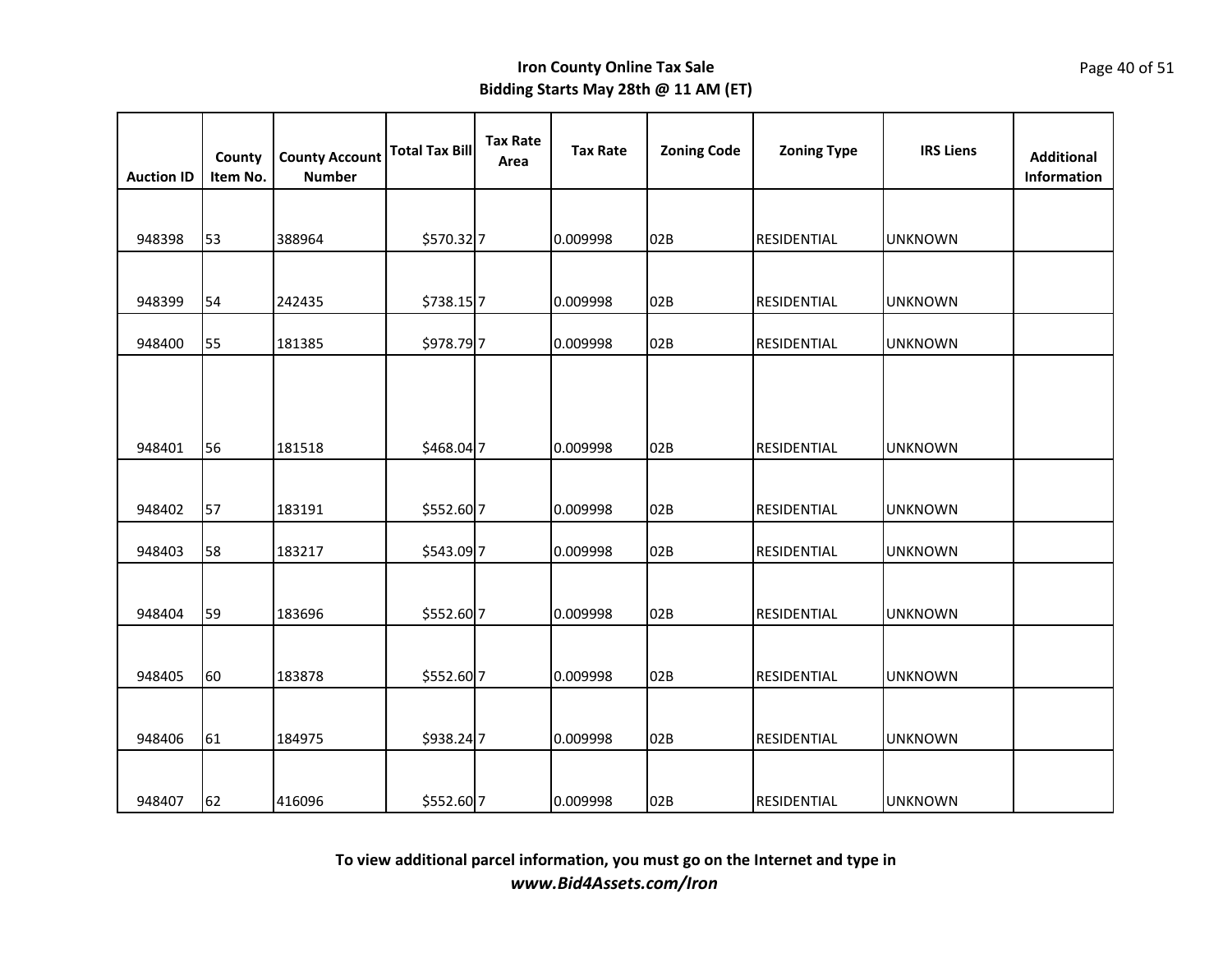| <b>Auction ID</b> | County<br>Item No. | <b>County Account</b><br><b>Number</b> | <b>Total Tax Bill</b> | <b>Tax Rate</b><br>Area | <b>Tax Rate</b> | <b>Zoning Code</b> | <b>Zoning Type</b> | <b>IRS Liens</b> | <b>Additional</b><br>Information |
|-------------------|--------------------|----------------------------------------|-----------------------|-------------------------|-----------------|--------------------|--------------------|------------------|----------------------------------|
|                   |                    |                                        |                       |                         |                 |                    |                    |                  |                                  |
| 948408            | 63                 | 185592                                 | \$552.60 7            |                         | 0.009998        | 02B                | <b>RESIDENTIAL</b> | <b>UNKNOWN</b>   |                                  |
|                   |                    |                                        |                       |                         |                 |                    |                    |                  |                                  |
| 948409            | 64                 | 185642                                 | \$550.06 7            |                         | 0.009998        | 02B                | RESIDENTIAL        | <b>UNKNOWN</b>   |                                  |
|                   |                    |                                        |                       |                         |                 |                    |                    |                  |                                  |
|                   |                    |                                        |                       |                         |                 |                    |                    |                  |                                  |
|                   |                    |                                        |                       |                         |                 |                    |                    |                  |                                  |
|                   |                    |                                        |                       |                         |                 |                    |                    |                  |                                  |
| 948410            | 65                 | 187069                                 | \$440.50 7            |                         | 0.009998        | 02B                | RESIDENTIAL        | <b>UNKNOWN</b>   |                                  |
|                   |                    |                                        |                       |                         |                 |                    |                    |                  |                                  |
| 948411            | 66                 | 188554                                 | \$749.717             |                         | 0.009998        | 02B; 12F           | RESIDENTIAL        | <b>UNKNOWN</b>   | <b>OUT BUILDING</b>              |
|                   |                    |                                        |                       |                         |                 |                    |                    |                  |                                  |
| 948412            | 67                 | 189172                                 | \$518.39 7            |                         | 0.009998        | 02B                | RESIDENTIAL        | <b>UNKNOWN</b>   |                                  |
| 948413            | 68                 | 189750                                 | \$552.60 7            |                         | 0.009998        | 02B                | RESIDENTIAL        | <b>UNKNOWN</b>   |                                  |
|                   |                    |                                        |                       |                         |                 |                    |                    |                  |                                  |
| 948414            | 69                 | 191061                                 | \$539.94 7            |                         | 0.009998        | 02B                | RESIDENTIAL        | <b>UNKNOWN</b>   |                                  |
|                   |                    |                                        |                       |                         |                 |                    |                    |                  |                                  |
| 948415            | 70                 | 190998                                 | \$827.44 7            |                         | 0.009998        | 02B                | RESIDENTIAL        | <b>UNKNOWN</b>   |                                  |
|                   |                    |                                        |                       |                         |                 |                    |                    |                  |                                  |
| 948416            | 71                 | 192325                                 | \$517.14 7            |                         | 0.009998        | 02B                | RESIDENTIAL        | <b>UNKNOWN</b>   |                                  |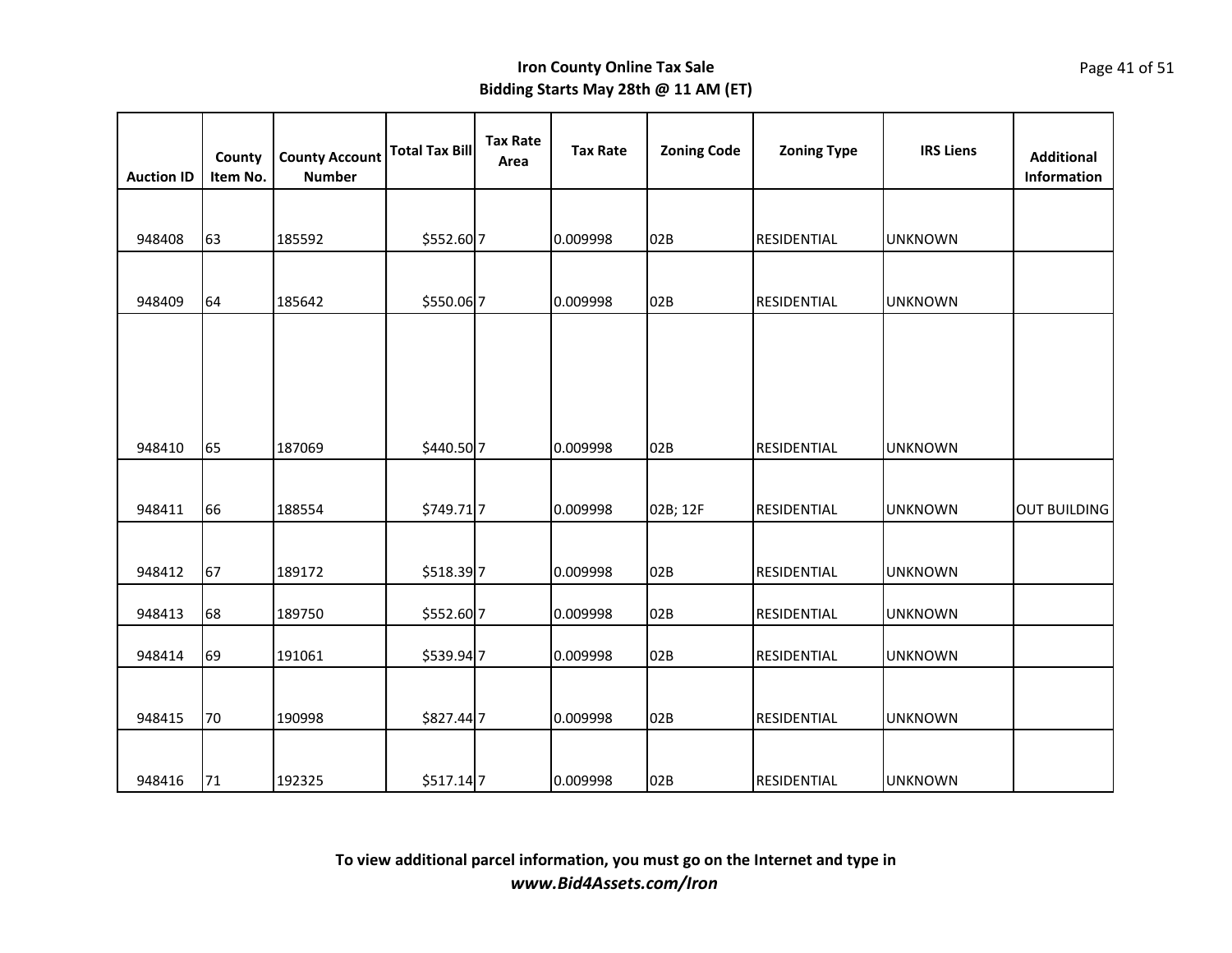| <b>Auction ID</b> | County<br>Item No. | <b>County Account</b><br><b>Number</b> | <b>Total Tax Bill</b> | <b>Tax Rate</b><br>Area | <b>Tax Rate</b> | <b>Zoning Code</b> | <b>Zoning Type</b> | <b>IRS Liens</b> | <b>Additional</b><br>Information |
|-------------------|--------------------|----------------------------------------|-----------------------|-------------------------|-----------------|--------------------|--------------------|------------------|----------------------------------|
|                   |                    |                                        |                       |                         |                 |                    |                    |                  |                                  |
| 948417            | 72                 | 192036                                 | \$440.50 7            |                         | 0.009998        | 02B                | RESIDENTIAL        | <b>UNKNOWN</b>   |                                  |
|                   |                    |                                        |                       |                         |                 |                    |                    |                  |                                  |
| 948418            | 73                 | 192721                                 | \$544.37 7            |                         | 0.009998        | 02B                | <b>RESIDENTIAL</b> | <b>UNKNOWN</b>   |                                  |
| 948419            | 74                 | 193695                                 | \$760.317             |                         | 0.009998        | 02B                | RESIDENTIAL        | <b>UNKNOWN</b>   |                                  |
|                   |                    |                                        |                       |                         |                 |                    |                    |                  |                                  |
| 948420            | 75                 | 194347                                 | \$477.877             |                         | 0.009998        | 02B                | RESIDENTIAL        | <b>UNKNOWN</b>   |                                  |
|                   |                    |                                        |                       |                         |                 |                    |                    |                  |                                  |
| 948421            | 76                 | 194768                                 | \$470.087             |                         | 0.009998        | 02B                | RESIDENTIAL        | <b>UNKNOWN</b>   |                                  |
|                   |                    |                                        |                       |                         |                 |                    |                    |                  |                                  |
| 948422            | 77                 | 194578                                 | \$461.39 7            |                         | 0.009998        | 02B                | RESIDENTIAL        | <b>UNKNOWN</b>   |                                  |
|                   |                    |                                        |                       |                         |                 |                    |                    |                  |                                  |
| 948423            | 78                 | 199288                                 | \$553.24 7            |                         | 0.009998        | 02B                | RESIDENTIAL        | <b>UNKNOWN</b>   |                                  |
|                   |                    |                                        |                       |                         |                 |                    |                    |                  |                                  |
| 948424            | 79                 | 199403                                 | \$669.097             |                         | 0.009998        | 02B                | RESIDENTIAL        | <b>UNKNOWN</b>   |                                  |
|                   |                    |                                        |                       |                         |                 |                    |                    |                  |                                  |
| 948425            | 80                 | 484052                                 | \$553.24 7            |                         | 0.009998        | 02B                | <b>RESIDENTIAL</b> | <b>UNKNOWN</b>   |                                  |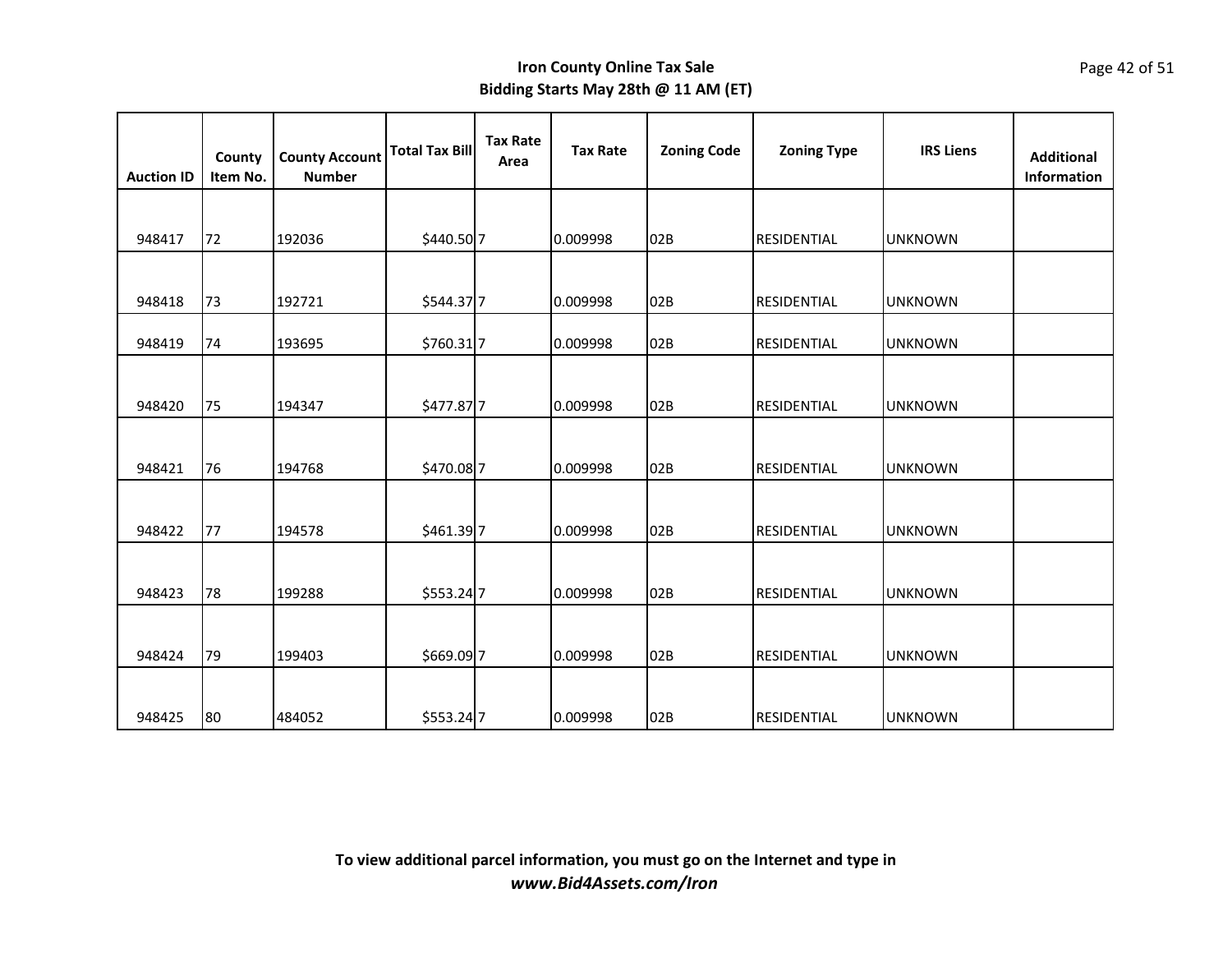| <b>Auction ID</b> | County<br>Item No. | <b>County Account</b><br><b>Number</b> | <b>Total Tax Bill</b> | <b>Tax Rate</b><br>Area | <b>Tax Rate</b> | <b>Zoning Code</b> | <b>Zoning Type</b> | <b>IRS Liens</b> | <b>Additional</b><br>Information |
|-------------------|--------------------|----------------------------------------|-----------------------|-------------------------|-----------------|--------------------|--------------------|------------------|----------------------------------|
|                   |                    |                                        |                       |                         |                 |                    |                    |                  |                                  |
|                   |                    |                                        |                       |                         |                 |                    |                    |                  |                                  |
|                   |                    |                                        |                       |                         |                 |                    |                    |                  |                                  |
| 948426            | 81                 | 492927                                 | \$864.797             |                         | 0.009998        | 02B; 12F           | RESIDENTIAL        | <b>UNKNOWN</b>   | <b>OUT BUILDING</b>              |
|                   |                    |                                        |                       |                         |                 |                    |                    |                  |                                  |
| 948427            | 82                 | 200441                                 | \$1,422.08 7          |                         | 0.009998        | 04B                | AGRICULTURAL       | <b>UNKNOWN</b>   |                                  |
|                   |                    |                                        |                       |                         |                 |                    |                    |                  |                                  |
| 948428            | 83                 | 201001                                 | \$543.74 7            |                         | 0.009998        | 02B                | RESIDENTIAL        | <b>UNKNOWN</b>   |                                  |
|                   |                    |                                        |                       |                         |                 |                    |                    |                  |                                  |
| 948429            | 84                 | 200870                                 | \$552.60 7            |                         | 0.009998        | 02B                | RESIDENTIAL        | <b>UNKNOWN</b>   |                                  |
|                   |                    |                                        |                       |                         |                 |                    |                    |                  |                                  |
| 948430            | 85                 | 354537                                 | \$696.337             |                         | 0.009998        | 02B                | RESIDENTIAL        | <b>UNKNOWN</b>   |                                  |
|                   |                    |                                        |                       |                         |                 |                    |                    |                  |                                  |
| 948431            | 86                 | 330321                                 | \$1,506.93 7          |                         | 0.009998        | 02B                | RESIDENTIAL        | <b>UNKNOWN</b>   |                                  |
|                   |                    |                                        |                       |                         |                 |                    |                    |                  |                                  |
| 948432            | 87                 | 349248                                 | \$552.60 7            |                         | 0.009998        | 02B                | RESIDENTIAL        | <b>UNKNOWN</b>   |                                  |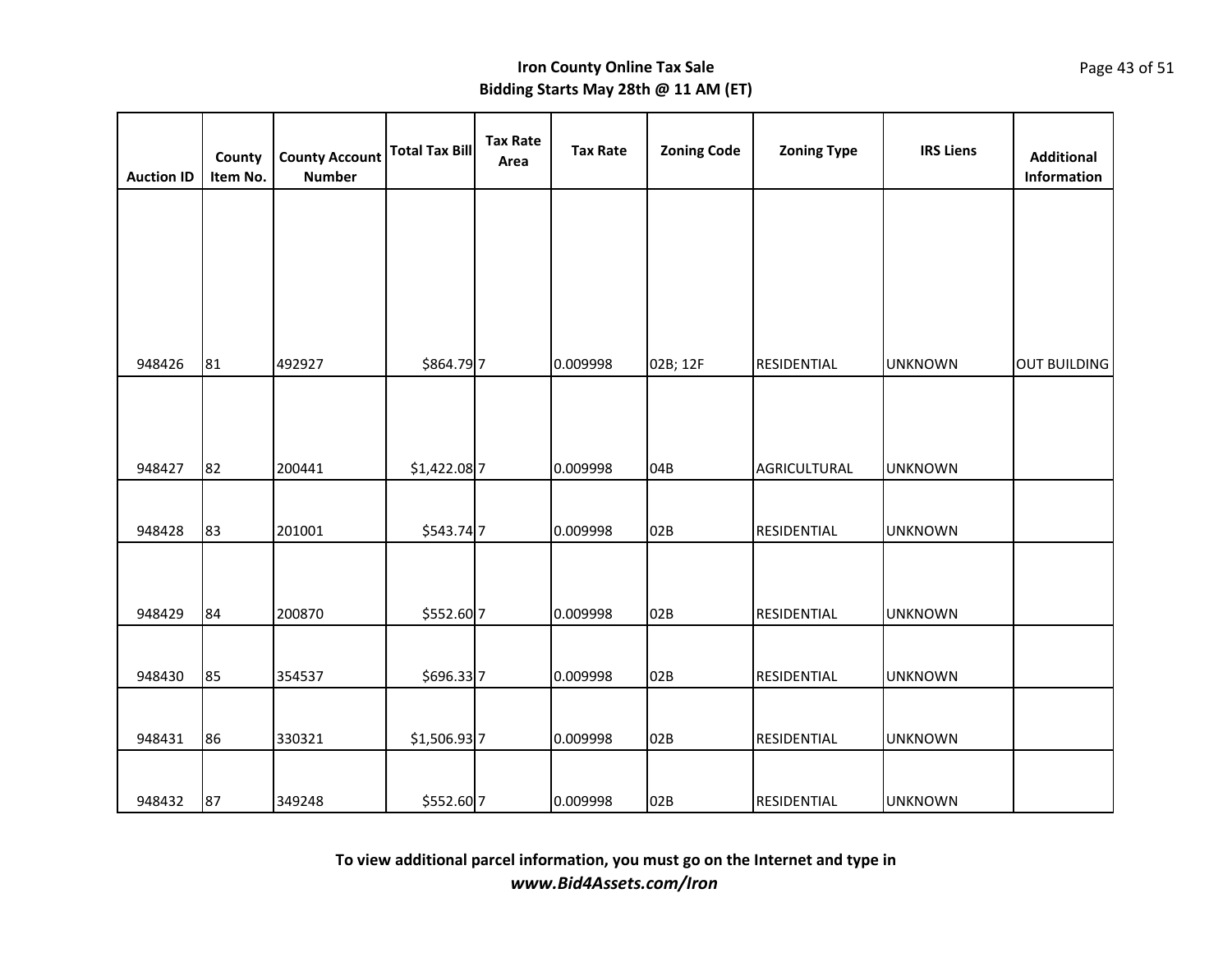| <b>Auction ID</b> | County<br>Item No. | <b>County Account</b><br><b>Number</b> | <b>Total Tax Bill</b> | <b>Tax Rate</b><br>Area | <b>Tax Rate</b> | <b>Zoning Code</b> | <b>Zoning Type</b> | <b>IRS Liens</b> | <b>Additional</b><br>Information |
|-------------------|--------------------|----------------------------------------|-----------------------|-------------------------|-----------------|--------------------|--------------------|------------------|----------------------------------|
|                   |                    |                                        |                       |                         |                 |                    |                    |                  |                                  |
| 948433            | 88                 | 349255                                 | \$552.60 7            |                         | 0.009998        | 02B                | <b>RESIDENTIAL</b> | <b>UNKNOWN</b>   |                                  |
|                   |                    |                                        |                       |                         |                 |                    |                    |                  |                                  |
| 948434            | 89                 | 349263                                 | \$544.37 7            |                         | 0.009998        | 02B                | RESIDENTIAL        | <b>UNKNOWN</b>   |                                  |
|                   |                    |                                        |                       |                         |                 |                    |                    |                  |                                  |
| 948435            | 90                 | 349271                                 | \$544.37 7            |                         | 0.009998        | 02B                | RESIDENTIAL        | <b>UNKNOWN</b>   |                                  |
|                   |                    |                                        |                       |                         |                 |                    |                    |                  |                                  |
| 948436            | 91                 | 201977                                 | \$505.48 7            |                         | 0.009998        | 02B                | RESIDENTIAL        | <b>UNKNOWN</b>   |                                  |
|                   |                    |                                        |                       |                         |                 |                    |                    |                  |                                  |
| 948437            | 92                 | 202306                                 | \$493.70 7            |                         | 0.009998        | 02B                | RESIDENTIAL        | <b>UNKNOWN</b>   |                                  |
|                   |                    |                                        |                       |                         |                 |                    |                    |                  |                                  |
|                   |                    |                                        |                       |                         |                 |                    |                    |                  |                                  |
|                   |                    |                                        |                       |                         |                 |                    |                    |                  |                                  |
| 948438            | 93                 | 203486                                 | \$523.47 7            |                         | 0.009998        | 02B                | RESIDENTIAL        | <b>UNKNOWN</b>   |                                  |
|                   |                    |                                        |                       |                         |                 |                    |                    |                  |                                  |
| 948439            | 94                 | 203775                                 | \$706.477             |                         | 0.009998        | 02B                | RESIDENTIAL        | <b>UNKNOWN</b>   |                                  |
| 948440            | 95                 | 204401                                 | \$865.27 7            |                         | 0.009998        | 02B                | RESIDENTIAL        | <b>UNKNOWN</b>   |                                  |
|                   |                    |                                        |                       |                         |                 |                    |                    |                  |                                  |
| 948441            | 96                 | 204070                                 | \$681.04 7            |                         | 0.009998        | 02B                | RESIDENTIAL        | <b>UNKNOWN</b>   |                                  |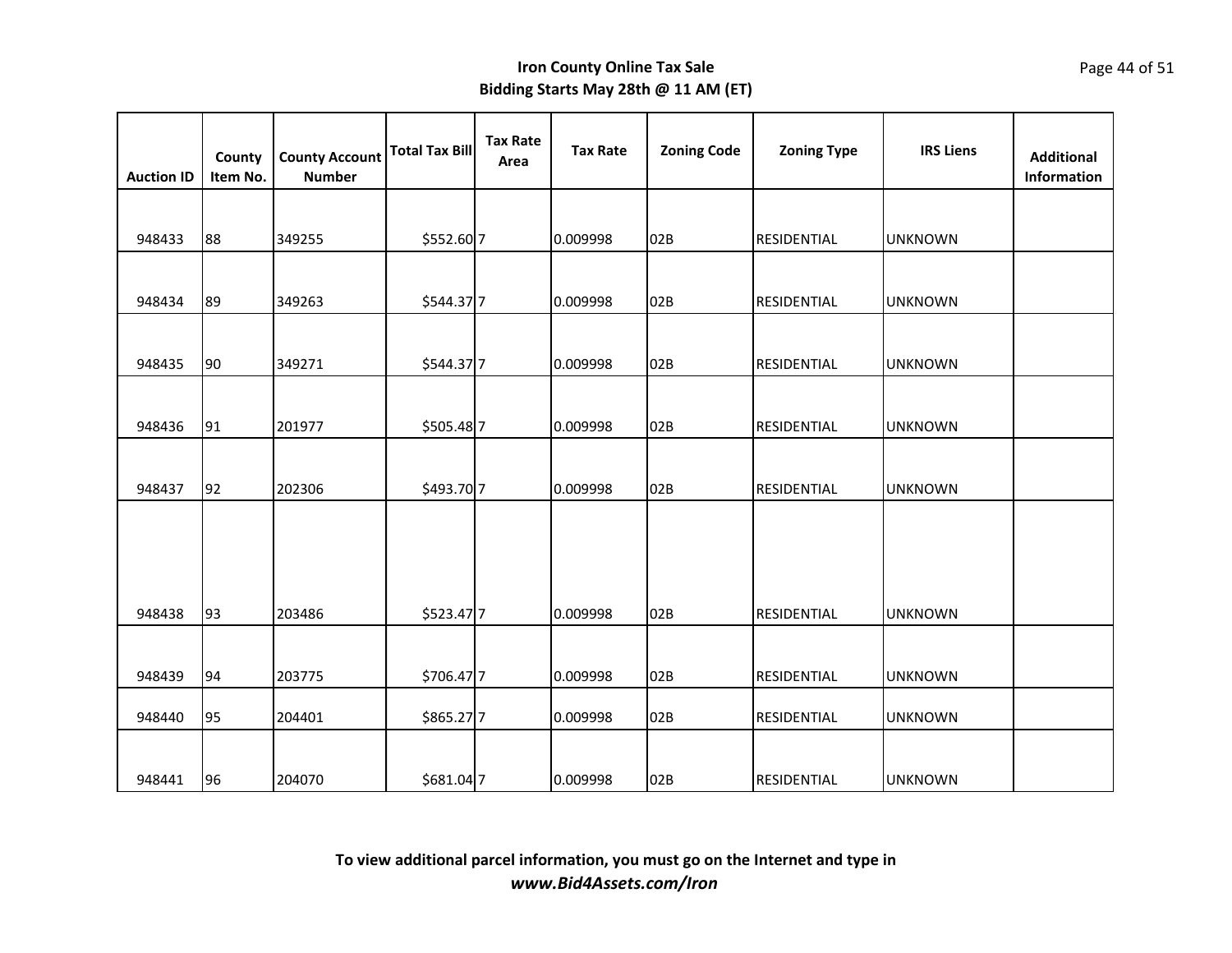| <b>Auction ID</b> | County<br>Item No. | <b>County Account</b><br><b>Number</b> | <b>Total Tax Bill</b> | <b>Tax Rate</b><br>Area | <b>Tax Rate</b> | <b>Zoning Code</b> | <b>Zoning Type</b> | <b>IRS Liens</b> | <b>Additional</b><br>Information |
|-------------------|--------------------|----------------------------------------|-----------------------|-------------------------|-----------------|--------------------|--------------------|------------------|----------------------------------|
|                   |                    |                                        |                       |                         |                 |                    |                    |                  |                                  |
| 948442            | 97                 | 204310                                 | \$730.55 7            |                         | 0.009998        | 02B                | RESIDENTIAL        | <b>UNKNOWN</b>   |                                  |
|                   |                    |                                        |                       |                         |                 |                    |                    |                  |                                  |
| 948443            | 98                 | 208451                                 | \$872.94 7            |                         | 0.009998        | 04B                | AGRICULTURAL       | <b>UNKNOWN</b>   |                                  |
| 948444            | 99                 | 208493                                 | \$1,431.95 7          |                         | 0.009998        | 03C                | COMMERCIAL         | <b>UNKNOWN</b>   |                                  |
| 948445            | 100                | 371481                                 | \$471.86 7            |                         | 0.009998        | 02B                | RESIDENTIAL        | <b>UNKNOWN</b>   |                                  |
| 948446            | 101                | 211703                                 | \$351.62 7            |                         | 0.009998        | 02B                | RESIDENTIAL        | <b>UNKNOWN</b>   |                                  |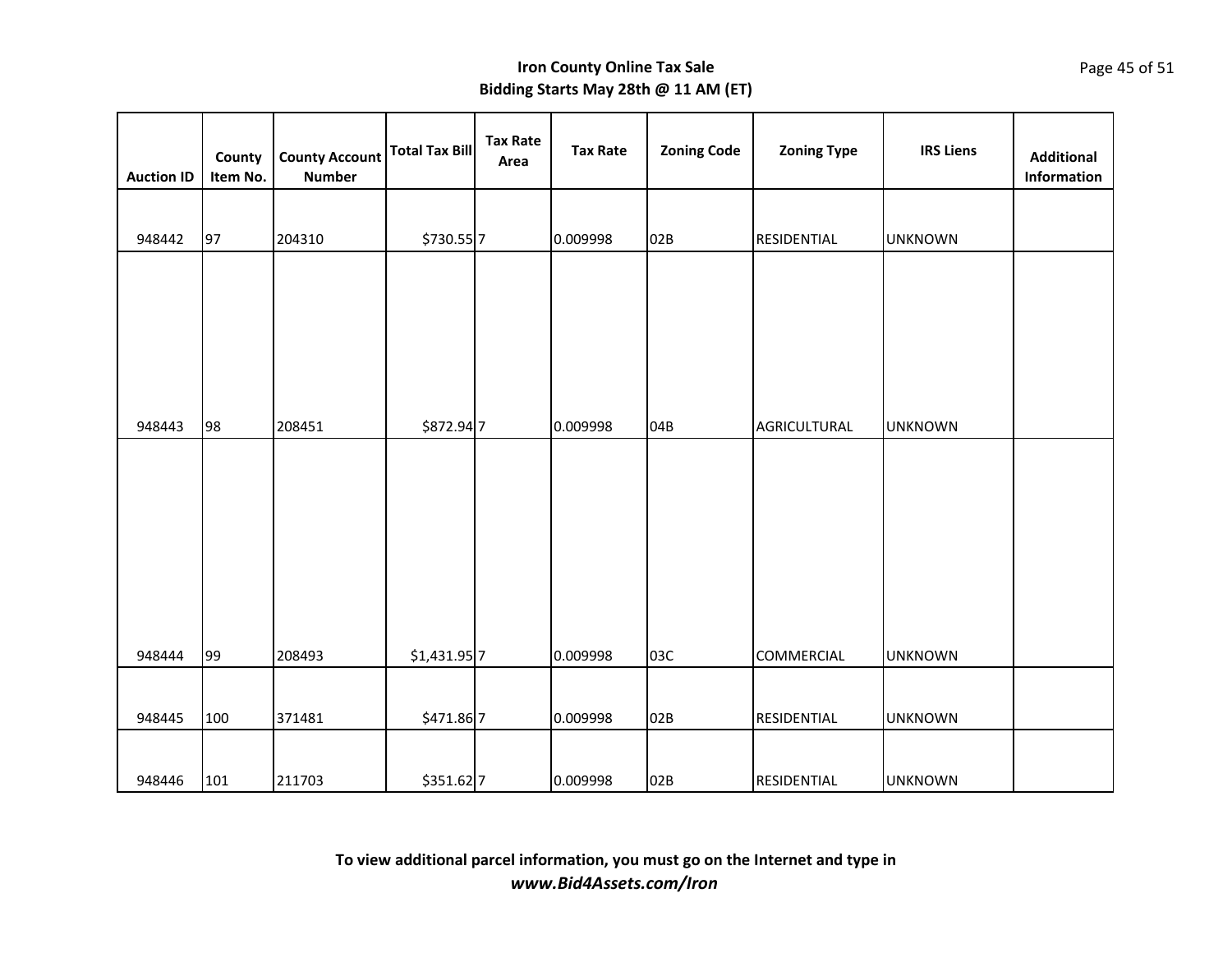| <b>Auction ID</b> | County<br>Item No. | <b>County Account</b><br><b>Number</b> | <b>Total Tax Bill</b> | <b>Tax Rate</b><br>Area | <b>Tax Rate</b> | <b>Zoning Code</b> | <b>Zoning Type</b> | <b>IRS Liens</b> | <b>Additional</b><br>Information |
|-------------------|--------------------|----------------------------------------|-----------------------|-------------------------|-----------------|--------------------|--------------------|------------------|----------------------------------|
|                   |                    |                                        |                       |                         |                 |                    |                    |                  |                                  |
| 948447            | 102                | 399268                                 | \$468.66 7            |                         | 0.009998        | 02B                | <b>RESIDENTIAL</b> | <b>UNKNOWN</b>   |                                  |
| 948448            | 103                | 296753                                 | \$534.22 7            |                         | 0.009998        | 02B                | <b>RESIDENTIAL</b> | <b>UNKNOWN</b>   |                                  |
| 948449            | 104                | 410289                                 | \$470.89 7            |                         | 0.009998        | 02B                | <b>RESIDENTIAL</b> | <b>UNKNOWN</b>   |                                  |
|                   |                    |                                        |                       |                         |                 |                    |                    |                  |                                  |
| 948450            | 105                | 422037                                 | \$535.68 7            |                         | 0.009998        | 02B                | RESIDENTIAL        | <b>UNKNOWN</b>   |                                  |
| 948451            | 106                | 211562                                 | \$878.297             |                         | 0.009998        | 02B                | RESIDENTIAL        | <b>UNKNOWN</b>   |                                  |
| 948452            | 107                | 332301                                 | \$538.65 7            |                         | 0.009998        | 02B                | RESIDENTIAL        | <b>UNKNOWN</b>   |                                  |
|                   |                    |                                        |                       |                         |                 |                    |                    |                  |                                  |
| 948453            | 108                | 418878                                 | \$536.44 7            |                         | 0.009998        | 02B                | RESIDENTIAL        | <b>UNKNOWN</b>   |                                  |
|                   |                    |                                        |                       |                         |                 |                    |                    |                  |                                  |
| 948454            | 109                | 214343                                 | \$696.337             |                         | 0.009998        | 02B                | <b>RESIDENTIAL</b> | <b>UNKNOWN</b>   |                                  |
| 948455            | 110                | 214319                                 | \$539.94 7            |                         | 0.009998        | 02B                | RESIDENTIAL        | <b>UNKNOWN</b>   |                                  |
| 948456            | 111                | 215217                                 | \$539.94 7            |                         | 0.009998        | 02B                | <b>RESIDENTIAL</b> | <b>UNKNOWN</b>   |                                  |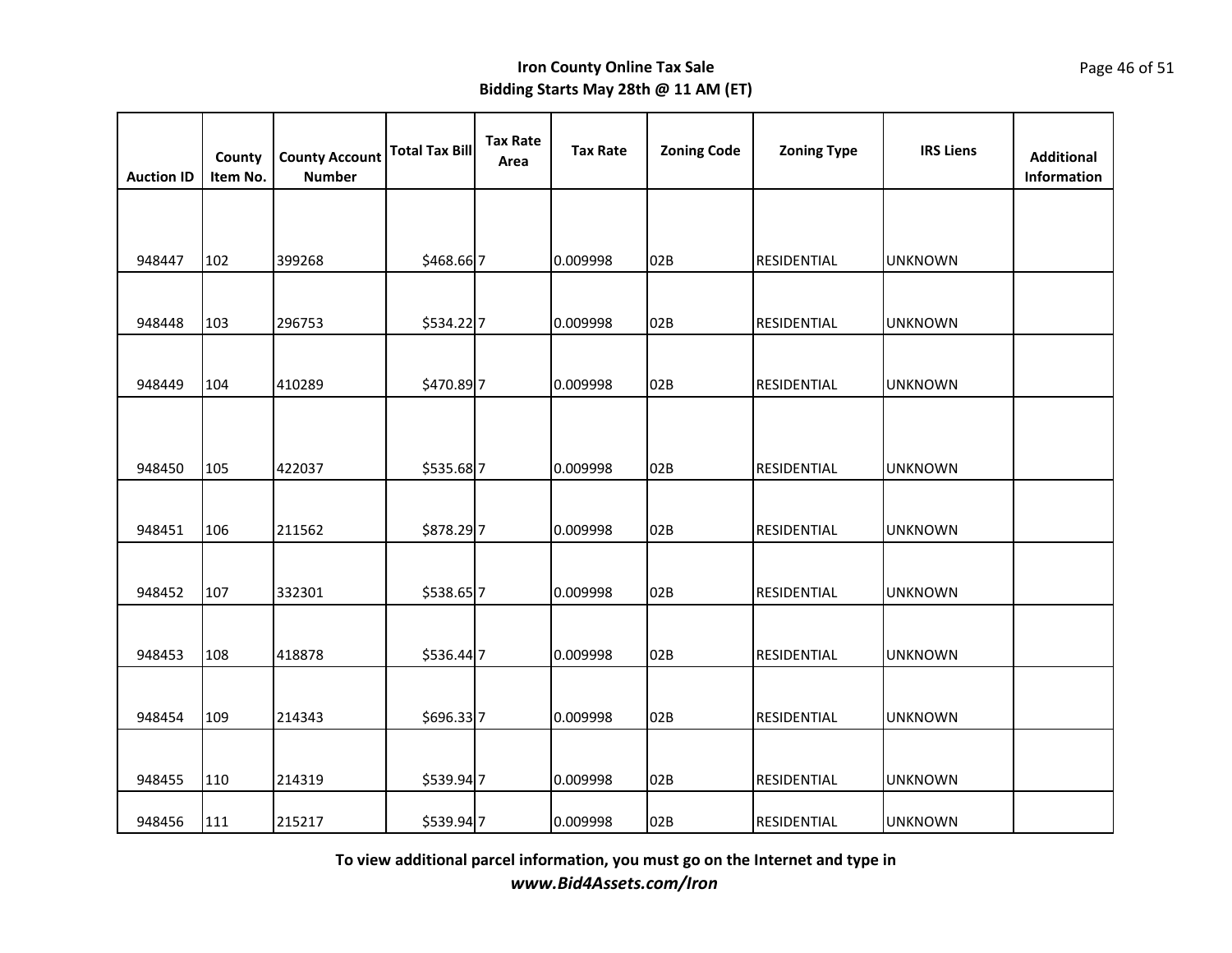| <b>Auction ID</b> | County<br>Item No. | <b>County Account</b><br><b>Number</b> | <b>Total Tax Bill</b> | <b>Tax Rate</b><br>Area | <b>Tax Rate</b> | <b>Zoning Code</b> | <b>Zoning Type</b>                                                                                               | <b>IRS Liens</b> | <b>Additional</b><br>Information |
|-------------------|--------------------|----------------------------------------|-----------------------|-------------------------|-----------------|--------------------|------------------------------------------------------------------------------------------------------------------|------------------|----------------------------------|
|                   |                    |                                        |                       |                         |                 |                    |                                                                                                                  |                  |                                  |
| 948457            | 112                | 217395                                 | \$552.60 7            |                         | 0.009998        | 02B                | <b>RESIDENTIAL</b>                                                                                               | <b>UNKNOWN</b>   |                                  |
|                   |                    |                                        |                       |                         |                 |                    |                                                                                                                  |                  |                                  |
| 948458            | 113                | 294410                                 | \$696.337             |                         | 0.009998        | 02B                | RESIDENTIAL                                                                                                      | <b>UNKNOWN</b>   |                                  |
|                   |                    |                                        |                       |                         |                 |                    |                                                                                                                  |                  |                                  |
| 948459            | 114                | 219086                                 | \$526.637             |                         | 0.009998        | 02B                | RESIDENTIAL                                                                                                      | <b>UNKNOWN</b>   |                                  |
|                   |                    |                                        |                       |                         |                 |                    |                                                                                                                  |                  |                                  |
| 948460            | 115                | 221389                                 | \$690.90 7            |                         | 0.009998        | 02B                | RESIDENTIAL                                                                                                      | <b>UNKNOWN</b>   |                                  |
|                   |                    |                                        |                       |                         |                 |                    |                                                                                                                  |                  |                                  |
| 948461            | 116                | 222544                                 | \$552.60 7            |                         | 0.009998        | 02B                | RESIDENTIAL                                                                                                      | <b>UNKNOWN</b>   |                                  |
| 948462            | 117                | 222734                                 | \$5,958.52 7          |                         | 0.009998        | 02C; 02D; 12J      | TRAILER LOT;<br><b>OTHER RES</b><br><b>IMPROVED NON-</b><br>PRIMARY<br>LAND;OTHER<br><b>BUILDING</b>             | <b>UNKNOWN</b>   |                                  |
| 948463            | 118                | 226685                                 | \$2,663.26 7          |                         | 0.009998        | 02C; 02D; 12C      | <b>TRAILER LOT;</b><br><b>OTHER RES</b><br><b>IMPROVED NON-</b><br>PRIMARY; MOBILE<br>HOME/SINGLE<br><b>WIDE</b> |                  |                                  |
| 948464            | 119                | 226354                                 | \$1,023.85 7          |                         | 0.009998        | 04B                | AGRICULTURAL                                                                                                     | <b>UNKNOWN</b>   |                                  |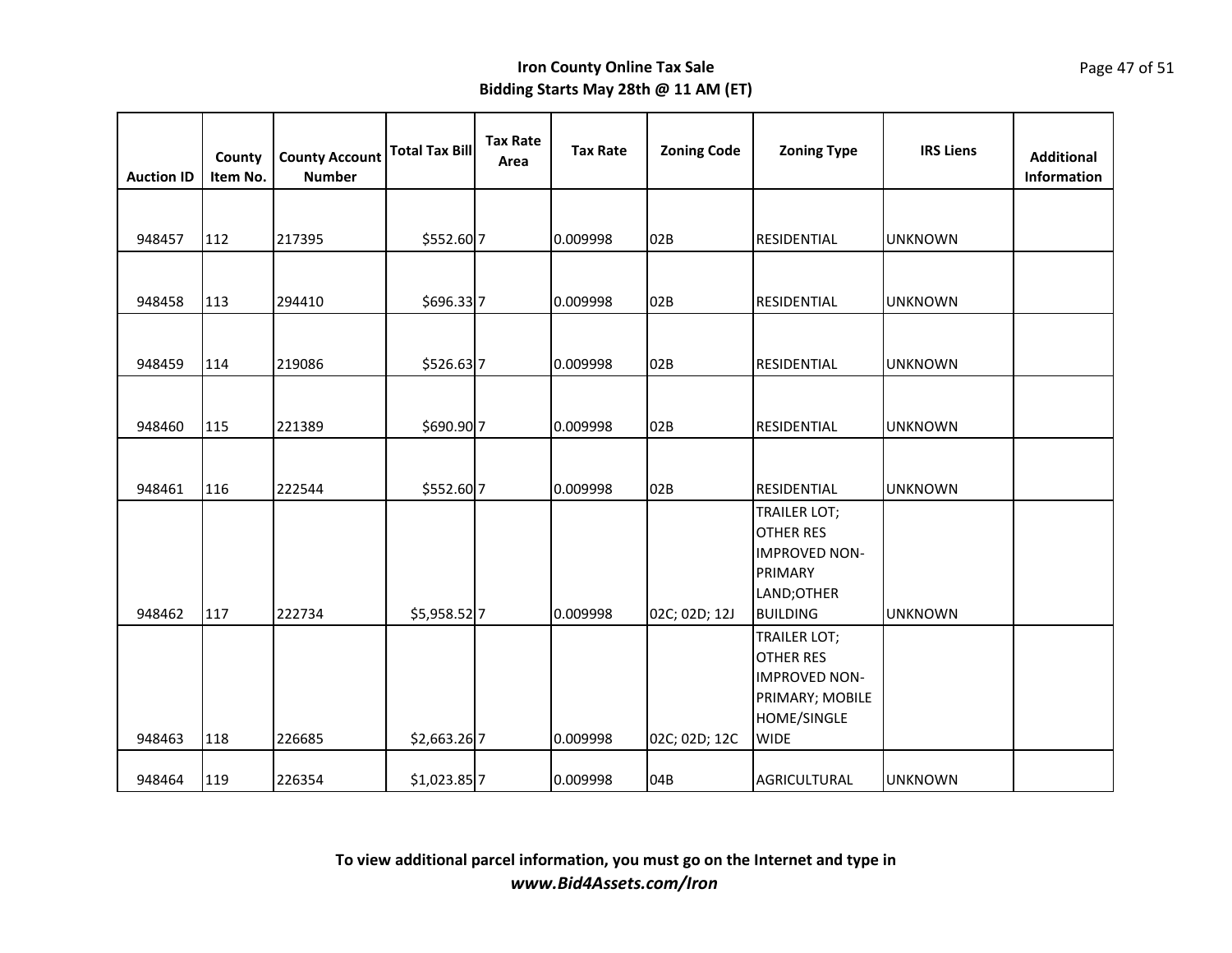| <b>Auction ID</b> | County<br>Item No. | <b>County Account</b><br><b>Number</b> | <b>Total Tax Bill</b> | <b>Tax Rate</b><br>Area | <b>Tax Rate</b> | <b>Zoning Code</b> | <b>Zoning Type</b>  | <b>IRS Liens</b> | <b>Additional</b><br>Information  |
|-------------------|--------------------|----------------------------------------|-----------------------|-------------------------|-----------------|--------------------|---------------------|------------------|-----------------------------------|
|                   |                    |                                        |                       |                         |                 |                    |                     |                  |                                   |
|                   |                    |                                        |                       |                         |                 |                    |                     |                  |                                   |
| 948465            | 120                | 226412                                 | \$1,201.26 7          |                         | 0.009998        | 04B                | <b>AGRICULTURAL</b> | <b>UNKNOWN</b>   |                                   |
|                   |                    |                                        |                       |                         |                 |                    |                     |                  |                                   |
|                   |                    |                                        |                       |                         |                 |                    |                     |                  |                                   |
|                   |                    |                                        |                       |                         |                 |                    |                     |                  |                                   |
| 948466            | 121                | 226438                                 | \$1,201.26 7          |                         | 0.009998        | 04B                | <b>AGRICULTURAL</b> | <b>UNKNOWN</b>   |                                   |
|                   |                    |                                        |                       |                         |                 |                    |                     |                  |                                   |
|                   |                    |                                        |                       |                         |                 |                    |                     |                  |                                   |
|                   |                    |                                        |                       |                         |                 |                    |                     |                  |                                   |
|                   |                    |                                        |                       |                         |                 |                    |                     |                  |                                   |
|                   |                    |                                        |                       |                         |                 |                    |                     |                  |                                   |
| 948467            | 122                | 444676                                 | \$1,675.38 7          |                         | 0.009998        | 06B                | <b>RECREATION</b>   | <b>UNKNOWN</b>   | <b>UNDIVIDED</b>                  |
|                   |                    |                                        |                       |                         |                 |                    |                     |                  | 1/576 INT IN                      |
| 948468            | 123                | 227261                                 | \$472.17 7            |                         | 0.009998        | 02B                | <b>RECREATION</b>   | <b>UNKNOWN</b>   | <b>CAMPSITE</b>                   |
|                   |                    |                                        |                       |                         |                 |                    |                     |                  | <b>UNDIVIDED</b>                  |
|                   |                    |                                        |                       |                         |                 |                    |                     |                  | 1/1152 INT IN                     |
| 948469            | 124                | 228327                                 | \$472.17 7            |                         | 0.009998        | 02B                | <b>RECREATION</b>   | <b>UNKNOWN</b>   | <b>CAMPSITE</b>                   |
|                   |                    |                                        |                       |                         |                 |                    |                     |                  | <b>UNDIVIDED</b><br>1/1152 INT IN |
| 948470            | 125                | 229267                                 | \$472.17 7            |                         | 0.009998        | 02B                | <b>RECREATION</b>   | <b>UNKNOWN</b>   | <b>CAMPSITE</b>                   |
|                   |                    |                                        |                       |                         |                 |                    |                     |                  | <b>UNDIVIDED</b>                  |
|                   |                    |                                        |                       |                         |                 |                    |                     |                  | 2/1152 INT IN                     |
| 948471            | 126                | 229739                                 | \$472.17 7            |                         | 0.009998        | 02B                | <b>RECREATION</b>   | <b>UNKNOWN</b>   | <b>CAMPSITE</b>                   |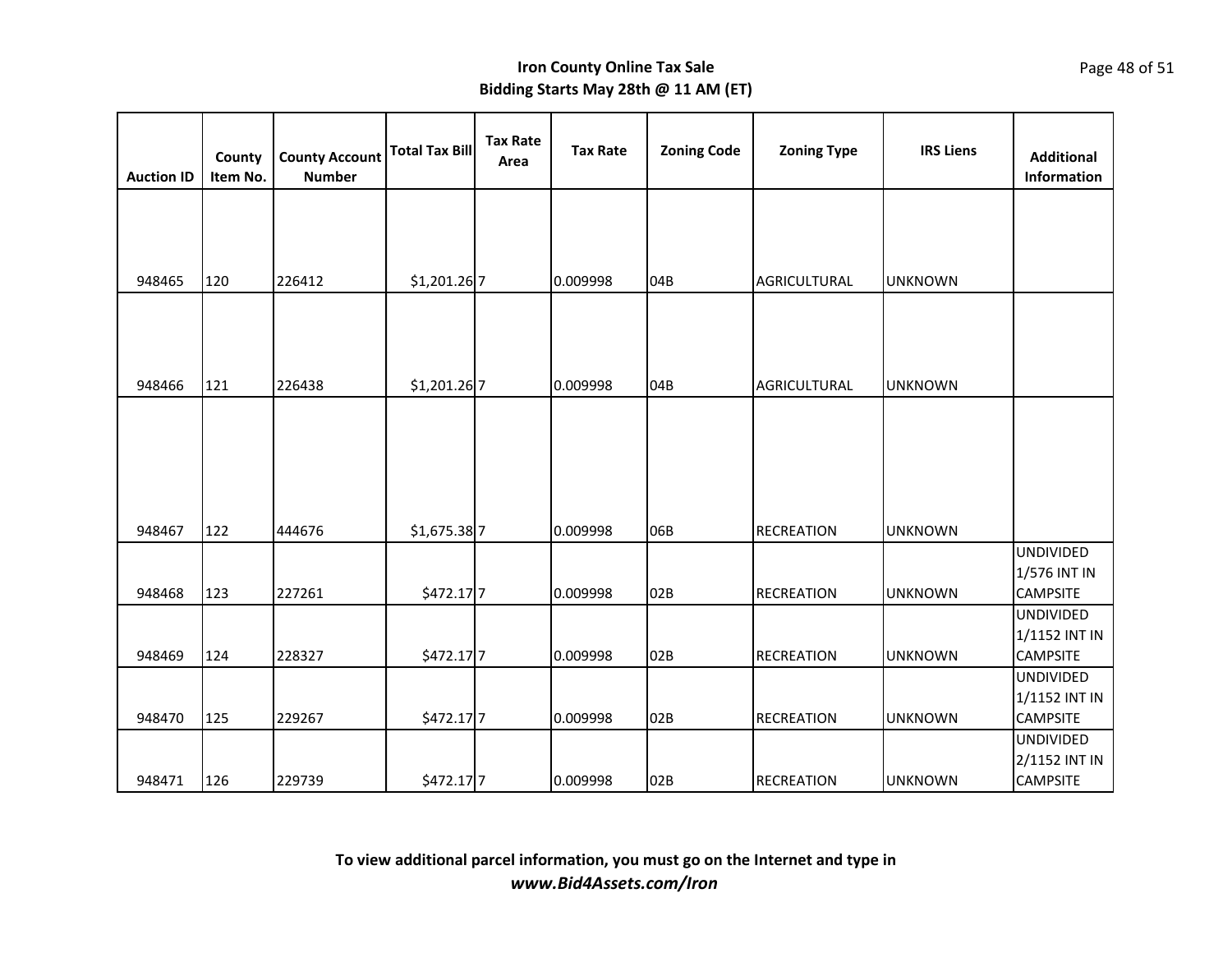| <b>Auction ID</b> | County<br>Item No. | <b>County Account</b><br><b>Number</b> | <b>Total Tax Bill</b> | <b>Tax Rate</b><br>Area | <b>Tax Rate</b> | <b>Zoning Code</b> | <b>Zoning Type</b> | <b>IRS Liens</b> | <b>Additional</b><br><b>Information</b> |
|-------------------|--------------------|----------------------------------------|-----------------------|-------------------------|-----------------|--------------------|--------------------|------------------|-----------------------------------------|
|                   |                    |                                        |                       |                         |                 |                    |                    |                  | <b>UNDIVIDED</b>                        |
|                   |                    |                                        |                       |                         |                 |                    |                    |                  | 3/1152 INT IN                           |
| 948472            | 127                | 230224                                 | \$472.17 7            |                         | 0.009998        | 02B                | <b>RECREATION</b>  | <b>UNKNOWN</b>   | <b>CAMPSITE</b>                         |
|                   |                    |                                        |                       |                         |                 |                    |                    |                  | <b>UNDIVIDED</b>                        |
|                   |                    |                                        |                       |                         |                 |                    |                    |                  | 1/1152 INT IN                           |
| 948473            | 128                | 230315                                 | \$472.177             |                         | 0.009998        | 02B                | <b>RECREATION</b>  | <b>UNKNOWN</b>   | <b>CAMPSITE</b>                         |
|                   |                    |                                        |                       |                         |                 |                    |                    |                  | <b>UNDIVIDED</b>                        |
|                   |                    |                                        |                       |                         |                 |                    |                    |                  | 1/956 INT IN                            |
| 948474            | 129                | 232204                                 | \$472.177             |                         | 0.009998        | 02B                | <b>RECREATION</b>  | <b>UNKNOWN</b>   | <b>CAMPSITE</b>                         |
|                   |                    |                                        |                       |                         |                 |                    |                    |                  | <b>UNDIVIDED</b>                        |
|                   |                    |                                        |                       |                         |                 |                    |                    |                  | 1/965 INT IN                            |
| 948475            | 130                | 232675                                 | \$472.177             |                         | 0.009998        | 02B                | <b>RECREATION</b>  | <b>UNKNOWN</b>   | <b>CAMPSITE</b>                         |
|                   |                    |                                        |                       |                         |                 |                    |                    |                  | <b>UNDIVIDED</b>                        |
|                   |                    |                                        |                       |                         |                 |                    |                    |                  | 1/956 INT IN                            |
| 948476            | 131                | 233988                                 | \$472.17 7            |                         | 0.009998        | 02B                | <b>RECREATION</b>  | <b>UNKNOWN</b>   | <b>CAMPSITE</b>                         |
|                   |                    |                                        |                       |                         |                 |                    |                    |                  | <b>UNDIVIDED</b>                        |
|                   |                    |                                        |                       |                         |                 |                    |                    |                  | 1/1152 INT IN                           |
| 948477            | 132                | 236726                                 | \$472.177             |                         | 0.009998        | 02B                | <b>RECREATION</b>  | <b>UNKNOWN</b>   | <b>CAMPSITE</b>                         |
|                   |                    |                                        |                       |                         |                 |                    |                    |                  | <b>UNDIVIDED</b>                        |
|                   |                    |                                        |                       |                         |                 |                    |                    |                  | 1/1152 INT IN                           |
| 948478            | 133                | 237278                                 | \$472.17 7            |                         | 0.009998        | 02B                | <b>RECREATION</b>  | <b>UNKNOWN</b>   | <b>CAMPSITE</b>                         |
|                   |                    |                                        |                       |                         |                 |                    |                    |                  | <b>UNDIVIDED</b>                        |
|                   |                    |                                        |                       |                         |                 |                    |                    |                  | 1/1152 INT IN                           |
| 948479            | 134                | 237963                                 | \$472.17 7            |                         | 0.009998        | 02B                | <b>RECREATION</b>  | <b>UNKNOWN</b>   | <b>CAMPSITE</b>                         |
|                   |                    |                                        |                       |                         |                 |                    |                    |                  | <b>UNDIVIDED</b>                        |
|                   |                    |                                        |                       |                         |                 |                    |                    |                  | 1/1152 INT IN                           |
| 948480            | 135                | 238300                                 | \$472.17 7            |                         | 0.009998        | 02B                | <b>RECREATION</b>  | <b>UNKNOWN</b>   | <b>CAMPSITE</b>                         |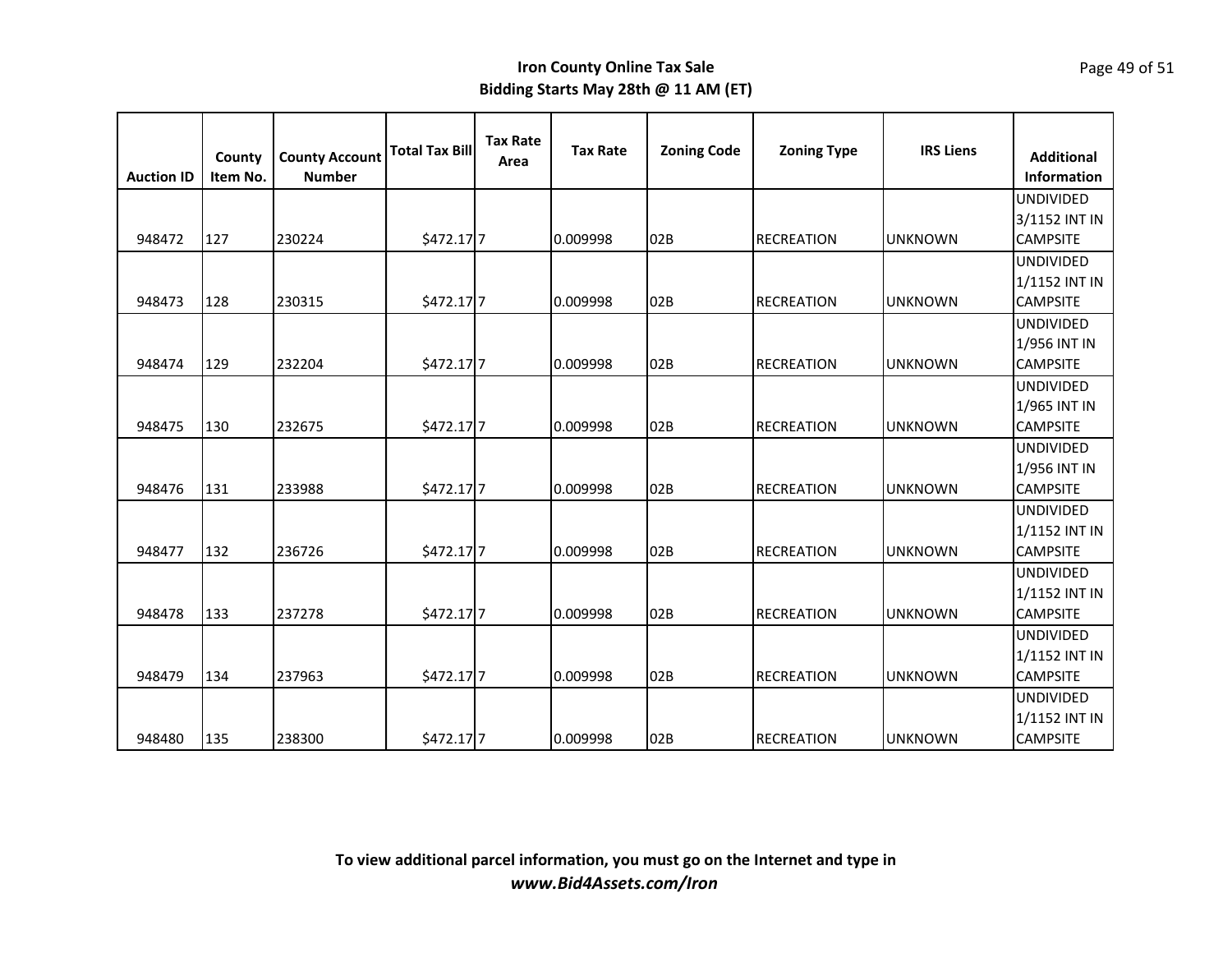| County<br><b>Auction ID</b><br>Item No. | <b>County Account</b><br><b>Number</b> | Total Tax Bill | <b>Tax Rate</b><br>Area | <b>Tax Rate</b> | <b>Zoning Code</b> | <b>Zoning Type</b>                                                                                    | <b>IRS Liens</b> | <b>Additional</b><br>Information |
|-----------------------------------------|----------------------------------------|----------------|-------------------------|-----------------|--------------------|-------------------------------------------------------------------------------------------------------|------------------|----------------------------------|
| 136<br>948481                           | 326519                                 | \$959.05 7     |                         | 0.009998        | 03A; 03B; 13H      | COMMERCIAL<br>IMPROVED LAND;<br><b>OTHER</b><br><b>COMMERCIAL</b><br>LAND; OTHER<br><b>COMMERCIAL</b> | <b>UNKNOWN</b>   |                                  |